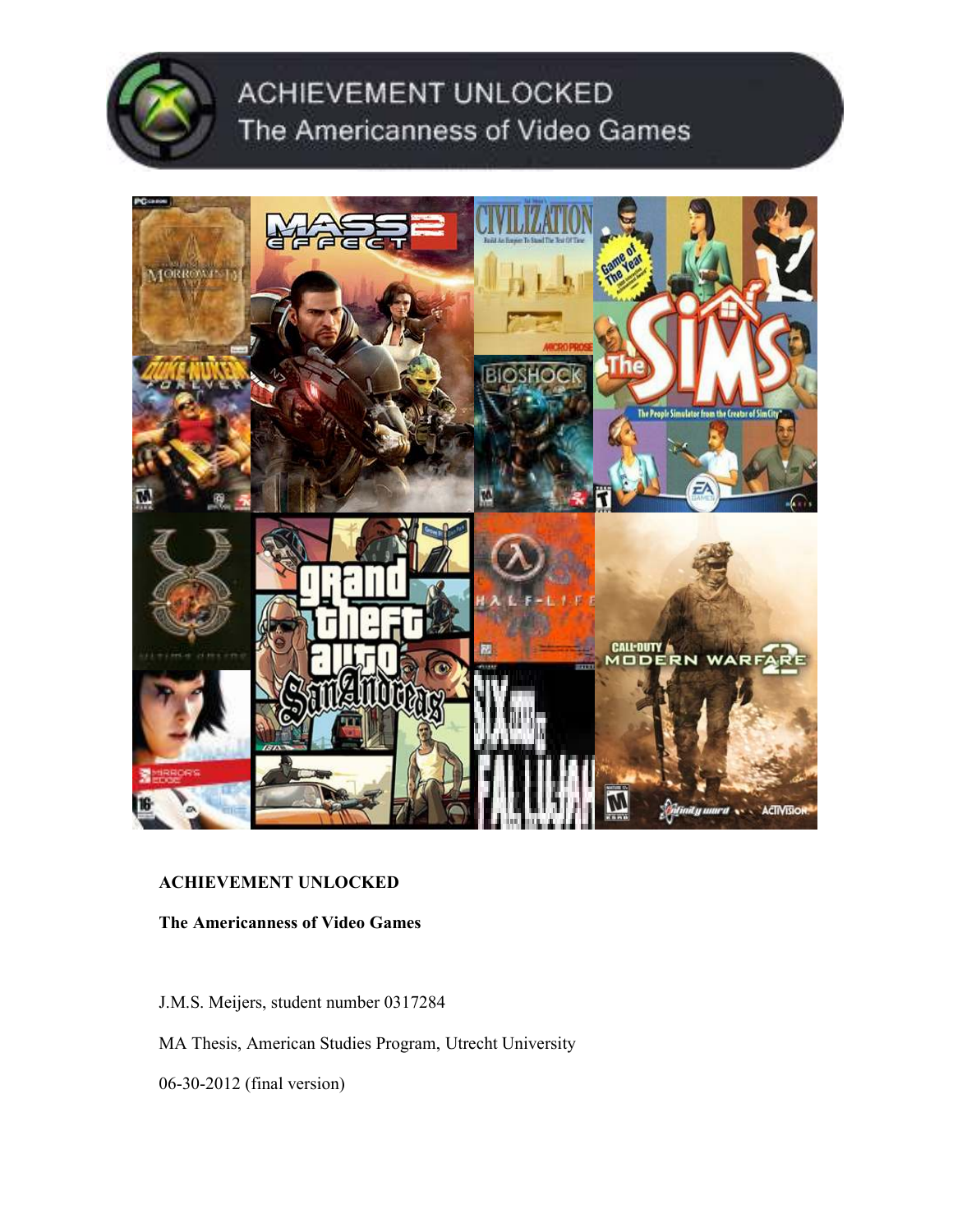# **Contents**

| Introduction. |  |
|---------------|--|
|               |  |
|               |  |
|               |  |
|               |  |
|               |  |
|               |  |
|               |  |
|               |  |
|               |  |
|               |  |
|               |  |
|               |  |
|               |  |
|               |  |
|               |  |
|               |  |
|               |  |
|               |  |
|               |  |
|               |  |
|               |  |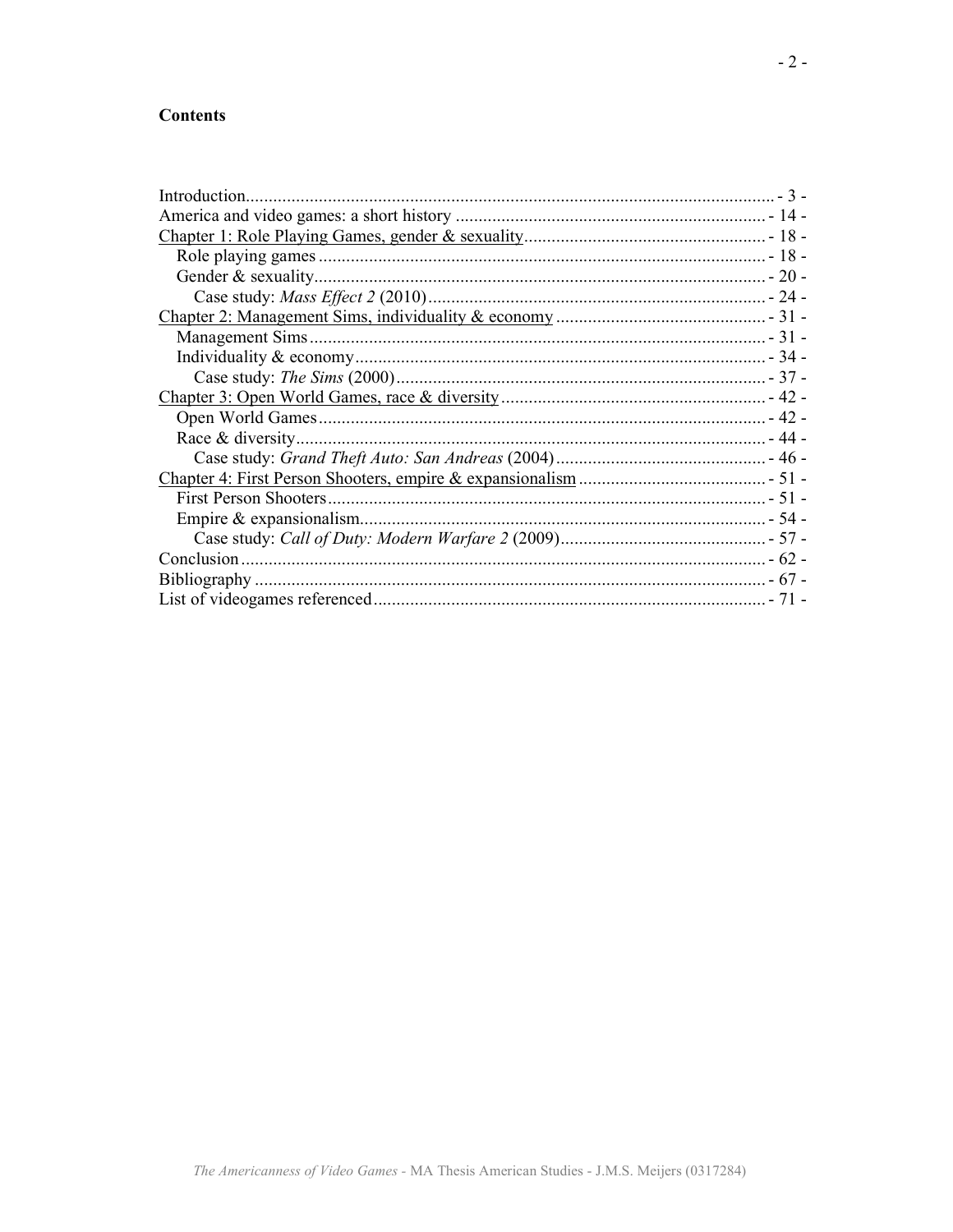#### **Introduction**

On June 27, 2011, the U.S. Supreme Court ruled against California District Court case 5:05 cv-04188-RMW, a previously blocked 2005 law prohibiting the sale of violent video games to minors.<sup>1</sup> The original law was struck down on the grounds that even children and teenagers enjoy free speech rights that are protected by the First Amendment (McCullagh). What the Supreme Court determined was whether or not video games, as a medium, should fall under the free speech protection of First Amendment. A norm for this is the Miller Test, or Three Pronged Obscenity Test, formulated in 1973's Miller vs. California case. The part of this test most relevant to video games is the third one: a medium is deemed to be obscene – and thus, not part of the First Amendment's protection – if 'the work, taken as a whole, lacks serious literary, artistic, political or scientific value'.<sup>2</sup> This would suggest that video games have more in common with drugs, pornography and graffiti than novels, plays or movies.

Video game designer and writer James Portnow argues that 'if this law passes, it really could mean the end of the medium as a means of artistic expression. Games really will be a child's plaything, and nothing more' (Portnow and Floyd, Free Speech). Even when ignoring the politics of Portnow's statement, it shows a fundamental belief in the merits of video games as a means to produce and experience art, instead of as glorified toys. Now that it has officially been ruled that video games are a form of cultural expression, the legal system has arrived at the point that academia reached long ago. Nevertheless, this ruling alerts us to an opportunity for the American public to re-evaluate the cultural significance of the medium.

 $\overline{a}$ 

<sup>1</sup> http://i.n.com.com/pdf/ne/2005/california\_ruling.pdf

<sup>2</sup> http://laws.findlaw.com/us/413/15.html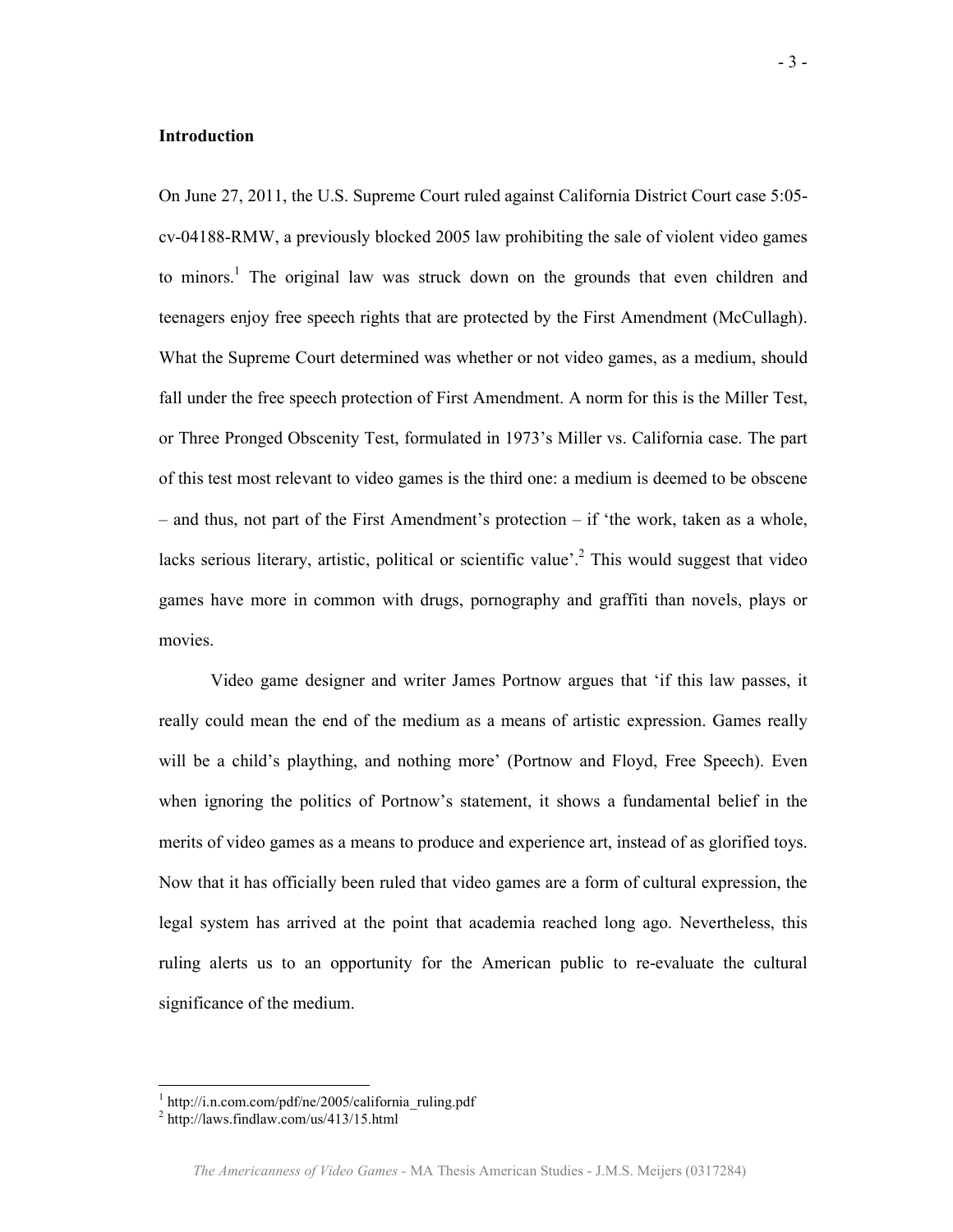This thesis will take one of those opportunities and will 'unlock the achievement' – a common way of setting goals within a game – of introducing video games in the field of American Studies. Specifically, it will look at canonical American video games and the ways in which they reflect essential American cultural values.

This thesis will try to find 'Americanness' in video games and the relationship between the two. In other words: just how American are American video games? It is important that this is researched, since in the few decades of its existence, the cultural impact and influence of video games has been almost constantly growing. Assuming a similar growth in the next few decades, video games could very well become one of the most important denominators for cultural expression in the future. Video games could become a substantial part of American culture, greatly influencing the way the world and the U.S. itself views America.

Since its conception, the United States of America have expressively been trying to define themselves. From the moment De Crevecoeur asked himself 'What, then, is the American?' in 1782, many have tried to answer that question. From Tocqueville to Turner, most of them agreed that America was something special. In the words of Puritan leader John Winthrop in 1630: America is as a 'City on a Hill upon with the eyes of the world upon it' (Campbell and Kean 109-110). What exactly set the nation, its people and its culture and society apart, largely remained elusive.

 American Studies too, has been described as a 'search for American exceptionalism, for some sense of the differences between American culture and other cultures, [coming] out of a deep-seated preoccupation with national self-definition' (Campbell and Kean 2). This, of course, is an extremely complex issue, touching upon the core of the discipline. From the older ideas of the American Creed, more recently linked to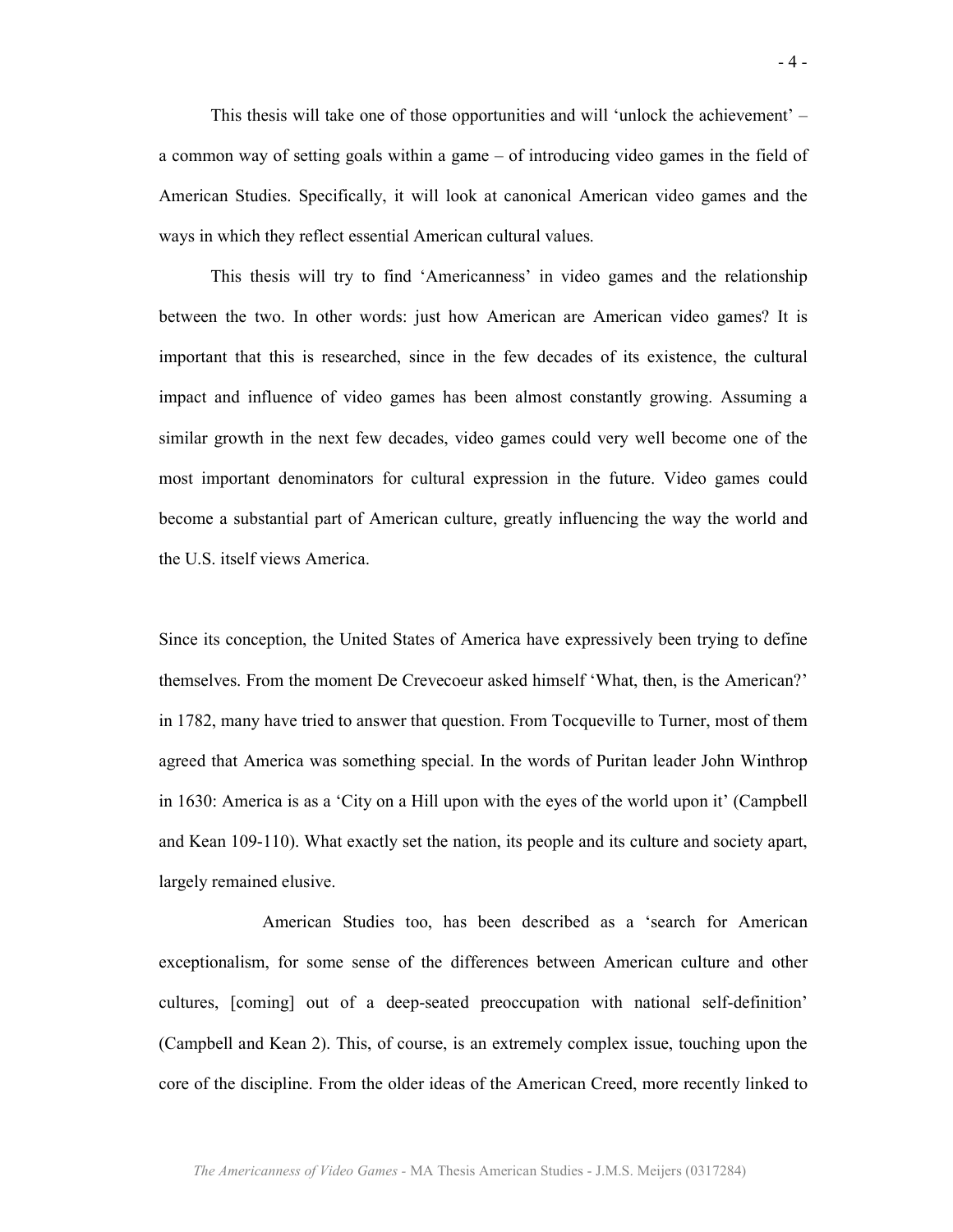people like Seymour Lipset and Samuel Huntington, to the current consensus of America's dynamic-discursive identity, American Studies scholars have problematized these issues in an open-ended debate. The theoretical framework for this research will be the interdisciplinary method used in American Studies, with an emphasis on using video games as primary sources. For the purposes of this study, the following working definition of 'Americanness' will be used: discussion about core concepts, such as freedom, individualism, treatment of minorities, capitalism, exceptionalism, change and mobility, expression, empowerment, self-improvement, and the position of these concepts in American society. Specifically, this thesis will show with concrete examples how these concepts are handled in video games.

Over time, scholars have looked at a wide variety of texts to determine, question and examine 'Americanness'. In recent years, more and more different forms of cultural expression have been included in these analyses. Popular culture and mass media, formerly neglected because they were regarded as 'low' culture, have been included in a 'fuller definition of the concept of text' (Campbell and Kean 13). Most of this new research includes forms of culture and media that had never before been analyzed properly, like television and comic books. However, American Studies has not fully engaged in the study of the emerging 'new media.'

 Not only the United States are often seen as exceptional; video games, especially while they are still developing, are sometimes talked about with similar tones of uniqueness and specialness, and as a consequence, people have been trying tot define their identity. In the foreword to an overview of video game history, game designer Peter Molyneux muses that 'our industry's greatest problem has been one of identity – where, culturally, do video games fit?' (Kent vii). On the other hand, Joost Raessens warns that new digital media should not be approached with the 'modernistic novelty myth': the idea that just because a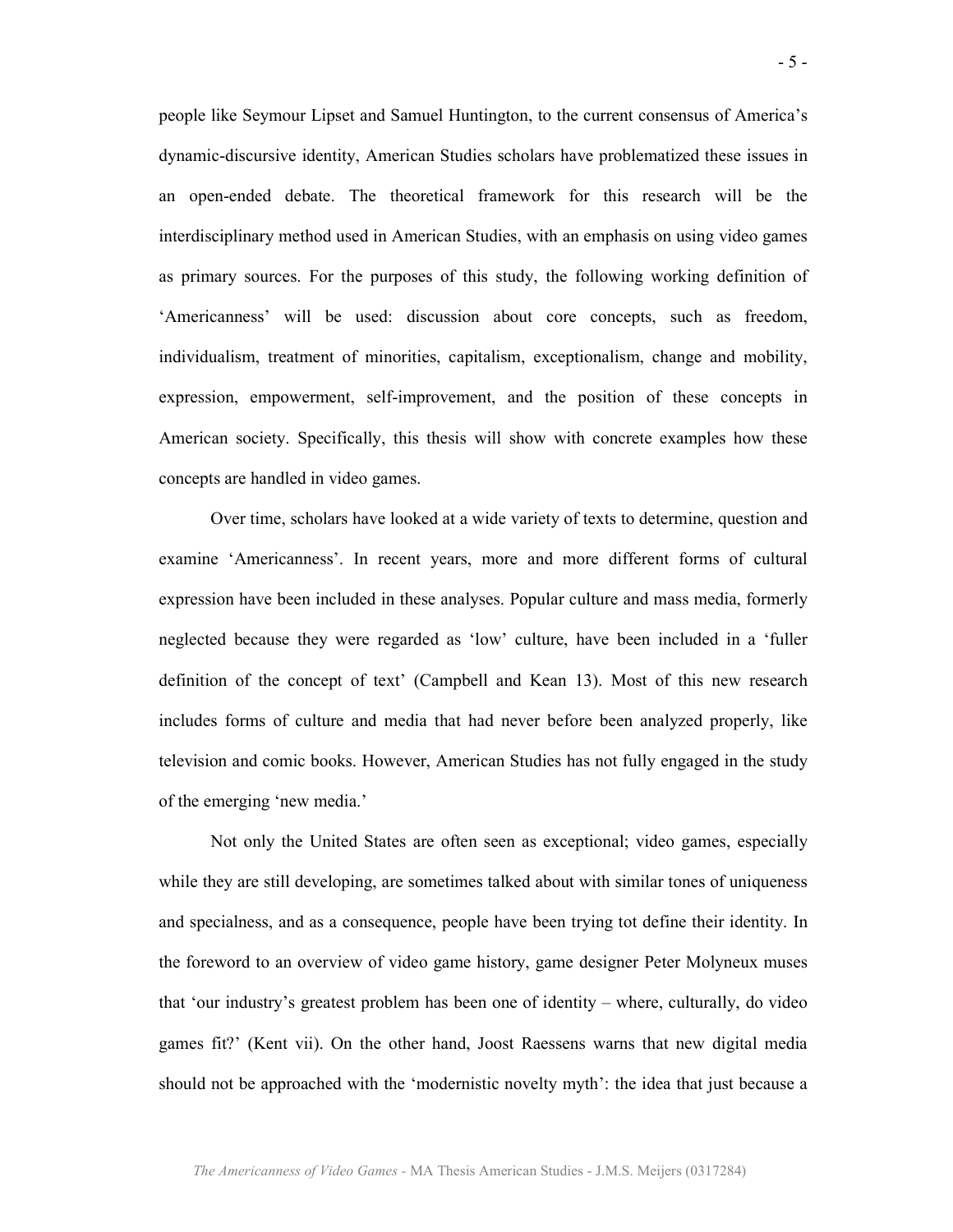type of media is new and therefore unexplored, it must be special and unique. According to Raessens, computer games build upon a long tradition of participatory media. 'Computer games have to be defined based on specific combinations of technical, social and economic characteristics and not on exclusive, essential ones' (Raessens 373). He argues that video games form a specific, elaborate type of participatory media culture. They offer a combination of multimediality (video games are static and moving images, written text, music and sound effects, all created with the same digital code), virtuality (being an explorable virtual world), interactivity (the user is able to influence and/or control the proceedings, as well as (de)construct and interpret them) and connectivity (the ability to play with or against others and exchange ideas or even gameplay modifications, primarily through the internet) (Raessens 374). Even while considering Raessens' warning, however, one could make the case, as Molyneux does, that video games are as exceptional as America sees itself – which makes the aim of this thesis to find the exceptional within the exceptional, as it were.

Another reason to study video games is that the medium is having an immense impact on the American public. Since the release of *Pong* in 1972, video games have been present as an almost constantly growing industry. Ever since the second half of the 1980s, video games have been one of the fastest growing types of medium in the world, leaving its mark on the American economy, entertainment industry, politics and popular culture: in 2003, sixty percent of all Americans over age six played interactive games on a regular basis, and over ninety percent of all games purchased were bought by adults over the age of eighteen (Raessens xii).

There has not been much research on the subject of narrative in video games in the field of American Studies. This thesis will try to do what scholars of American culture have been doing in regards to other forms of cultural expression for years: find the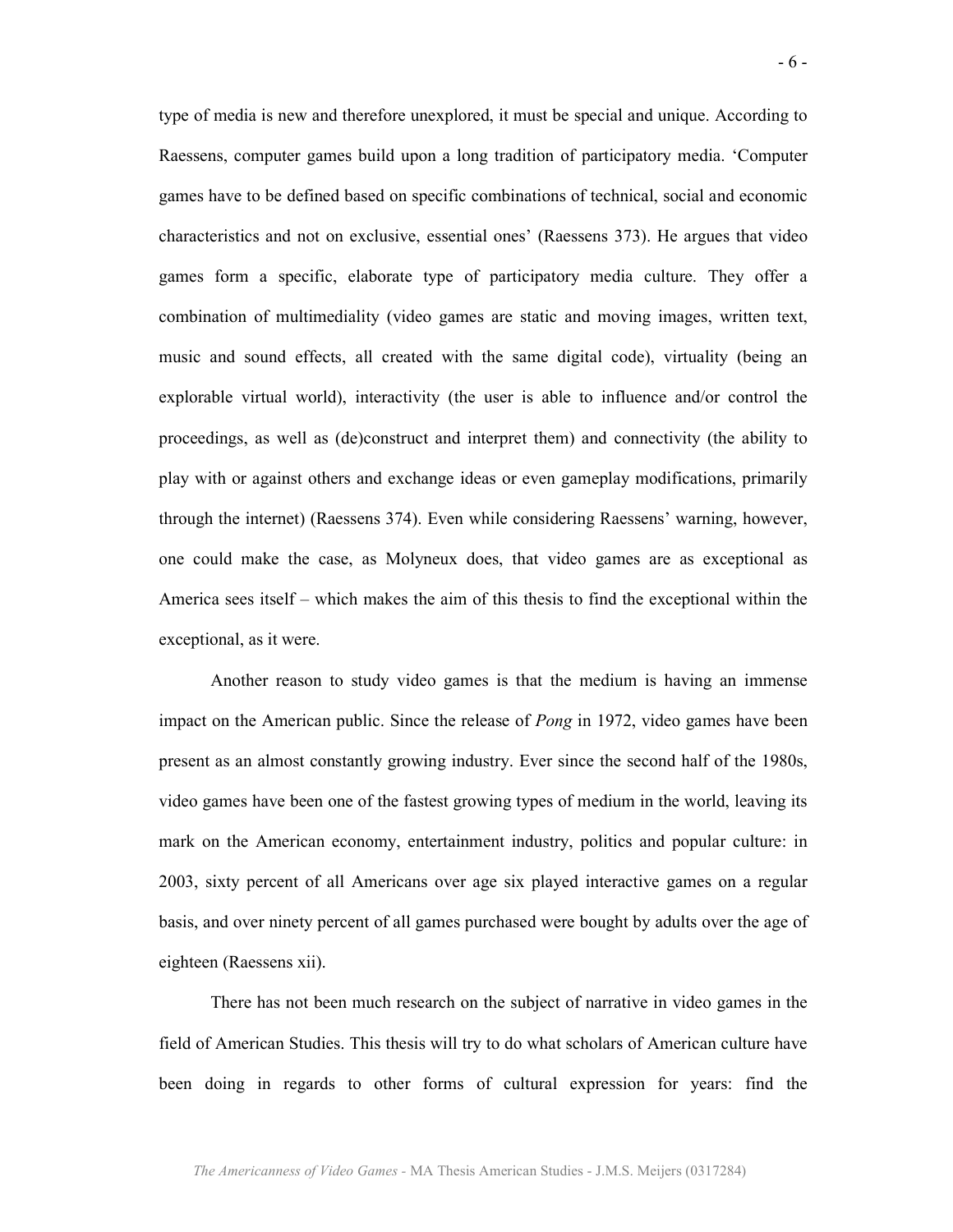'Americanness' of video games. As said, the main question this thesis will try to answer is in which ways essential cultural values from American culture are present in canonical American video games.

 In the past decades, scholars have been reasonably extensive in their study of video games reasonably extensively. Yet these studies mostly take on a different character than those regarding more traditional media, such as cinema or novels. Many scholarly works on video games take the form of studies exploring the video game phenomenon and its influence on society. One example is the much debated relationship between violence in video games and violence in real life practiced by the adolescents playing them. Scholars ask, for example, if 'an almost universal behavior (can) truly predict a rare behavior' like a high school shooting (Ferguson 310). Others, especially journalists, look at the economical aspects of the industry, capitalizing on the Hollywood-level revenues of big-budget titles, such as 2007's *Halo 3*. For instance, when 'Microsoft rang up \$330 million in sales of the game in (its first) week,' it was turning heads in the stock market (Greene).

Also rapidly emerging are works concentrating on video games themselves from other fields of study than cultural studies. These take a technological or design viewpoint, for example on how to create a believable world or how to guide a typical player in the desired direction. For example, in *Rules of Play*, Katie Salen and Mark Zimmerman aim to 'outline not only the concepts behind the creation of meaningful play, but also concrete methods for putting these concepts to use' (Salen and Zimmerman, Rules of Play 2). In this case, narrative is only one of the treated concepts. Likewise, quite a few studies do treat video games as traditional texts, but from a psychological point of view. For example, Rebecca Tews has applied classic Jungian archetypes to various video games, such as likening the titular character in *Pac-Man* (1980) to 'the animus or male presence on a quest to survive various trials' (Tews 177). While these studies are perhaps more useful if one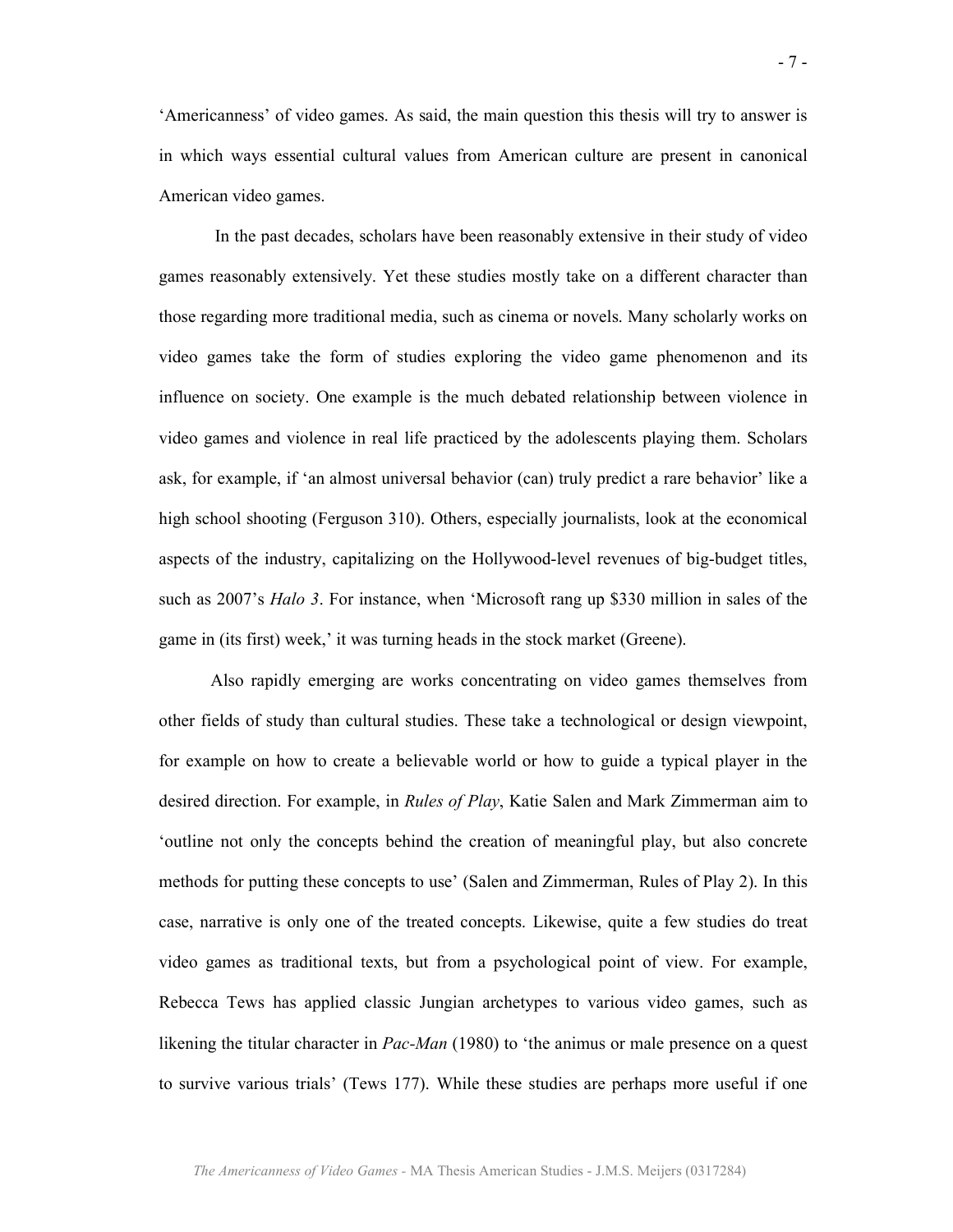desires to analyze video games as cultural texts, as they largely underline what makes video games different from traditional media, they do not address the actual narrative content of the games. While this thesis looks at the entire cultural side of the medium, it places more emphasis on narrative than traditionally is the case in analyses of video games.

One view predominant to the general public that needs to be addressed before continuing is that video games are modern toys: nothing more than children's playthings or playground time-wasters. The Supreme Court case mentioned above is a good example of this: proponents of the bill wanted to ban violent and sexually explicit games specifically to protect minors. But even if video games are not that far removed from hide-and-seek or tictac-toe, they are very interesting to look into. As Johan Huizinga wrote in his groundbreaking *Homo Ludens*, published in 1955, well before the dawn of the digital age: 'play and games, which have been maligned in recent history as trivial and frivolous, are in fact at the very center of what makes us human.' (in Salen and Zimmerman, Game Design 59) Nevertheless, the research in this thesis is based on the assumption that video games are an artistic medium, albeit one that is still growing into maturity. In fact, the likelihood of its growth is a major reason to research video games right now.

 While novels, stage plays, movies and other narrative media are analyzed on their narrative elements, like plot, dialogue and premise, video game studies tend to stay rather superficial. If a film scholar would base his work on sexuality solely on whether male and female characters are portrayed dominantly or submissively on DVD covers, while drawing conclusions about the entire content of the work and not just that one aspect, they would not be taken seriously. As recently as 2007, however, academic work has been published with exactly these criteria regarding video game box covers (Burgess, Stermer and Burgess 3).

As evidenced above, there has not been much research on the subject of narrative in video games in the field of American Studies. This thesis will try to change this.

- 8 -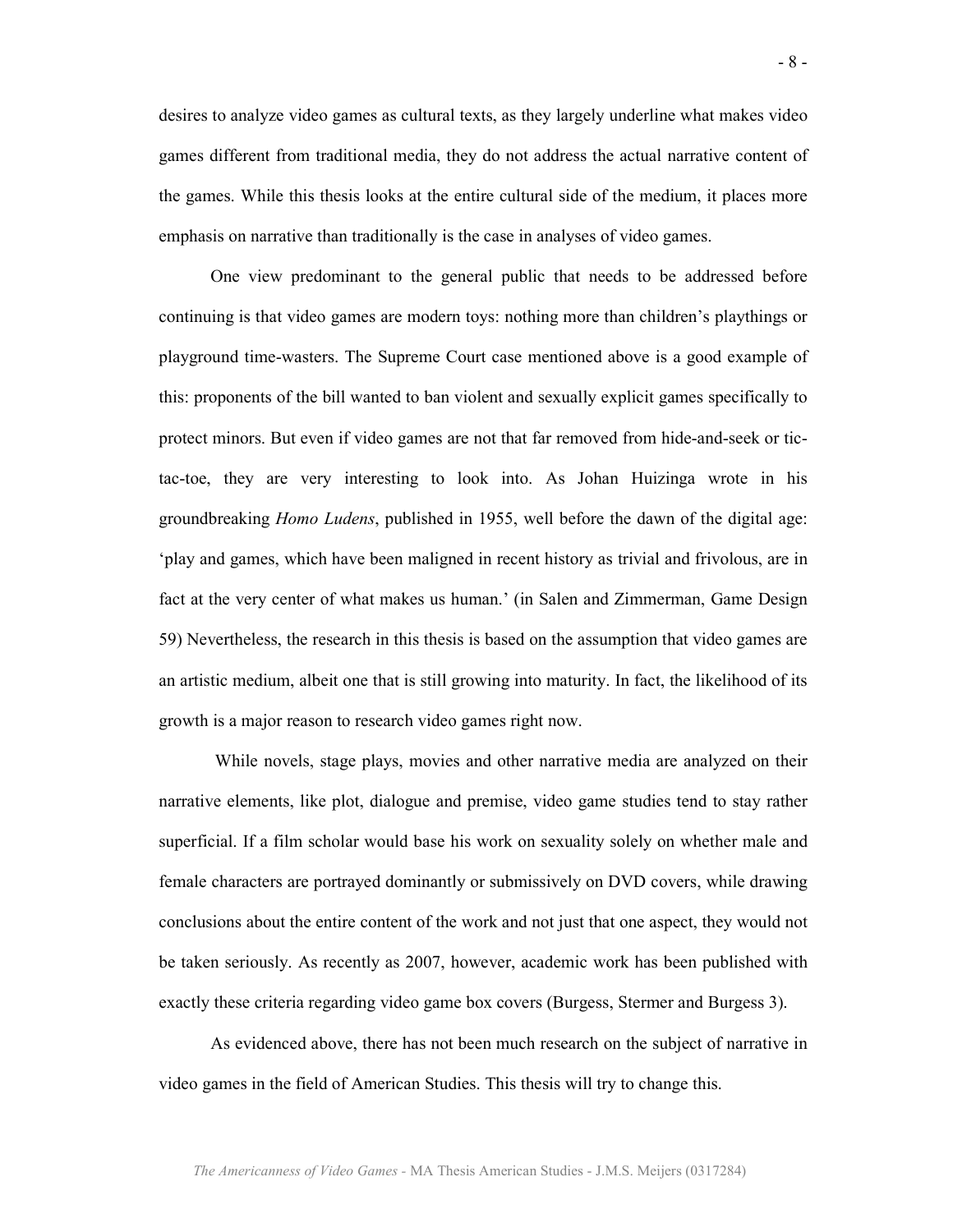Not every video game is viable for cultural analysis. Moreover, the last thirty years have produced a vast library of games too extensive to analyze. For this research, some criteria are needed to choose which games to use and which not to use. The following section will explain which criteria will be used to determine if a certain game will be part of the research.

1. Richness. For some games, it would only be natural to exclude them. One important criterion on whether to include a title is the richness of the cultural expression within. Puzzle games, ranging from the simple, immensely popular, internet browser-based *Bejeweled* (2001) to more elaborate puzzle titles like *Angry Birds* (2009) simply do not have a story or narrative element to speak of – other than 'match the colors' or 'build a tower', and therefore do not lend themselves very well to this kind of research. The same goes for sports games like the *Madden NFL* series (1988-present), racing games or multiplayer shooting games like *Quake III Arena* (1999). The games simply rely too much on gameplay – the activities one performs while playing the game – as the sole form of experience.

2. Popularity (reception and sales figures). One of the most important criteria will be whether a game is canonical: the more impact a game has had on society, the video game industry itself or other games, the more interesting it is to analyze. This means that even if a game is not extremely successful commercially, its uniqueness or notability will likely make it canonical enough to be referenced anyway.

It should be noted that the case studies used in this thesis to provide an in-depth example of the way a certain aspect of American culture is present in video games are all fairly modern. The reason for this is that video games have become increasingly more complex, improving on themselves as time went by. As a result, these titles are some of the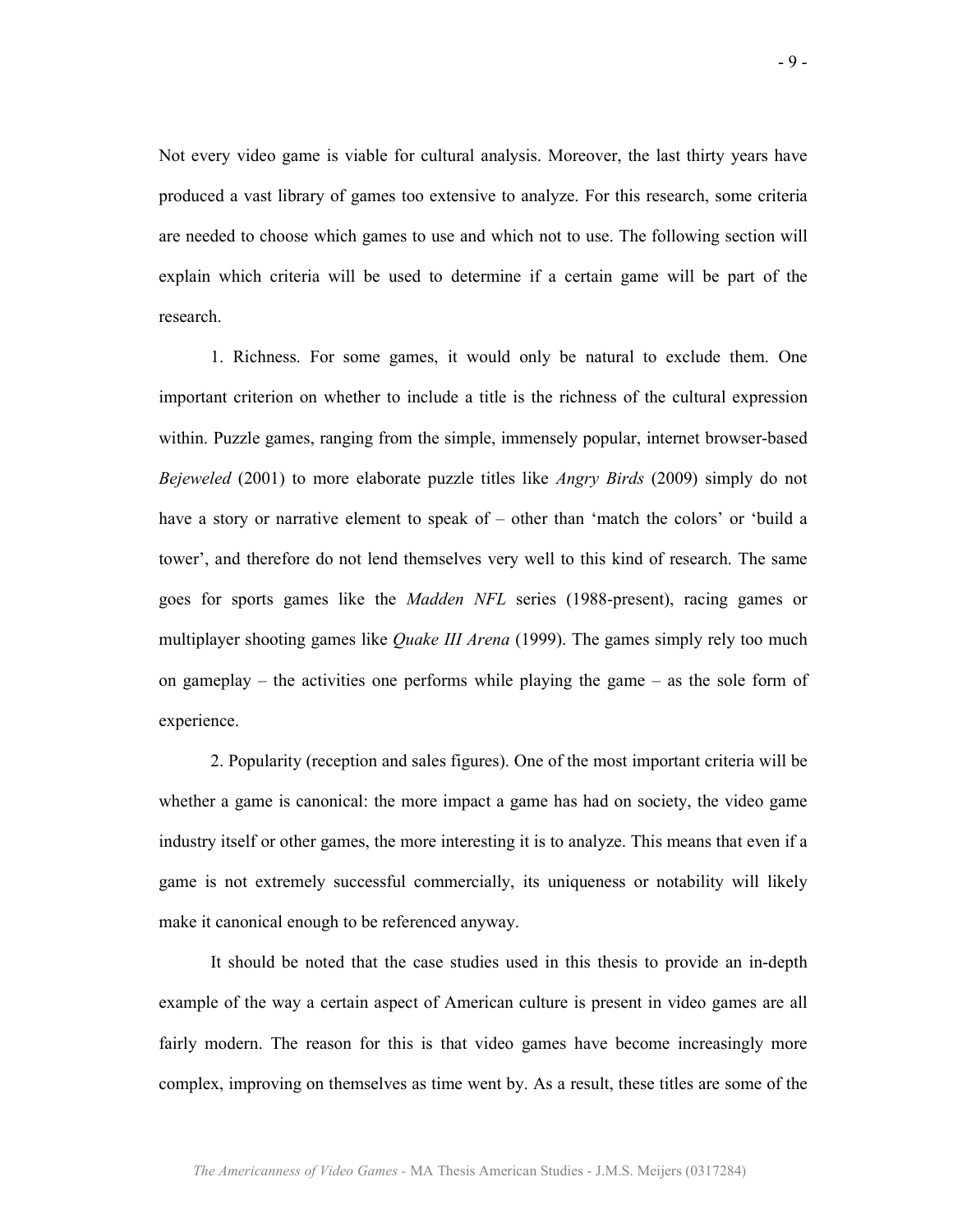most popular in the history of the medium, with high sales figures and positive critical reception. Because these numbers constantly change, they will not be recorded in this thesis, however they can be found online. For sales numbers vgsales.wikia.com has been consulted and for critical reception, review aggregate websites such as metacritic.com have been used.

3. Americanness. The danger of creating a circular argument with this criterion should be immediately obvious – of course American games are American. At first glance, looking only at American video games seems to artificially reduce the subject pool to fit a hypothesis. This is, however, not the case. By using this criterion, all examples are American by definition. This is a set variable, leaving the vastly more interesting question of why and in what manner their Americanness shapes their content in relation the core values mentioned above.

If a game depicts American culture or society in a manner fitting the American tradition, it matters less whether a game is actually produced in the United States or not. This is because the video game industry is a global industry and placing restrictions based on location is actually likely to give a less clear view on the subject. Of course, Japan is a major player in the video game industry, but it should speak for itself that however popular they are in the United States, titles like *The Legend of Zelda* (1986) or *Metal Gear Solid* (1998) are generally not considered American games, even though the latter takes place in the United States. These titles have a completely different cultural background.

To determine if a video game is distinctly 'American,' first a major issue needs to be defined: what exactly is 'American?' Of course, this touches upon one of the most fundamental and most heavily debated questions in the field of American Studies. There is no clear consensus on what makes a cultural text typically American. However, there are a number of themes visible throughout American cultural studies that have been more or less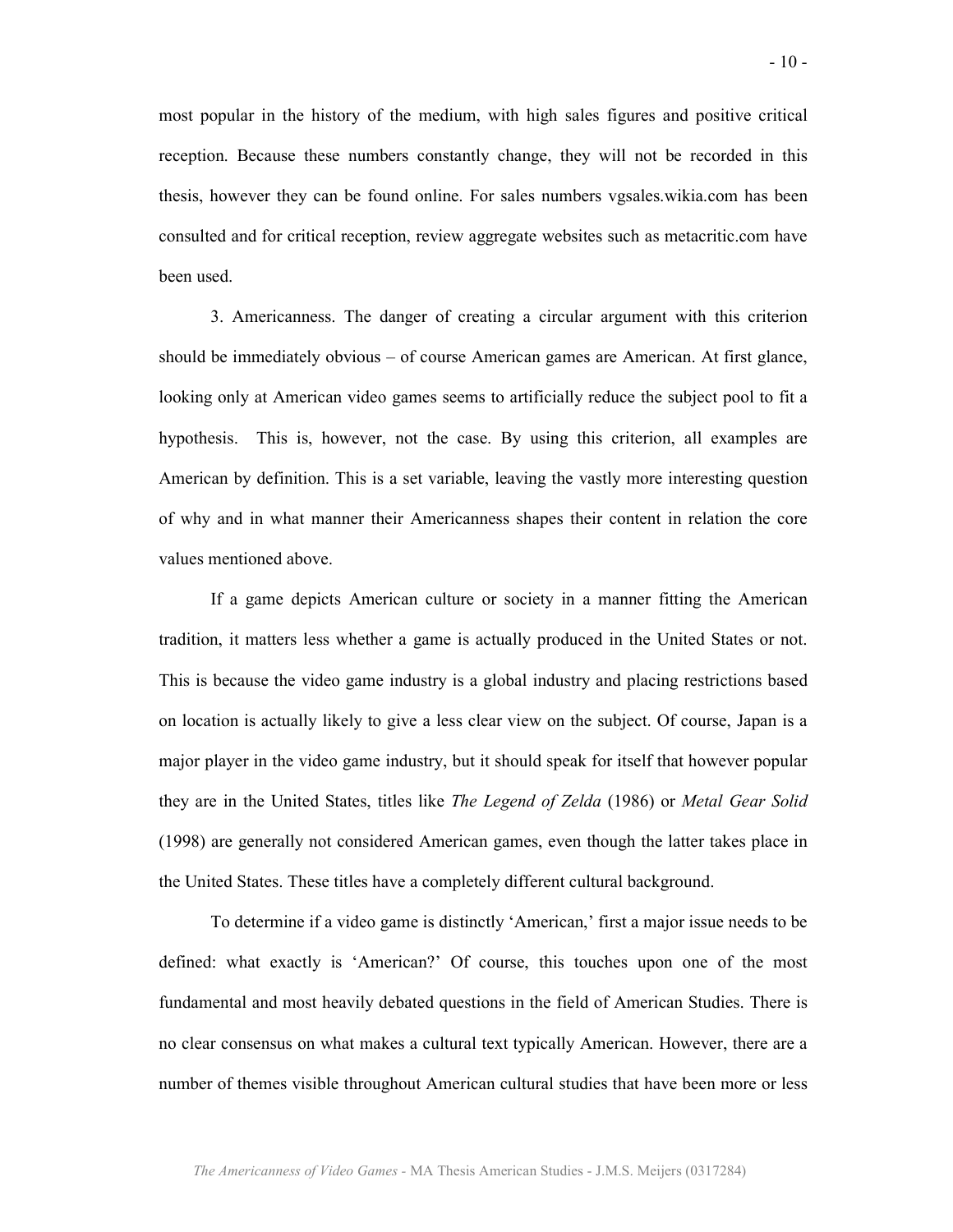accepted as being a typical expression of American culture: gender and sexuality, individuality and economy, race and diversity, and empire and expansionalism. Note that this does not mean these themes encompass 'American culture' as a whole. Instead, they should be seen as representative of that culture and therefore usable as relative indicators of 'Americanness.'

'American' video games will be classified for the purposes of this study as being made for (primarily) an American audience, touching upon the themes in American identity outlined above and being especially popular in the United States. Because video games are a global industry, this means that the developer and publisher do not have to be American for their product to be 'American,' as long as the cultural identity of their game is.

Two more important aspects determine the type of video game included in this thesis: genre and player agency. Genre is a common way to categorize video games, for example shooting games or exploration games. A modern trend in game development is to blend various genres in a title, creating an 'action/adventure' title or a 'racing game with roleplaying elements'. Even though this makes it difficult to pigeonhole them, genre is still a useful way to categorize video games, as when using genres, most examples can be used to represent a large group of similar games. The aim of this study is to look at a broad spectrum of games throughout the entire medium, so most genres – excluding those who are not culturally rich enough for analysis – will be represented.

Agency is another aspect that needs to be addressed. Although it has been said that 'film and television theories examining the use of moving imagery and sound are fairly well suited for analyzing video games,' (Wolf 14) it is important to note that video games are a very different medium from traditional media like novels and films and therefore require a slightly different course of action when analyzing them. Most of this stems from the fact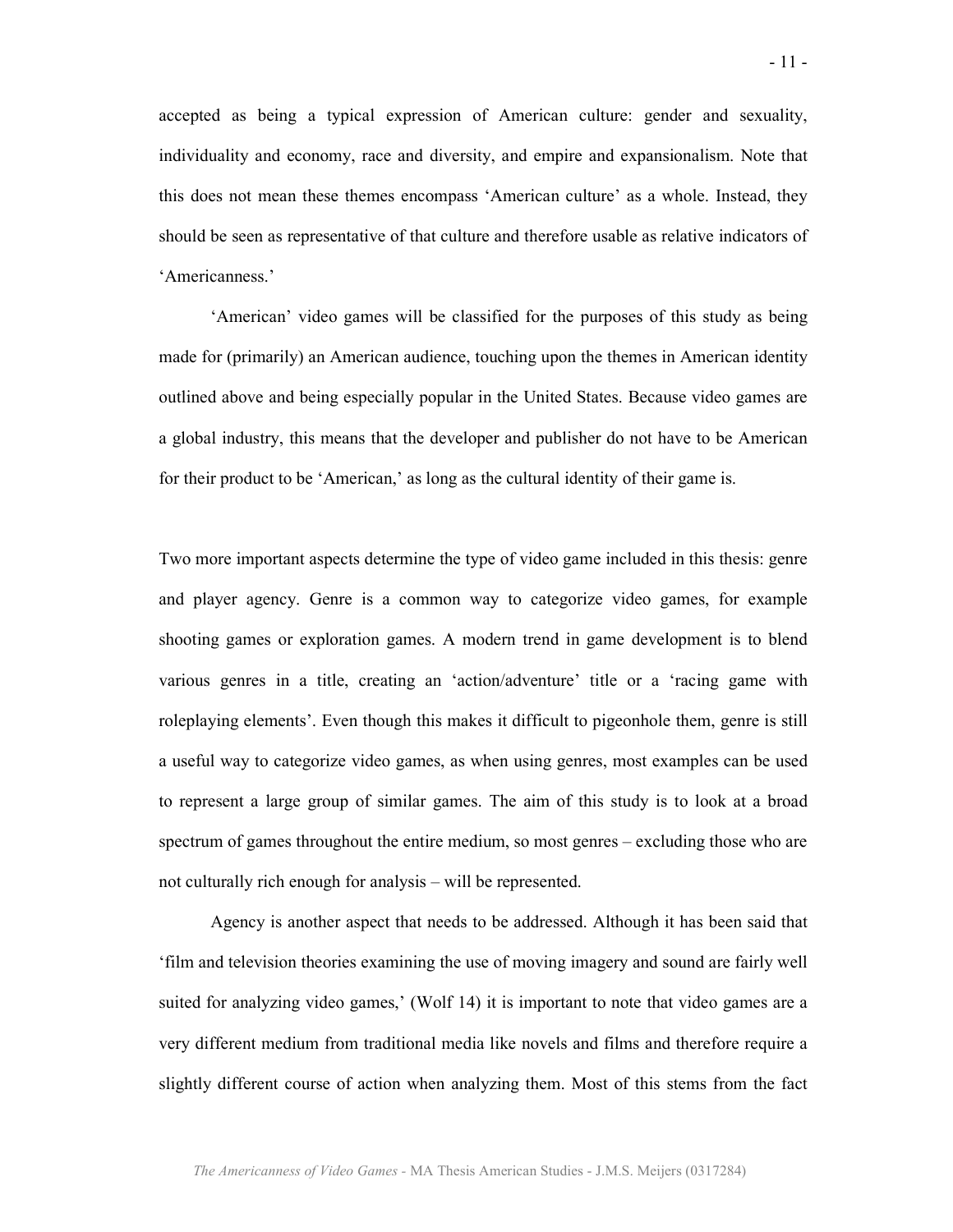that a player is both active participant and passive viewer: he has a certain amount of freedom and control, but at the same time he is limited by the developer's choices.

Because both the player and the creator have a degree of agency, it is increasingly difficult to settle on a dominant reading (Benshoff and Griffin 17) when discussing a video game. It is especially difficult to determine a dominant reading when a game can be played in a completely different way from how its creators likely intended it to be played, thus possibly significantly altering its cultural reading. This can also occur when the creators of a video game deliberately encourage the player influencing the narrative, or when the content and playing experience changes over time, like in the Massive Multiplayer Online game *World of Warcraft* (2004). Consequently, these types of games are mostly excluded in the research for this thesis.

This thesis will start with a brief overview of the history of video games and the relationship between video games and the United States. An extension of the introductory part of this thesis, such an overview will provide necessary background information and serve as a reference point for the rest of the research. For the most part, this chapter will draw from the work of video game journalist Stephen L. Kent.

After this overview, one chapter will be devoted to one of four typically American video game genres: (Western) *Role Playing Games*, *First Person Shooters*, *Open World Games* and *Management Sim(ulation Game)s*. The start of each chapter will describe what makes this genre so typically American, in its broadest sense. After that, one or more aspects of American culture and their presence in American video games in general will be discussed. At the end of each chapter, the scope will be narrowed and both earlier sections will be combined in a more extensive look at a specific game within one of these genres in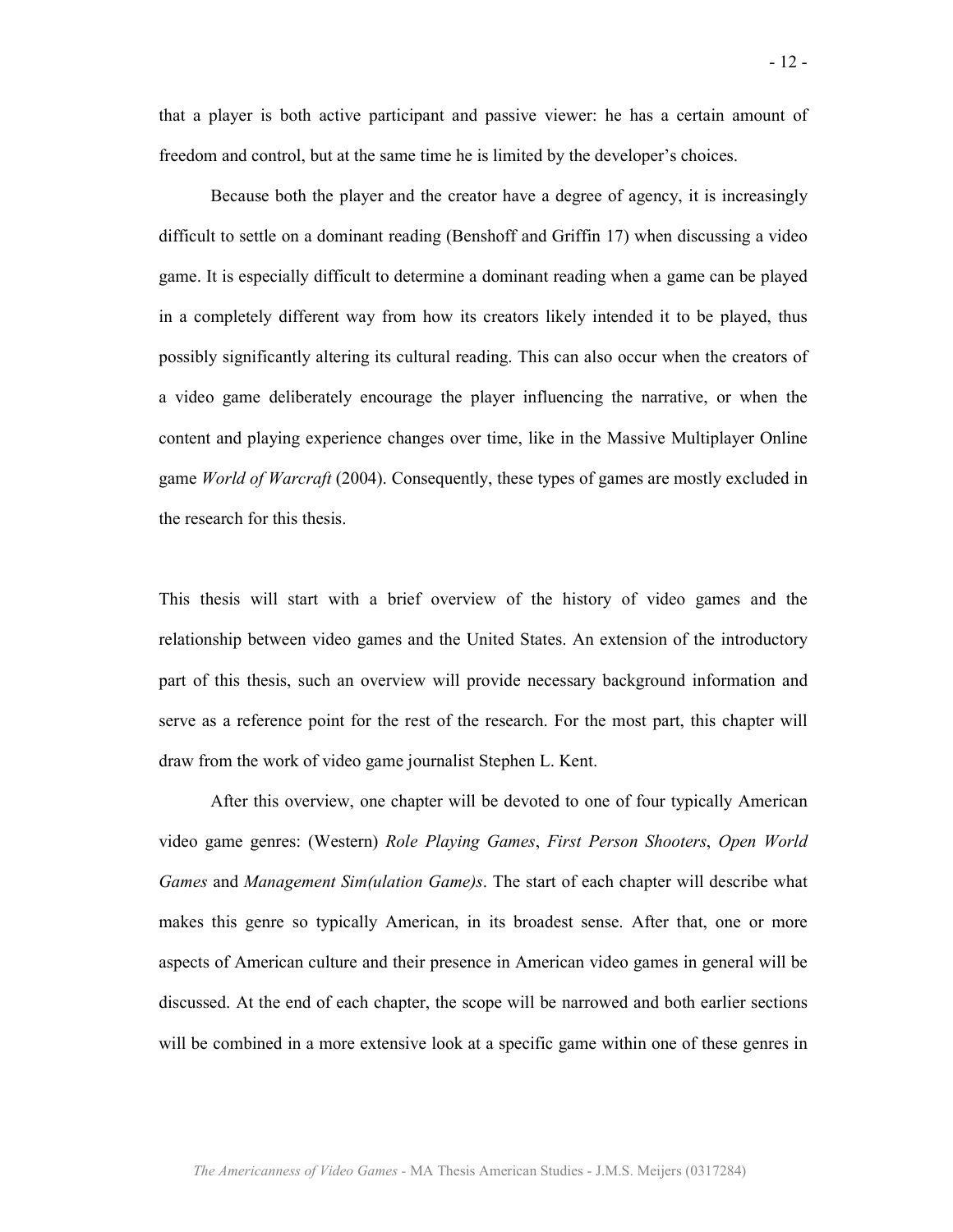which these aspects are especially visible. These in-depth case studies are used to solidify the points made in the preceding text.

The first chapter of this thesis will look at gender representation and sexuality, with the Role Playing Game *Mass Effect 2* (2010) as a more in-depth example. Individualism, combined with related issues like capitalism and the American Dream, will be examined next. The video game serving as a case study will be Management Sim *The Sims* (2000). Third, the way America's cultural diversity is represented will be analyzed, looking closer at *Grand Theft Auto: San Andreas* (2004), an Open World Game. The fourth, final aspect this thesis will observe is America as the above-mentioned 'city upon a hill': feelings of cultural superiority and a need for expansion to the rest of the world. The case study for this chapter will be a First Person Shooter: *Call of Duty: Modern Warfare 2* (2009). The conclusion of this thesis will summarize and connect the main findings and points made, and will thus answer the research question.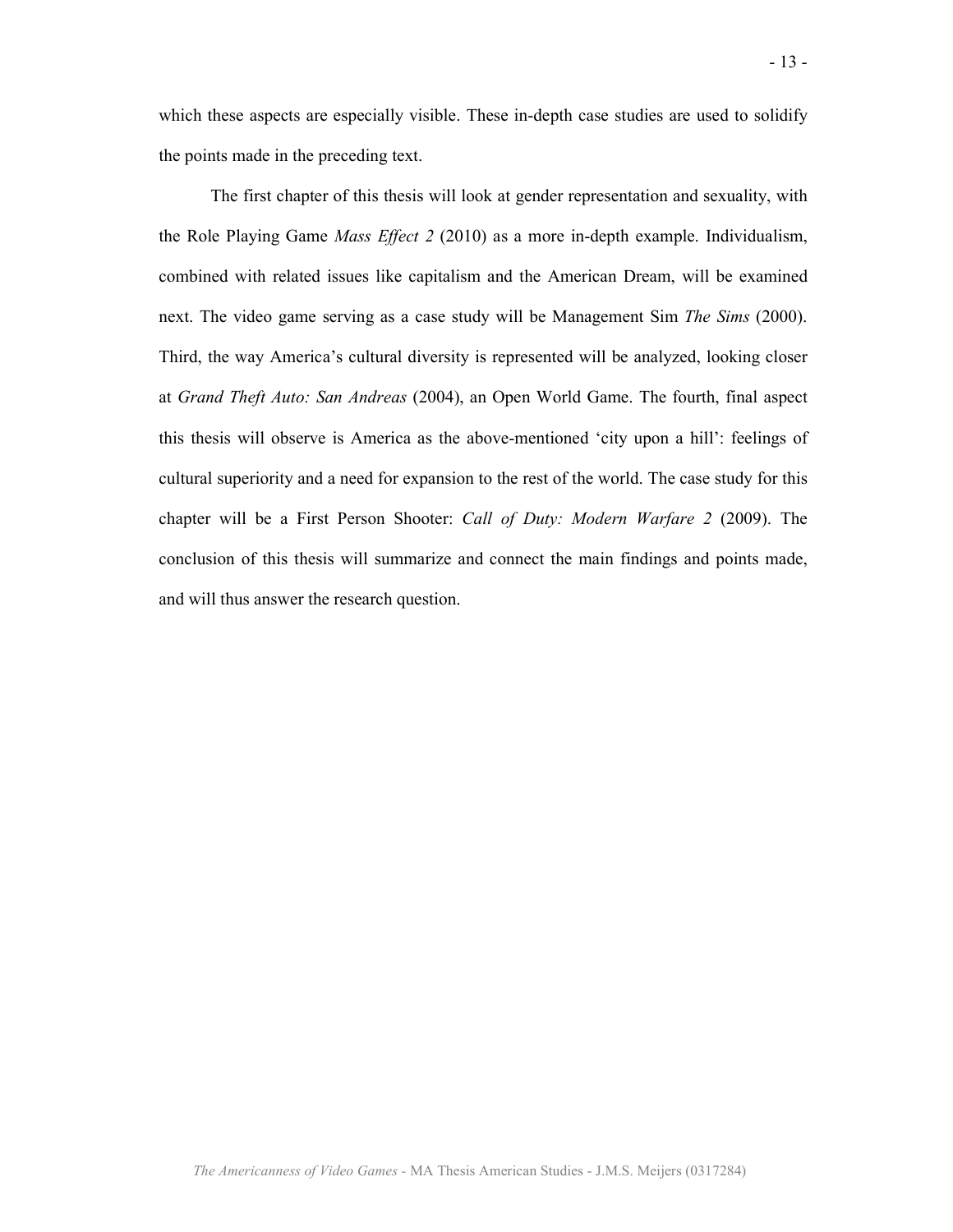#### **America and video games: a short history**

The research in this thesis is based on the assumption that the U.S. has a complicated relationship with the medium, one that makes examining the Americanness of video games a worthwhile subject of study. Before breaking down the research into themes, genres and specific examples, a broader perspective can be helpful. By looking at the history of video games, from its origins to today, this chapter will explore the relationship between American society and video games.

The title most credited as the first commercially available video game is Atari's *Pong* from 1972. Businessman Nolan Bushnell had asked programmer Allan Alcorn to create a table tennis-like electronic game 'featuring two paddles swatting a ball back and forth across a television screen' as a training exercise (Kent 37). The result was a runaway hit: Atari had sold eight thousand units by the end of 1974. In the following years, more games were created – most of them *Pong* derivatives – and other businesses, most notably pinball machine company Midway Manufacturing, entered the video game arena (Kent 39-40). Soon, video game machines were found everywhere across the United States, from bars and restaurants to convenience stores and even specially purposed 'arcades': venues filled with video game, pinball and slot machines. These machines were large, bulky, coin-operated cabinets that could only play one specific game. In addition to these machines, so-called 'home consoles' were created. Hooked up to an ordinary television, Atari's VCS (or 2600) and Mattel's Intellivision, among others, could play versions of the popular arcade games in consumers' own home. In a few short years, an entirely new, entirely American entertainment industry had been created. The U.S. being the country of origin of video games, this became an aspect of American national identity.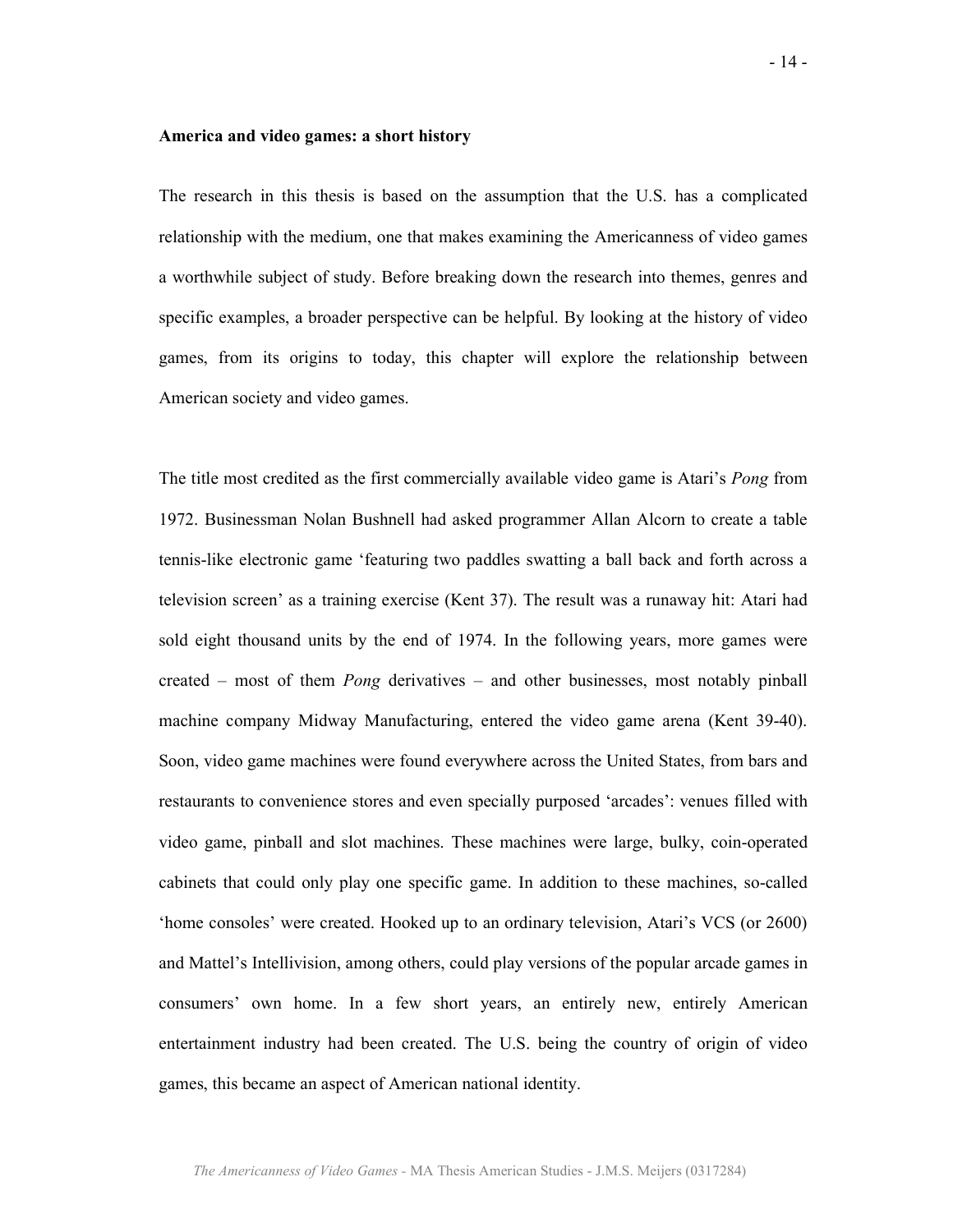After an initial explosive growth the home console market took a brutal beating in 1983, caused by an overflow of games that were poorly received by the general public. The most striking examples are the dull and hard to play *E.T.* (1982) and the badly programmed VCS version of arcade hit *Pac-Man* (1983). Millions of copies were crushed with a steamroller and buried under cement in a landfill in the New Mexico desert by Atari, racking up 536 million dollar in losses (Kent 240). After a two-year slump, the Japanese company Nintendo's NES console – bundled with the iconic *Super Mario Bros.* (1986) – revitalized America's video game industry and culture. This time, however, the playing field was determined not by American corporations, but by Japanese: Nintendo, Sega and later Sony's PlayStation. Only with the release of Microsoft's Xbox in 2001 did it become possible to play games on American hardware, excluding the ever-present PC. By then, the industry had already changed considerably.

Of course, American game developers were still developing a very large part of the video games available to the American public, but the market was no longer dominated by them. Video games had become a global industry, and virtually all games were made with an international market in mind. This is true for American-made games that were not aimed exclusively at America, as well as foreign games published in America that more or less catered to a U.S. audience. For example, the American version of Nintendo's *The Legend of Zelda* (1986) famously included a thick instruction booklet listing all of the monsters and weapons in the game. The original Japanese audience wouldn't have needed this, because most of the game's content was inspired by Asian folklore (Kent 354).

As mentioned earlier, amid the Japanese-dominated console market, game development on the open platform of the personal computer did not require collaboration with hardware manufacturers and American developers therefore had considerably more freedom in choosing the thematic and narrative content of their products. In the 1980s and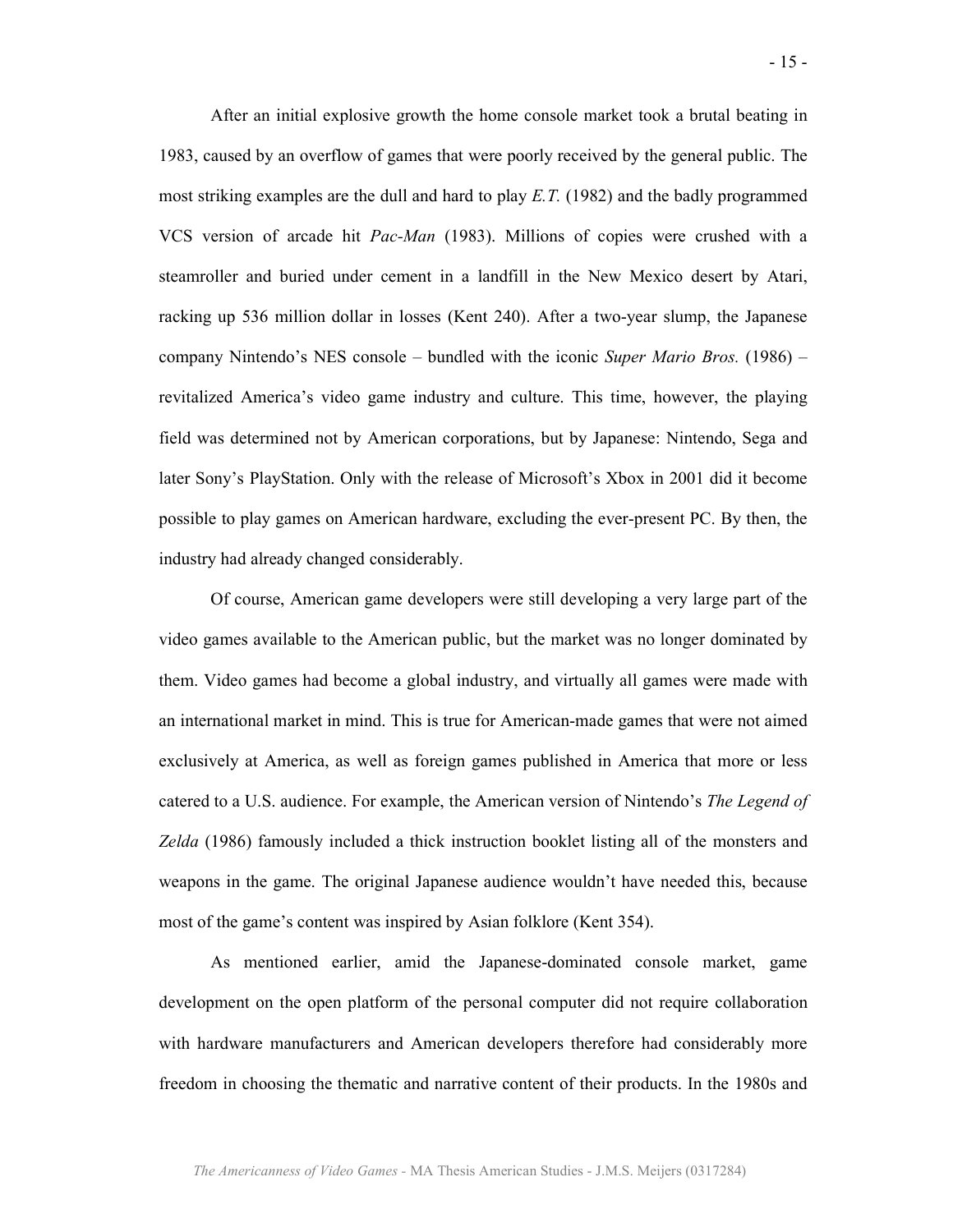1990s, this resulted in new game genres that were more-or-less deemed 'American' by video game journalists and players. Examples include the *First Person Shooter* (in which the player looks through the eyes of their avatar over the barrel of a gun, such as *Doom* (1993)), and G*raphic Adventure Games* (elaborate stories driven by dialog and puzzle solving, for example *King's Quest* (1984)). Other examples are the American take on genres also used in Asian game development, like *Management Simulations* (where the player attempts to successfully build and run a business, like *Theme Park* (1994), created by the aforementioned Peter Molyneux), and *Open World Games* (like *World of Warcraft*, see below) and *Role Playing Games* emphasizing player choice and exploration over a linear narrative, like *Diablo* (1996) (Wolf 118-9, 126, 131). *Open World Games* and *Role Playing Games* can have a lot in common and many current games are a hybrid of the two, but for the purposes of this study, they will be viewed as separate genres.

Since the 2000s, with the help of the internet, video gaming has become more and more a global community. So-called *Massive Multiplayer Online* games, with *World of Warcraft* (2004) as its flagship, attempt to bind people from over the entire world together in what one player calls a 'forum in which we give our lives meaning by entangling them in projects we undertake with others' (Golub 39). In other words, this type of video game emphasizes the power the players have in sculpting their experience with it. The developers create a virtual world – or, as it is sometimes put, a 'sandbox' – with a few goals put in, like monsters to defeat or treasure to discover, but encourage the players themselves to form the social communities to reach these goals. Because of this, video games are becoming more multinational and multicultural.

So what exactly is the relationship between the U.S. and video games? As evidenced above, the relationship is a complicated one. Video games have started out as one of the few forms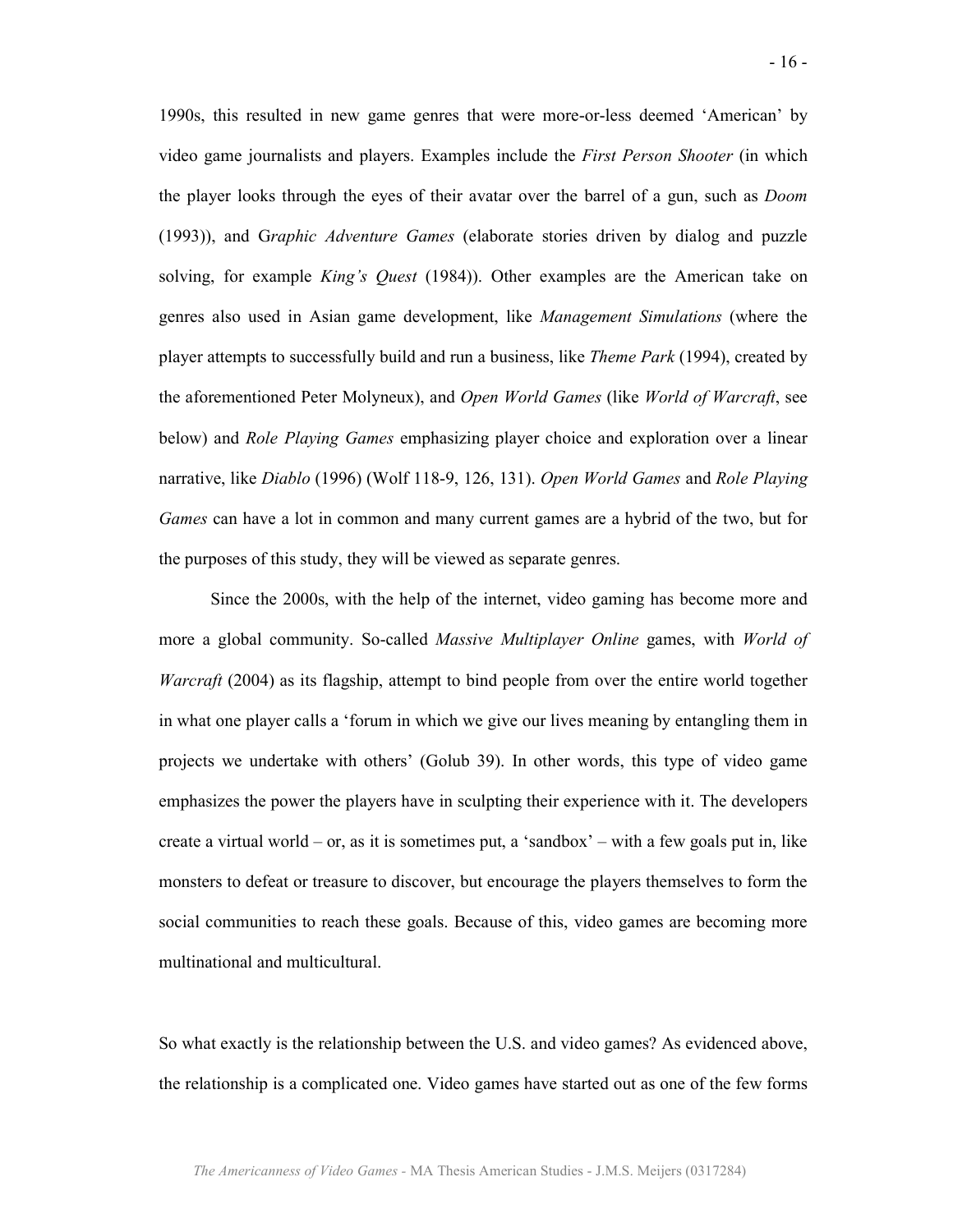of cultural expressions specifically originating in America. As its country of origin, many of the conventions surrounding video games have been dictated by American morals and values, both purposefully and subconsciously, as can be seen in later chapters. At the same time, it has been difficult for America to keep a grip on further developments. The video game market has been global from a few years after its outset, so America has had competitors for cultural dominance in the medium for decades.

When looking at 'American' video games – that is, games made with the American market in mind –, a pattern can be noticed. When the medium first arrived on the scene in the late 1970s, it was dominated by American culture. After recovering from the video game crash of 1983, the American video game industry took a backseat to the Japanese industry, and the games themselves took on a more Eastern flavor, having, for example, character designs inspired by Japanese comics or ninjas becoming an ordinary enemy not needing any introduction. With the help of the PC, U.S. video game developers were able to make their own culture more distinct in the games made in the mid-1990s. The last few years, however, we can notice a return to the culturally hybrid games, due to everyone being able to play with anyone over the internet.

On the whole, because U.S. culture has strongly influenced the invention of many basic video game principles, many games have taken on distinctly American cultural aspects and many more are painted in an American light. Examples of these aspects can be found in the following chapters.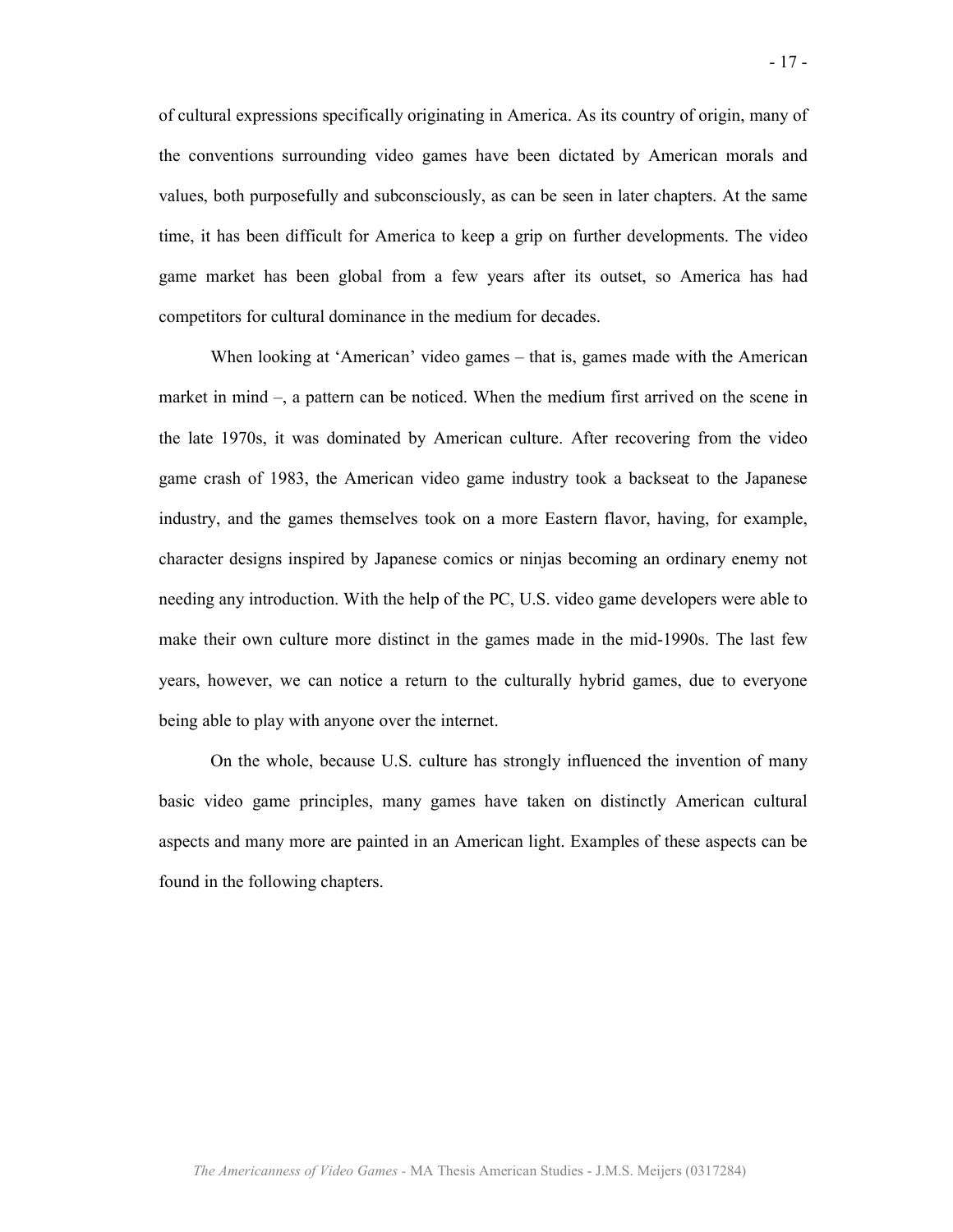#### **Chapter 1: Role Playing Games, gender & sexuality**

This chapter will aim to explain a number of things. First, the genre of Role Playing Games will be analyzed in-depth. Specifically, it will be shown that one of the schools of thought on designing role playing games stems from quintessential American ideals. Second, it will give an overview of how gender and sexuality have been handled in iconic American video games, and how this relates to the general U.S. culture regarding these themes. Third, these two aspects will come together in the example *Mass Effect 2*, a role playing game with an emphasis on gender and sexuality.

#### **Role playing games**

In every video game, you play a role. This is a necessity of the medium: the user is as much a participant as they are an observer. While in some games the role can be implicit, unseen or even the role of yourself as you play the game, it simply cannot be absent. For example, you can see your role in *Super Breakout* (1978) as an astronaut in a one-man space shuttle trying to break down layers of a force field, as the program instructions suggest (Salen and Zimmerman, Rules of Play 377), or as yourself enjoying a purely abstract activity, much as you would fill out a crossword (Ryan 13). Most video games give their player some kind of backstory through opening titles, loading screens or even the back of the game's packaging, but others rely on the player to fill in the possible gaps in the narrative themselves. A narrative will always be present; even, ironically, if it is deliberately absent, because the player's paradigm expects it to be there (Salen and Zimmerman, Rules of Play 378, 380).

 No genre in video games emphasizes the notion that the player plays a role in the game's narrative as much as the aptly named *Role Playing Games* (RPGs). However, the way that role is filled can differ tremendously. On one side of the spectrum, the player's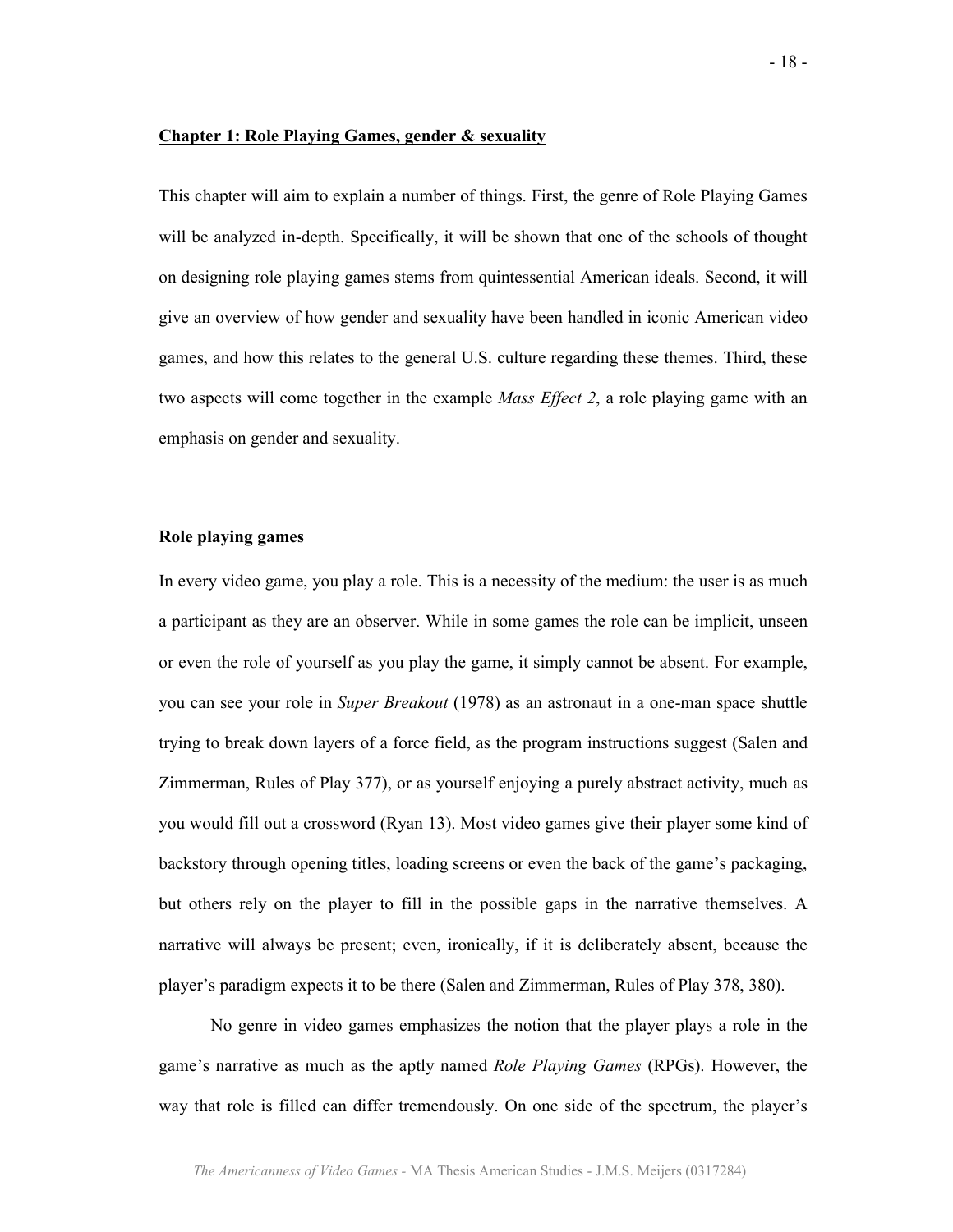character can be an almost-blank slate: its personality, appearance and skills can be determined by the player and while their adventures can be quite linear, almost nothing is set in stone. For example, in *The Elder Scrolls III: Morrowind* (2002), one plays the role of a prisoner headed to the titular region of their world. Not only can the player choose how their character looks and what they can do, even their alleged crime is not specified. On the other side of the spectrum, RPGs can cast the player in the role of a rounded, defined person, like *Final Fantasy VII* (1997)'s Cloud Strife, a stoic and amnesiac ex-soldier. These two characters represent diametrically opposed design choices in RPGs; one (*Morrowind*'s character) is featured in an American game, the other (Cloud) in a Japanese game, and this is no coincidence.

 In the U.S., RPGs were initially developed along the lines of tabletop roleplaying games, like *Dungeons & Dragons*: the computer would take the role of the Dungeon Master (storyteller, rules referee and player of monsters). Tabletop role-playing games, and therefore American RPGs, have been built on the quintessential American ideas of personal freedom and success through effort. As *Dungeons & Dragons*' Player's Handbook notes: 'You can be and do anything you want (and) your character grows as the game continues' (Heinsoo 6). This is remarkably similar to many of the traits used in this thesis to provide a working definition of 'Americanness': freedom, individualism, change and mobility, expression, empowerment, and self-improvement. Thus, American role playing games embody the ideal of the American Dream in a nutshell: if you put your mind to it and work hard, you will be successful in any endeavor, even unlikely ones.

Japanese RPGs, on the other hand, found their inspiration in tactical board games and the visual stories of *manga* and *anime*. Instead of freedom, most stories were based on fate, duty and discipline. As a result, the storyline and characters became the primary focus of the game, instead of the game's world, its rules and the player within it (Kent 541).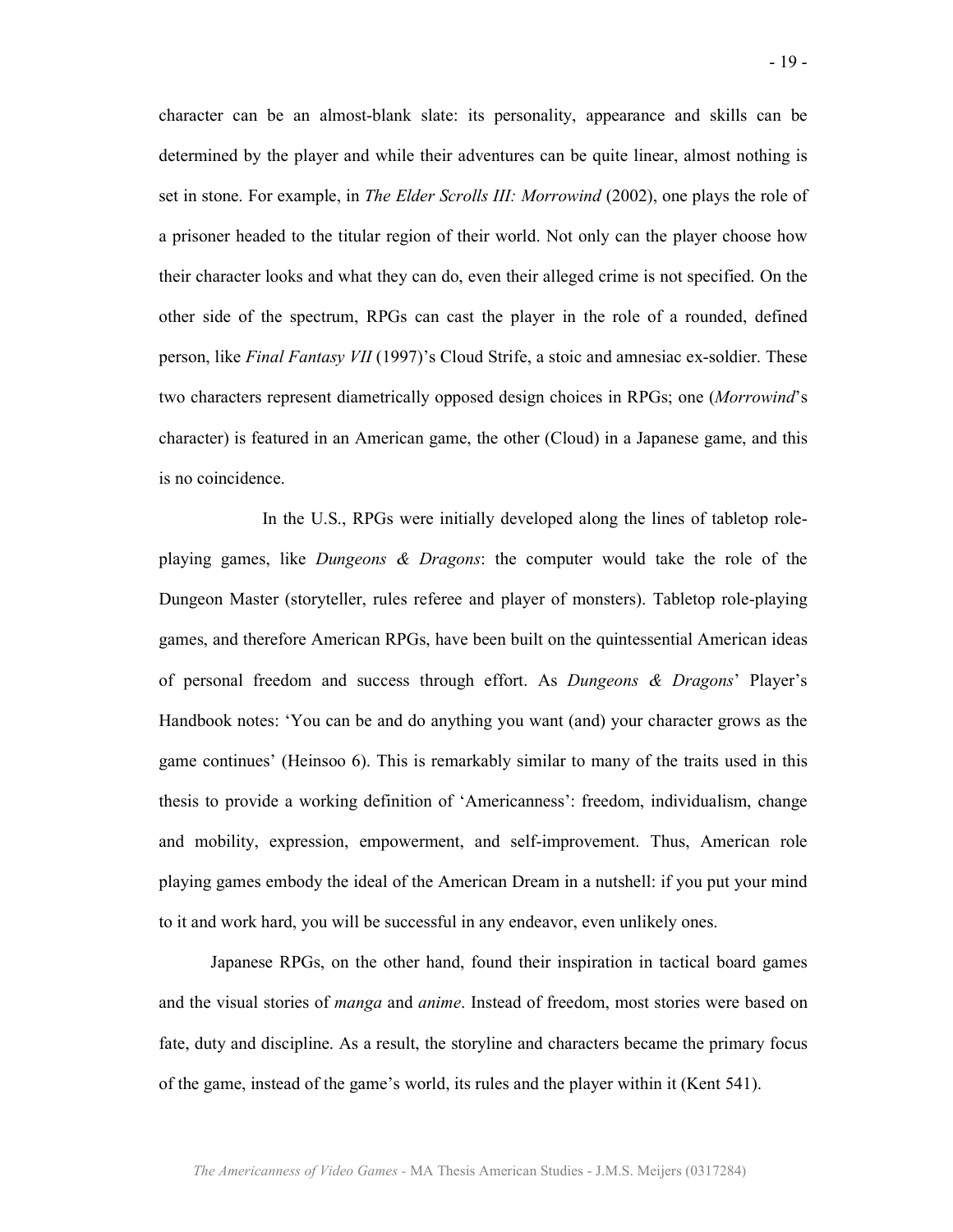As a result, although both Eastern and Western RPGs work with the same elements and mechanics, they represent different ways to use these. As a last example, when Cloud Strife gains a level and thus becomes stronger, all his abilities rise by one point, but his magic power and luck rise by two, as he is a magically inclined character who easily gets out of difficult situations. *Morrowind*'s character gets three points to be freely distributed among their statistics as the player sees fit. In other words: the Eastern RPG character develops along a path set by the game's developers, while its Western counterpart's development is the responsibility of its player.

This shows that Western Role Playing Games offer a genre of video games that is culturally very much American – or rather, a very American version of a genre with many other variations. The American RPG places its emphasis on freedom of choice: when playing a role, it is important in these games to make that role your own. However, because a video game needs to be programmed, the options for each choice will always be limited, resulting in something that can perhaps be more accurately described as 'illusion of choice' than 'freedom of choice'. Consequently, as will be evidenced in the case study below, the various options that are presented to the player show the embedded cultural values of the creators.

#### **Gender & sexuality**

After a fifteen year development cycle – as opposed to a standard two to four years (Thompson) – first person shooter *Duke Nukem Forever* (2011) was finally released in June 2011. In those twelve years, the game went from being one of the most highly anticipated games ever – sequel to the very successful *Duke Nukem 3D* (1996) and flagship title for its developer 3D Realms – to laughing stock of the video game industry and press: *Duke*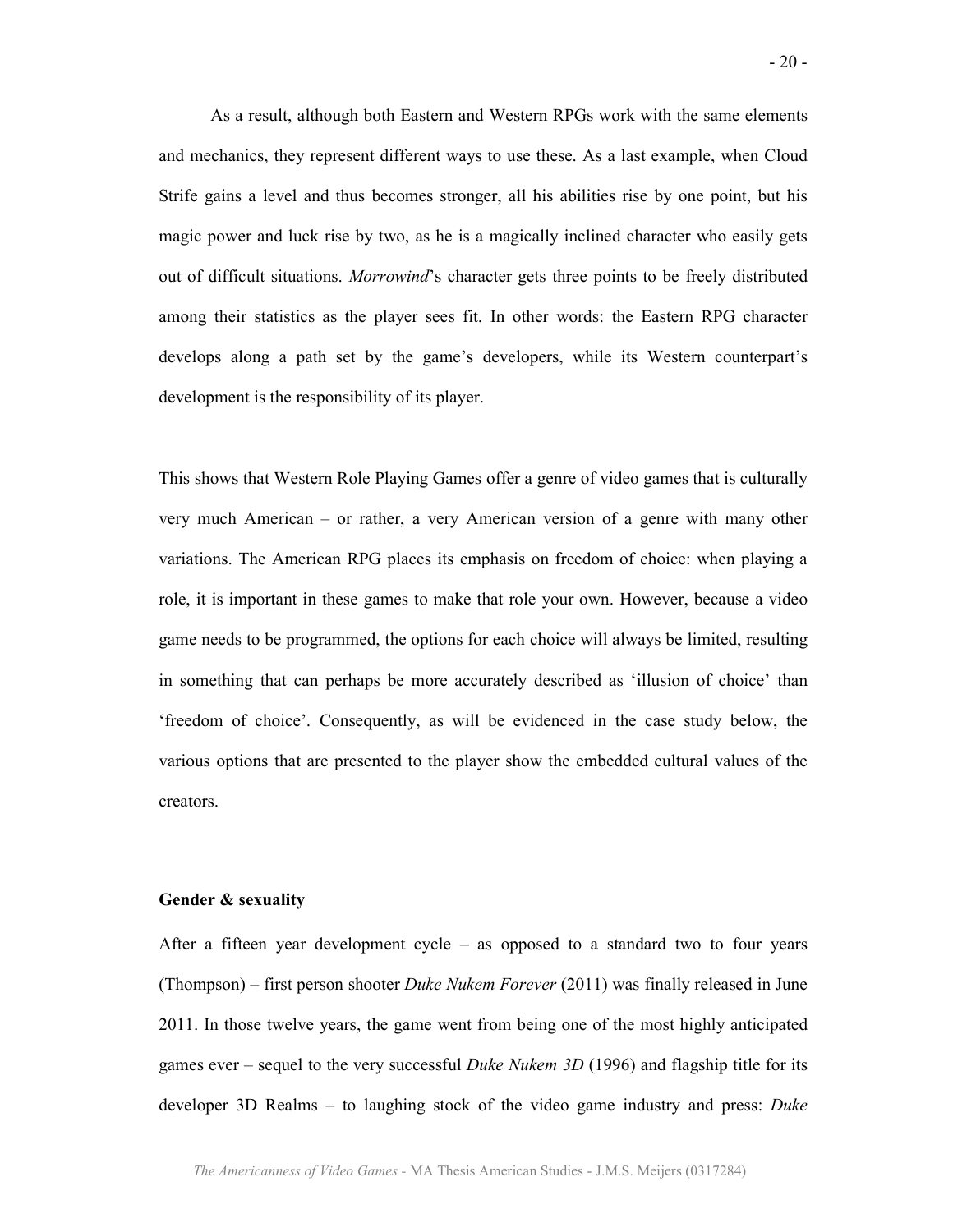*Nukem Forever* (or, pejoratively, *Duke Nukem Taking Forever*) became a cautionary tale of how not to develop a video game. Reasons for its failure were cited as having too large a budget, perfectionism regarding irrelevant details and a desire to be very innovative and subsequently starting over any time another developer innovated so as not to fall behind (Idem).

 When, after 3D Realms' bankruptcy and completion by another developer, *Duke Nukem Forever* did see the light of day, reception was fairly lackluster. Reviewer Russ Pitts stated that the game felt like 'a 1997 game cryo-frozen for more than a decade.' One of the most notorious and controversial (non-technical) examples of its datedness was the game's handling of gender roles and sexuality. In one of the earliest scenes, the macho main character is being fellated by twins in schoolgirl outfits, while its spin on the 'capture the flag' multiplayer mode called 'capture the babe' involved carrying protesting women dressed as strippers over the shoulder while slapping their behind (Pitts). Pitts' argument is that *Duke Nukem Forever*'s mentality regarding gender roles is one firmly rooted in the culture of the times it was conceived, which is now outdated.

 Since the relatively early days of gaming in 1996, the medium has progressed with leaps and bound regarding gender roles. Even though it can be said that the role of women in video games is problematic, as shown below, it used to be far worse. *Duke Nukem 3D* was just as – if not more – offensive as *Duke Nukem Forever*, but the latter's controversy stems from a shift in expectation and general maturation of the medium and its players. Part of the explanation for this are the technical limitations of the very first video games setting a precedent: 'the princess has been kidnapped and Mario has to save her' was nothing more than an afterthought; a bare-bones excuse for the gameplay of *Super Mario Bros.*, but in one of their more recent outings, *Super Mario Galaxy* (2007), the princess is still nothing more than a damsel in distress for Mario to save.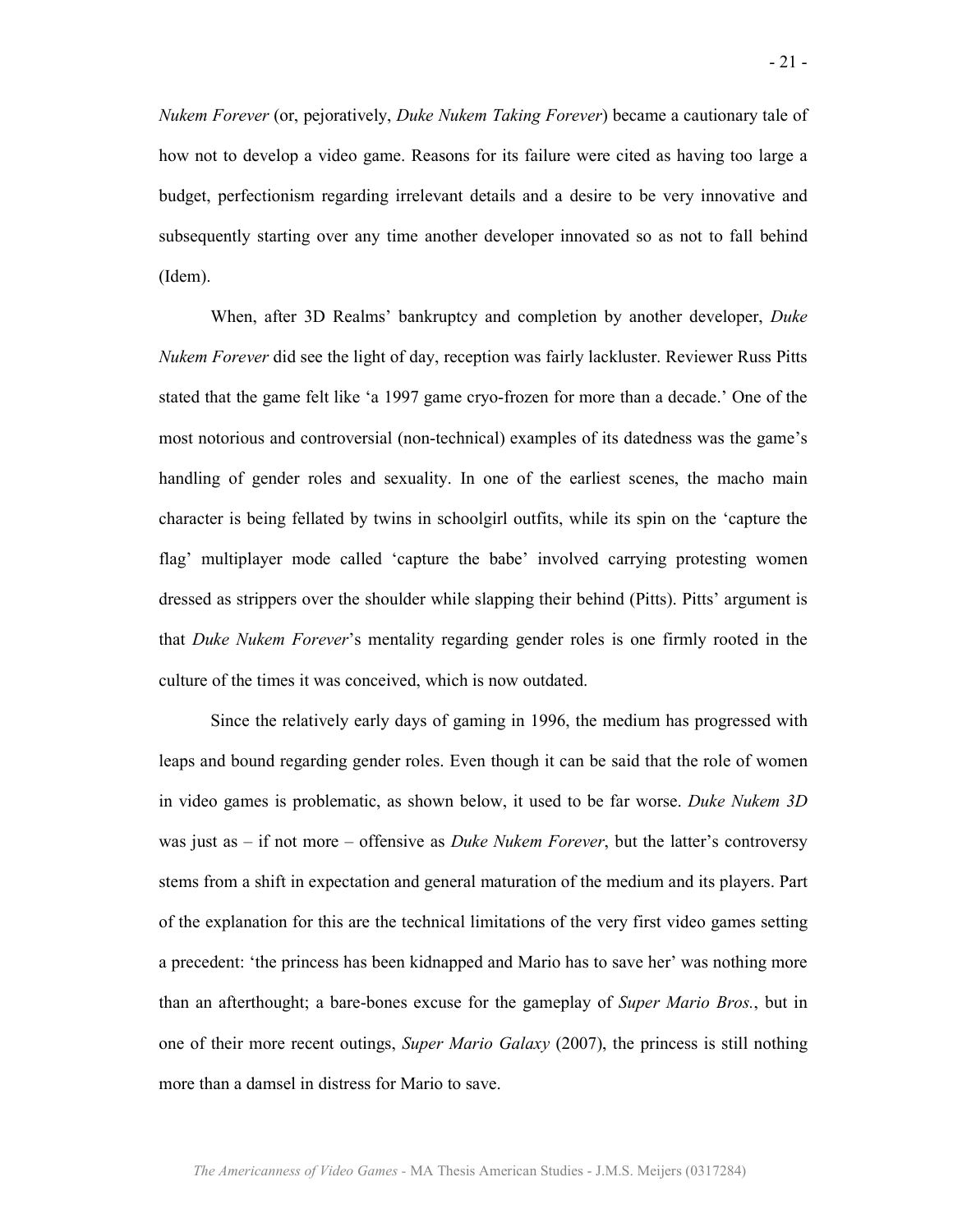Another reason is that video games have generally been seen as boy's toys. According to recent research data, this is getting less true each year. A 2010 survey shows that 'women age 18 or older represent a significantly greater portion of the game-playing population (33%) than boys age 17 or younger (20%)' (Entertainment Software Association). Jo Bryce and Jason Rutter argue that this paradox – that video games are seen as something for young males even though adult females play them more – can be explained because female gamers are marginalized and underrepresented and therefore overlooked (Bryce and Rutter 300).

 Even so, with the potential for narrative complexity compared to the medium's earlier days and a widening target demographic, female game characters have been changing in the last few years. A good example is what Jeroen Jansz and Raynel G. Martis call 'the Lara phenomenon', the emergence of a new archetype: 'a tough and competent female character in a dominant position', named after the heroine of *Tomb Raider* (1996) video game icon Lara Croft (Jansz and Martis 142). This type of character is, as Birgit Richard puts it 'absolutely autonomous. Neither a man nor a family support her or take any responsibility; she is an independent individual, like a lone wolf, self-conscious, strong and clever' (Richard and Zaremba 285). These can be regarded as masculine traits.

On the other hand, Richard realizes that these characters are very polarizing, because they are still catering to, and essentially created for, a male audience, employing what the video game industry calls 'fanservice'. She points out that their bodies are very sexualized – i.e. big breasts, narrow waist, etcetera – their clothing is almost always revealing and often the camera employs the so-called male gaze. Video game heroines 'unite a tough killer instinct with pin-up style, aggression with fragility' – they offer 'an oscillation between genders' (ibidem 288). These aspects of female game characters take an even bigger place in their characterization when they aren't the hero of the game, but rather a sidekick, prize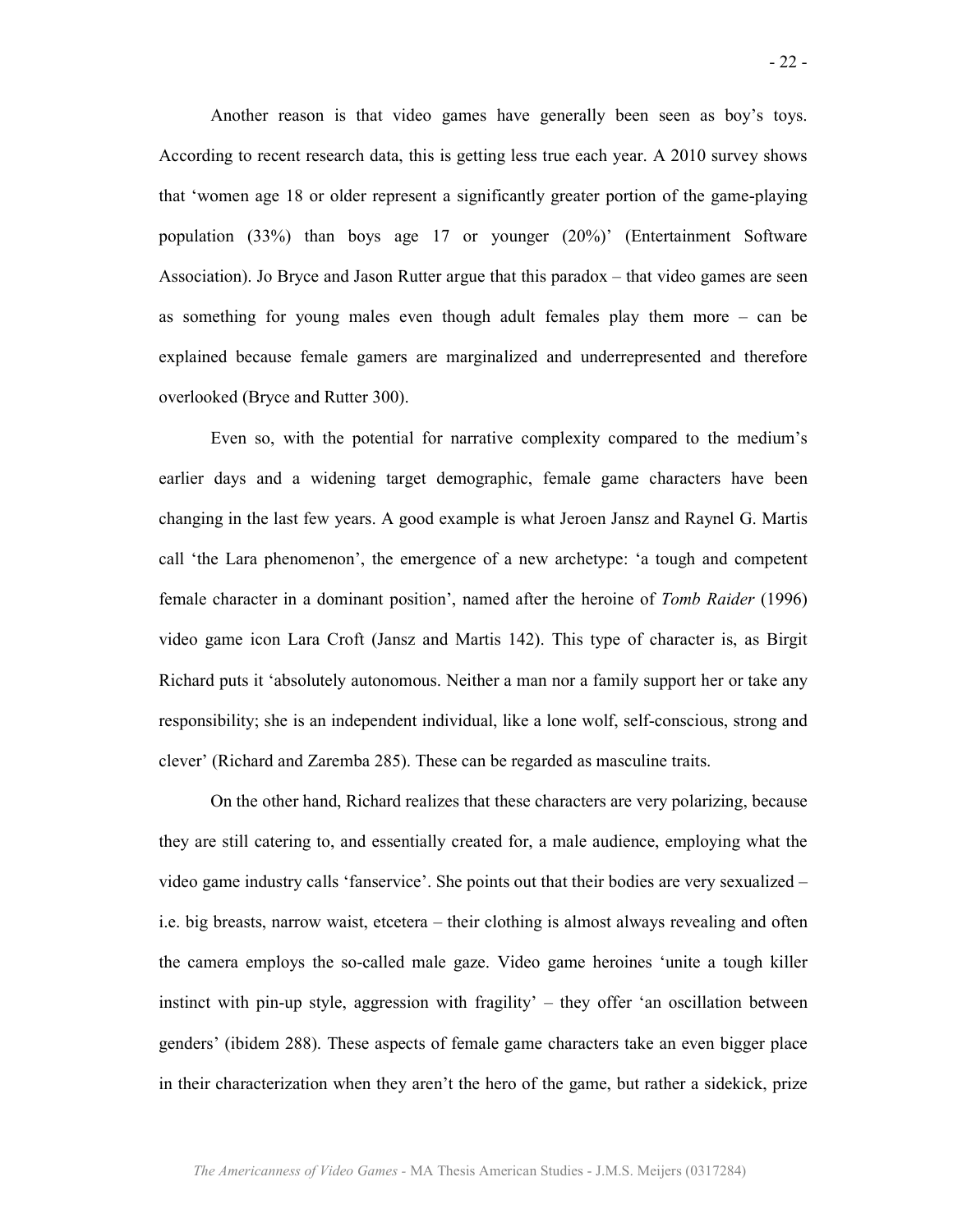or villain. Bryce writes that '[these] female characters in computer games fulfill roles linked to stereotypes of 'feminine' skills and characteristics,  $(\ldots)$  emphasis [ing] gendered passivity of the female characters against male action,' not unlike gender roles in children's books (Bryce and Rutter 303). Characters that more or less break this mold are still the exception rather than the rule like *Half-Life 2* (2004)'s Alyx Vance and the star of the *Mass Effect* (2007) series, Commander Shepard.

One interesting example of modern-day depictions of gender roles and sexuality in gaming can be found in the self-proclaimed 'interactive drama' *Heavy Rain* (2010): the only female of the four playable characters, Madison Paige, is forced to strip at gunpoint. She is clearly not comfortable with this and the player is encouraged to outwit or overpower the man threatening her, while keeping Madison's dignity intact. If she succeeds without taking off more than one piece of clothing, the player is awarded the 'pride saved' achievement. In addition to the developers putting her in this situation, which is an example itself, this illustrates the double standard of female video game characters. On the one hand, it is entirely possible to make Madison strip naked – with little doubt a move to increase sex-appeal and fanservice. On the other hand, the character is visibly and audibly (though her thoughts, via voice-over) humiliated and frustrated at her vulnerability. The player is meant to feel this as well and is rewarded for making sure it does not get that far.

In conclusion, it's not that much of a stretch to say that video games have a complex relationship with both gender relations and depictions of sexuality. What started as, among other things, an unfortunate limitation of technology has had long-lasting consequences. For a long time, video games have told simple, stereotypical stories that catered to young male players. In recent years, both technology and player demographics have expanded, but the narrative content is only slowly adapting to this.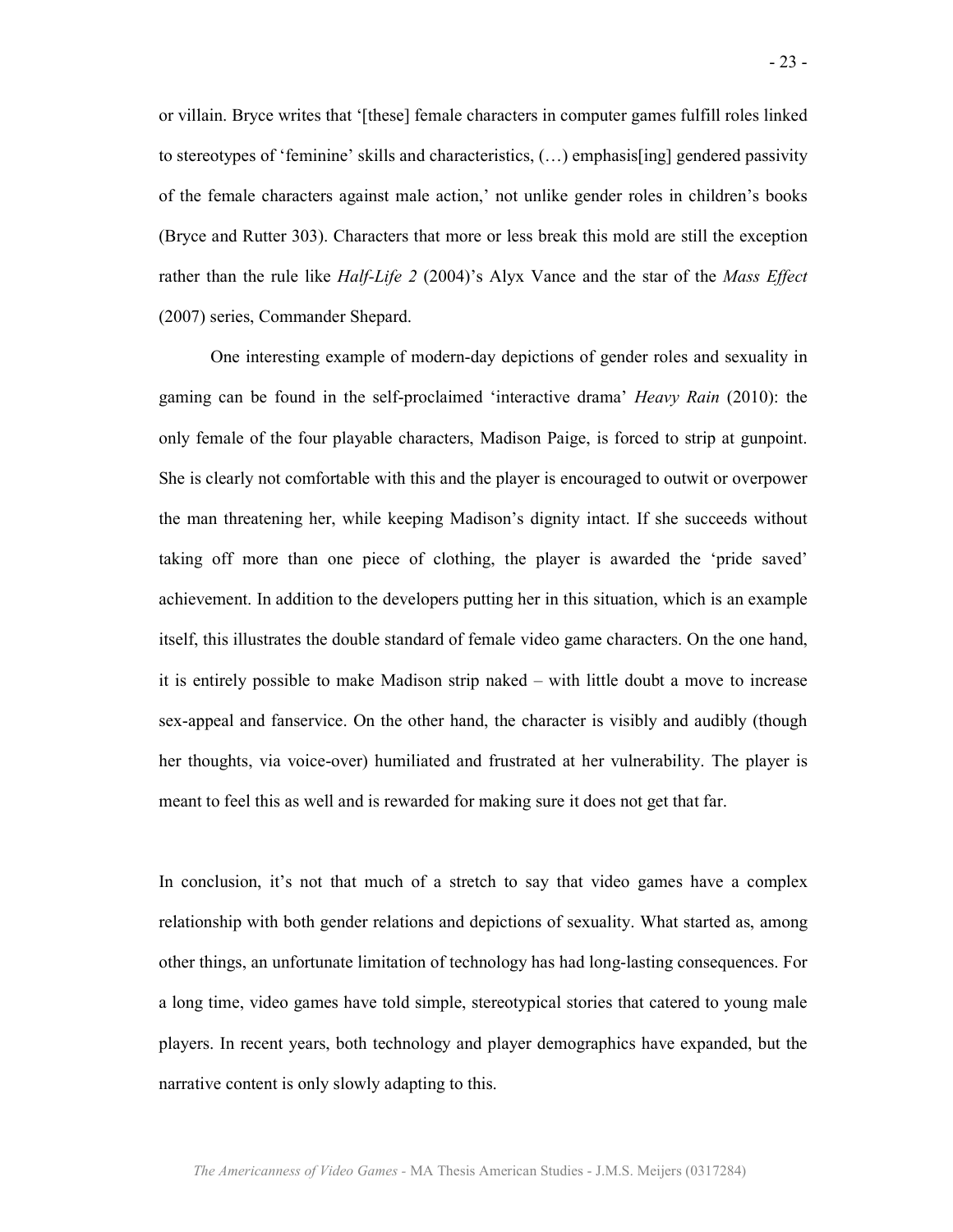#### **Case study:** *Mass Effect 2* **(2010)**

From its founding in 1995, Canadian video game developer Bioware has made a name for itself in creating engaging, story- and choice-based role-playing games. Ever since its first successful title *Baldur's Gate* (1998), Bioware's games have been praised for their 'penchant for customizability (…) and fluid storylines' (Durrence). Following the Western tradition of RPG development, Bioware's titles allowed their players to create their in-game avatar the way they saw fit, and influence the narrative –to a certain programmable extentthrough their own choices. Many American RPGs follow this trend, but Bioware's games have always been the pinnacle of story-based video games, priding itself on fleshed-out, realistic non-player characters (NPCs) and the ability to shape your own in-game character to your own wishes – not only from a design standpoint (e.g. appearance, skills, et cetera), but also from a narrative one (personality).

As Salen argues, most video games' important narrative is 'embedded: (…) pregenerated narrative content that exists prior to a player's interaction with the game' (Salen and Zimmerman, Rules of Play 383). They take the form of 'story segments' or 'prescripted scenes' where control is taken away from the player in one form or another in order to advance the course of the game in the way the developer intended. The other way to advance a video game's narrative is more abstract and interactive –exploration of the game world, combat, puzzles etcetera. This form, called emergent narrative, Salen adds, 'arise(s) during play from the complex system of the game, often in unexpected ways. (…) The player's choices lead to unexpected narrative experiences' (idem).

Bioware's Science Fiction action RPG *Mass Effect 2* tries to minimize embedded narrative in favor of emergent narrative even in its story segments by allowing the playercontrolled main character, Commander Shepard, to actively participate in conversations.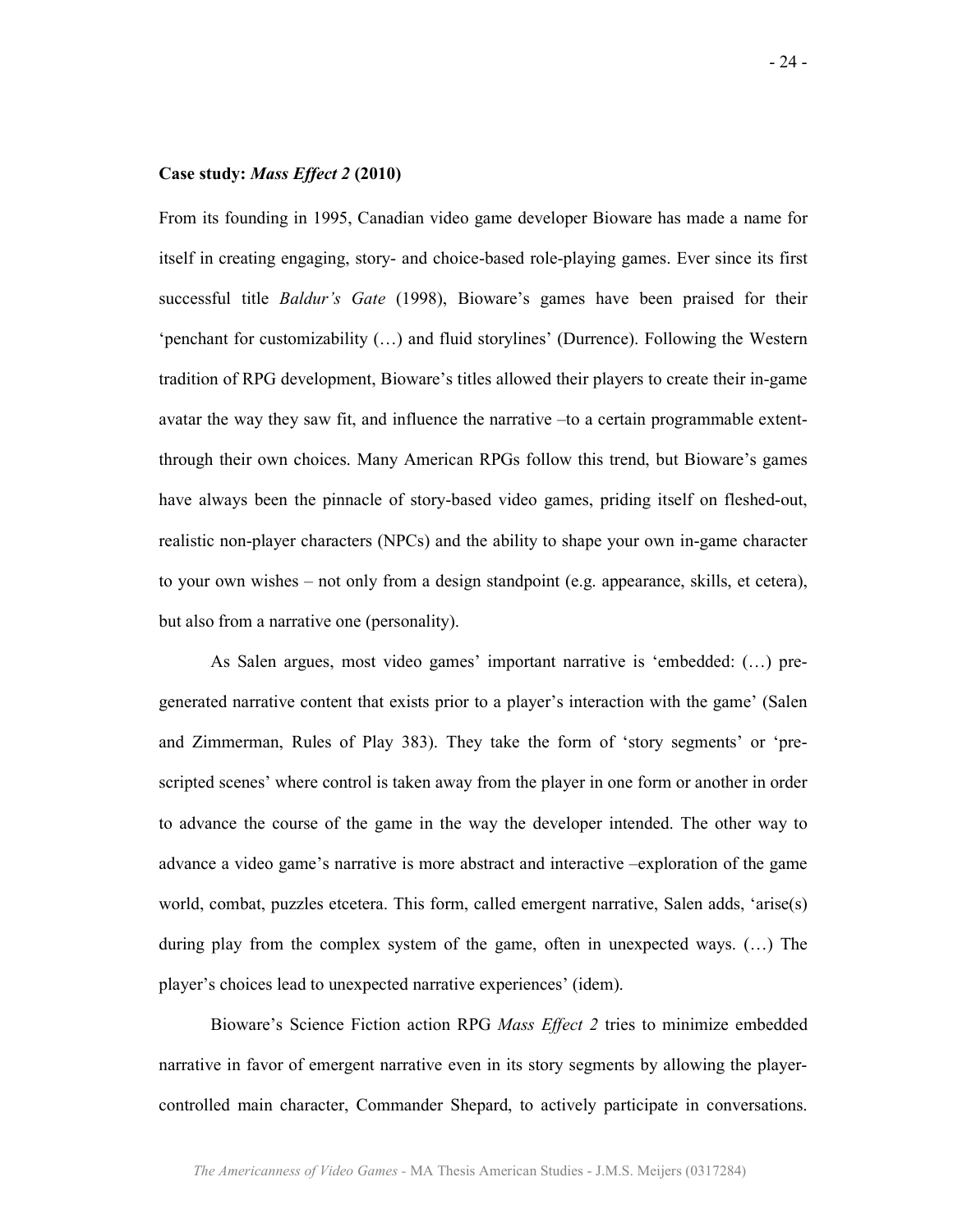This is not that common in video games, and *Mass Effect 2* takes this even further by not only letting dialogue determine Shepard's disposition toward other characters, but also influencing whether or not to offer help, instigate a fight or forging friendships or grudges. Most of the time, the end result is the same, but the player can greatly influence the way to get there. In other words, the starting and ending points are fixed; the rest is open.

In one example, the goal in the story at this point in the game is to ensure the loyalty of Shepard's military squad mate Garrus Vakarian. Garrus carries a grudge towards Sidonis, a former friend who turned on him and got their team killed. Angry and bitter, Garrus is planning on assassinating Sidonis with a sniper rifle while Shepard keeps him busy and in Garrus's sights. If the player feels like it, Shepard can attempt to reason with Garrus, to try to solve the problem nonviolently. During the conversation with Sidonis, the player can have Garrus take the shot immediately, try to get Sidonis to tell his side of the story, or even, with a click of a button, stand in the way of Garrus's shot, saving his target's life. None of these options are presented as better than the other.<sup>3</sup>

'The role you choose to play in *Mass Effect* will have tremendous consequences on the galaxy around you. You will face moral dilemmas in which the decision you ultimately make will significantly alter the fate of civilized life in the galaxy,' (masseffect.bioware.com), Bioware's website proudly reads. In a video game promoting so much freedom, it is always interesting to look at what is not possible. Depending on the player's wishes, almost every intersection, or 'merging and mingling of multiple markers' (Ludvig 246) of Commander Shepard's identity can be determined: upper or lower class, polite or short-fused, attractive or ugly, strong or fragile, light or dark skinned, and even male or female.

<sup>&</sup>lt;sup>3</sup> For one example on how this scenario can play out, see http://www.youtube.com/watch?v=Ezih2ausUA4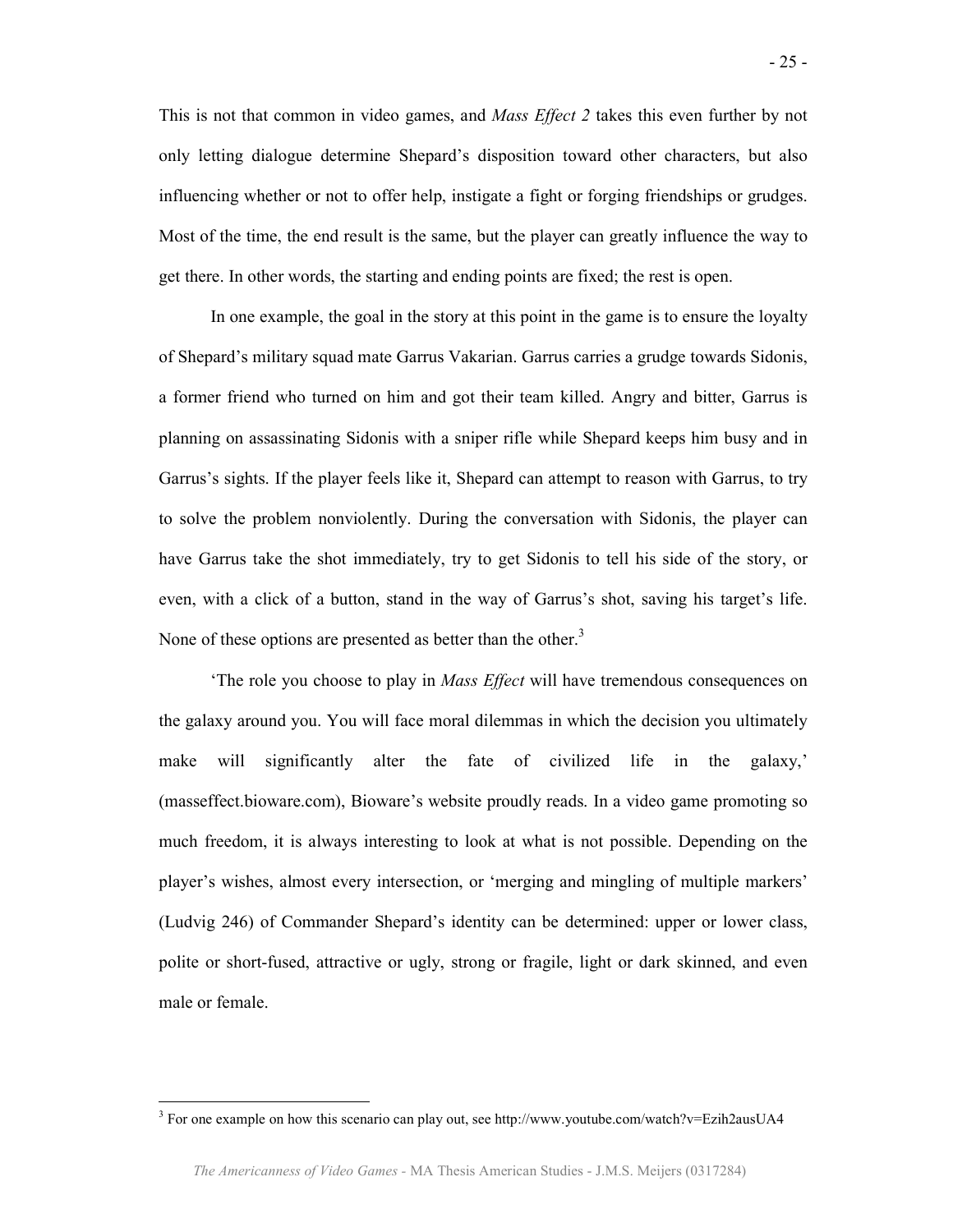While both male and female Shepard have the option to flirt with or even start a relationship – and, indeed, have sex, with other characters – this is only possible with characters of the opposite gender. Some love interests are aliens – entirely different species; one of the alien romantic options could potentially kill Shepard if they would try to copulate, due to their difference in physiology. Another potential alien love interest has an extremely fragile immune system, and would risk death by simply removing her helmet. Even so, it is possible for the player to pursue them all the way to the bedroom – that is, if Shepard is of the opposite gender. Aliens in *Mass Effect* may be vastly different from humans, but even with aliens heterosexuality is the norm. Even more so than being white, for all his or her intersectional differences, every possible incarnation of Commander Shepard is, apparently, straight.

This is especially notable as in the previous game in the series, *Mass Effect*, Shepard (both male and female) could form a romantic relationship with Liara T'Soni, of the technically monogendered, but without exception commonly identified as female Asari race. A Youtube video of a brief non-revealing sex scene between the blue-skinned, but otherwise fairly anthropomorphic Liara and a female Shepard was heavily criticized by conservative bloggers and Fox News, who –falsely- claimed the game was filled with 'full digital nudity and sex' (Schiesel). In contrast, the most prominent Asari characters in the sequel are Morinth, a sexual predator, killing every man or woman she seduces, and her mother Samara, a religious zealot ordered to kill her for these 'sins'. It is not that big a leap to see this as a reaction to the first game's controversy, especially as the so-called 'gay option' has become no longer available in *Mass Effect 2*.

However, when an interviewer asked the developers why it was not possible for Commander Shepard to try to seduce a character of the same sex, one spokesman answered: 'Well, the love interest is part of the story and it helps you care about the characters in a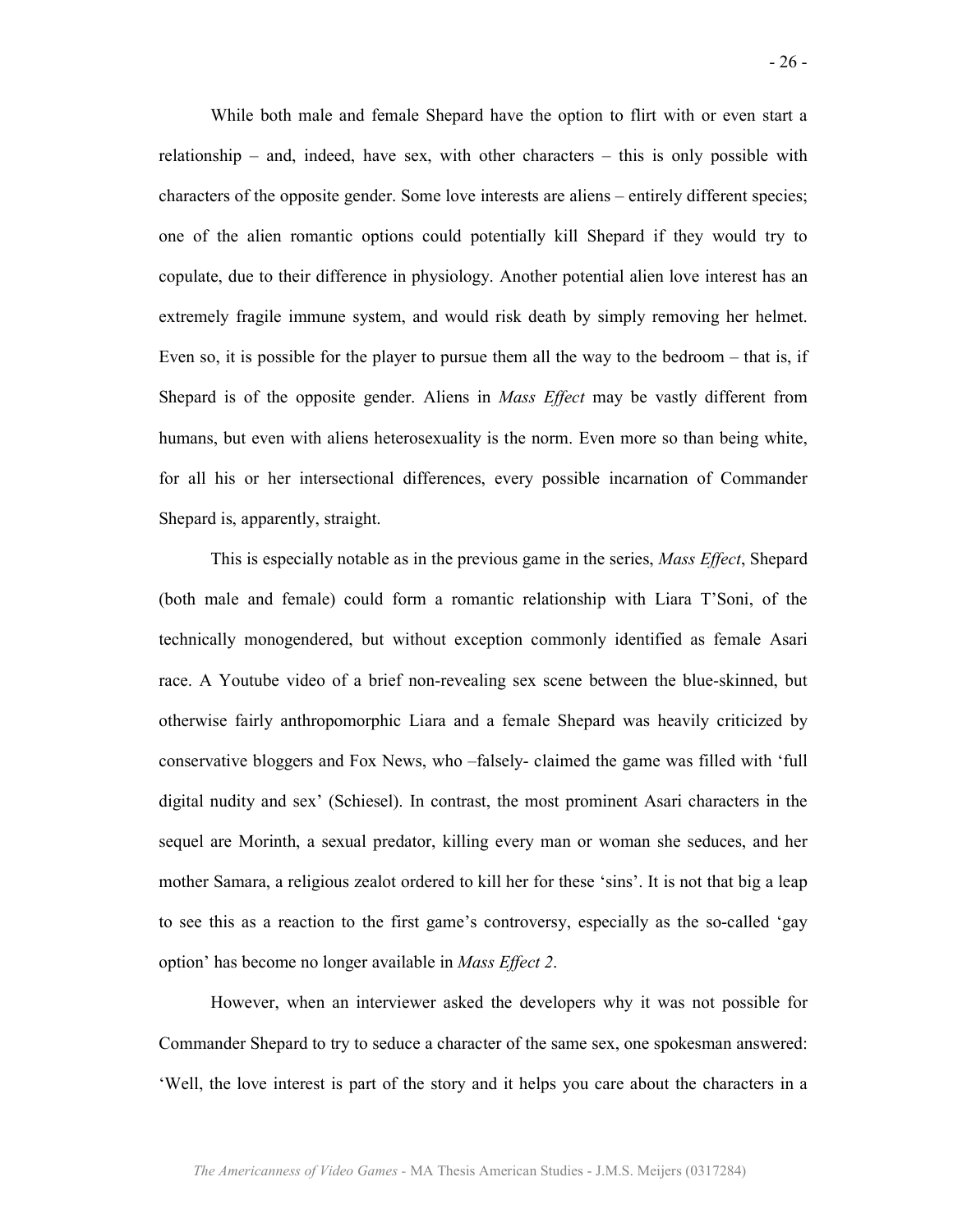different way. We still view it as... if you're picturing a PG-13 action movie. That's how we're trying to design it. So that's why the love interest is relatively light. (...) That's another thing we did better than we did before. We really lock you into character.' (John) Another developer explained: 'Sometimes, in some of our games, we are going to have a defined character with a more defined view. Almost like a third-person narrative. (…) For [*Mass Effect*] we've had more defined characters and sort of approaches to things, and they've had a more defined personality and a more defined approach to the way they've proceed through the game and the world' (idem).

In short, homosexuality is not part of the vision Bioware has for their main character. Virtually every part of Shepard's identity, including gender, can be influenced by the player, but changing his or her sexual orientation would change the character so fundamentally, it would supposedly disrupt the narrative. This claim suggests that (hetero)sexuality is something fundamental, something so interwoven in a character's performativity that it becomes a fixed point in their intersectional identity where almost all other points are loose. As noted feminist philosopher Judith Butler puts it: '"Sex", thus, is not simply what one has, or a static description of what one is, it will be one of the norms by which the "one" becomes viable at all, that which qualifies a body for life within the domain of cultural intelligibility' (Butler 2). Her creators apparently disagree. According to them, ones gender is completely interchangeable, but ones sexuality is not. A character's gender can be written in such a way that the narrative of a story makes sense regardless, but changing his or her sexuality would, in their eyes, halt the flow too much. This may or may not be the case, but the fact stands that this choice has been made. Looking at Butler, one could say that this reflects to the heteronormative way the U.S. views sexuality.

All in all, America's current relationship with sexuality really shines through in *Mass Effect 2*. This may because of earlier controversies with a previous title in the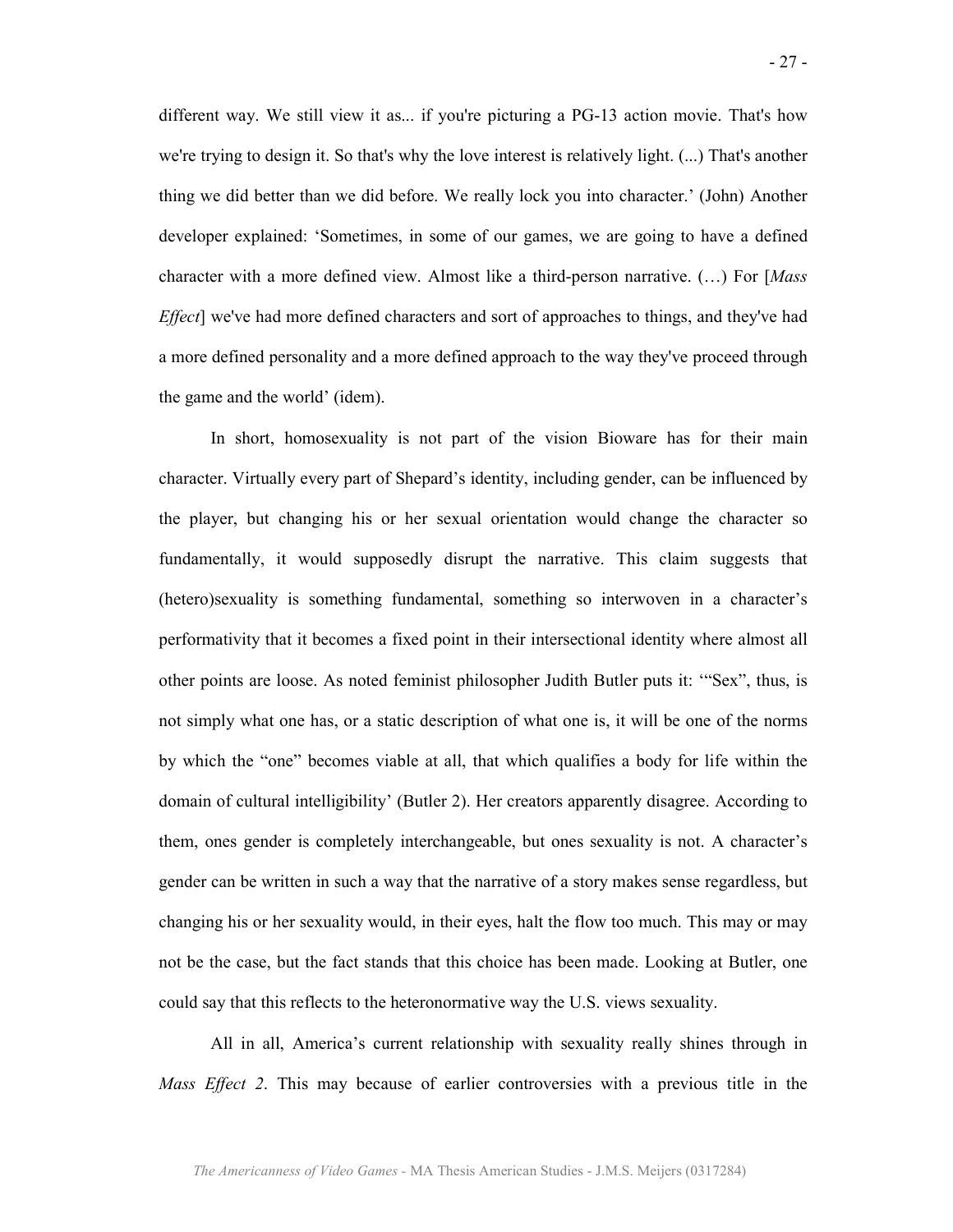franchise, but this cannot account for everything. In particular, the game connects homosexuality with a certain performativity that is apparently not reconcilable with their developer's, and by extension their audience's view of how a character should act and behave.

As mentioned before, when players create their version of Commander Shepard to play as, among the options is a choice of gender. This choice is by far the most fundamental choice in character creation. The way Shepard is addressed and reacted to by other characters changes radically depending on his or her gender, much more than any other aspect of their identity. Shepard his- or herself, however, acts entirely the same, regardless of gender. The only exceptions are the romance storylines, and like mentioned above, these are restricted to heterosexual encounters. The male and female voice actors have read from exactly the same script. This suggests an interesting question: is gender that much of a construction that a male and a female version of the same fictional person can be entirely the same?

Answering this question is extremely difficult, but it can be argued that the female version of Commander Shepard is represented as considerably masculine, instead of male Shepard being portrayed as feminine. For example, many of the problems Shepard will face in *Mass Effect 2* will end in violence, even if the player tries to avoid it; diplomacy may sometimes be successful, but at other times Shepard will lose a favorable strategic position by trying to talk and will have to react in self-defense. Even the 'nice' (or 'paragon,' as the game calls it) dialogue will often sound just as tough and intimidating as the 'jerk' (or 'renegade') options. Of course, Commander Shepard is a soldier, and should be expected to act like one, but if a player would like to 'tend and befriend' their adversaries, generally seen as the feminine reaction to a threat, as opposed to the masculine 'fight or flight' (Taylor et al 411), she would find it hard to identify with a female Commander Shepard.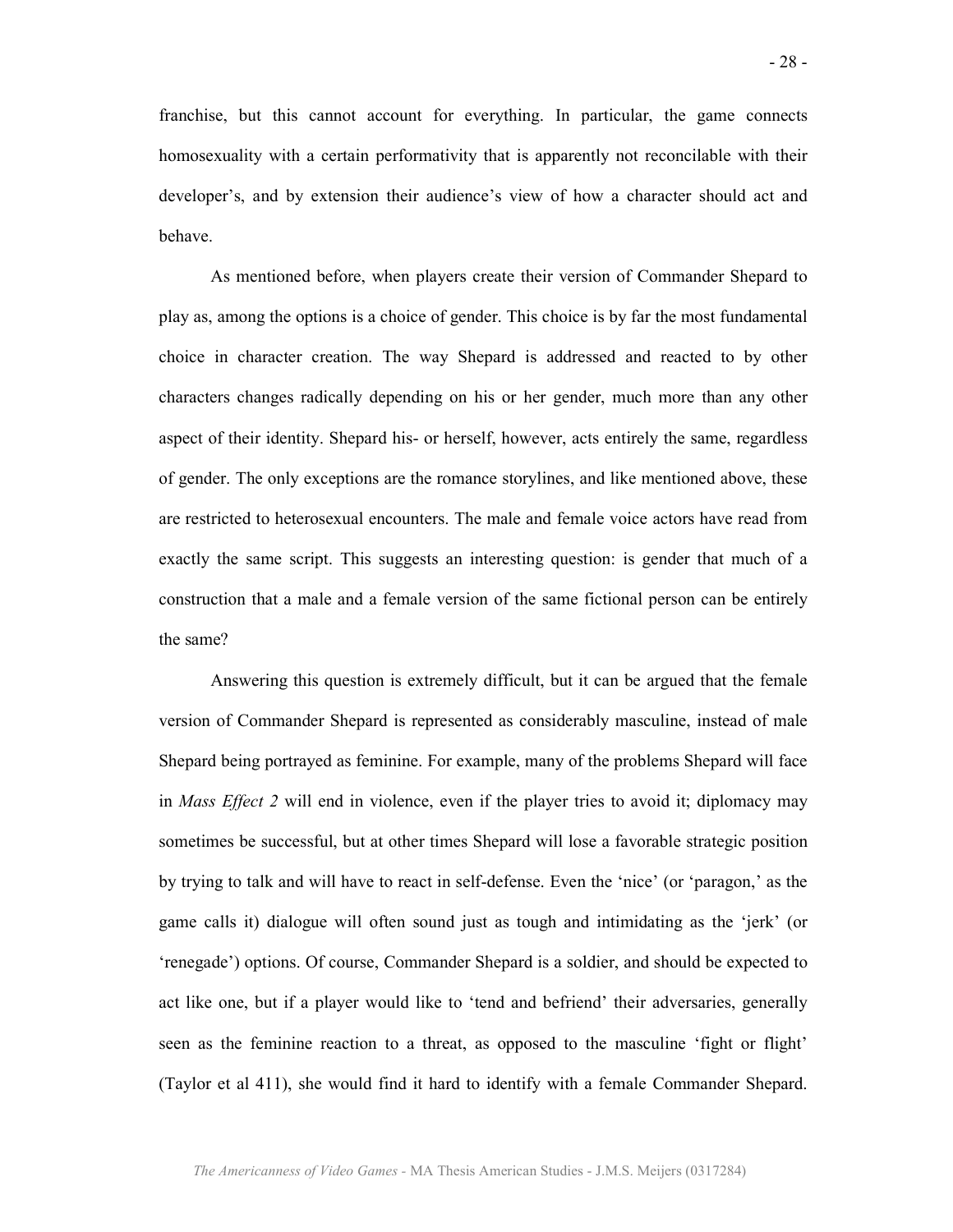Even as a woman, Shepard is still very much written and characterized as a man. Shepard's voice actress Jennifer Hale has attributed the situation to the way that society perceives women in leadership positions (Bissell 48).

Although a standardized version of a gruff-looking male Shepard is present in all promotional material, ranging from box art to demos, there is also a standard female version: the one presented to a player not changing anything other than the gender of the standard character. Because of her invisibility from the public eye, however, Shepard has not fallen victim to the hypersexualized exploitation of many prominent female video game characters: her voice is lower than average and down-to-earth, her clothing covers her entire body, and her bust is fairly modest. All these things cannot be customized by the player, either. An interesting contrast is the character of Miranda Lawson, who does appear on *Mass Effect 2*'s promotional material and box art – along with male Shepard and Alien Thane Krios. Miranda has been modeled after the likeness of, and has been voiced by actress Yvonne Strahovski, and is in many ways (female) Shepard's opposite: large breasts and buttocks, emphasized by her costume, and shown by the chosen camera angles. Although Jansz suggests she is portrayed as 'strong and competent (…) in a dominant position' in a way similar to *Tomb Raider*'s Lara Croft (Jansz and Martis 147), she is evidently a male fantasy in a way the female Shepard is not.

In short, the main character of Commander Shepard is designed to be an avatar, a cipher for the player. Consequently, Shepard must be easy to identify with for the largest portion of *Mass Effect 2*'s players: young males. Ironically, not being very prominent outside of the game itself does make Shepard a more powerful female character than she perhaps would have been otherwise.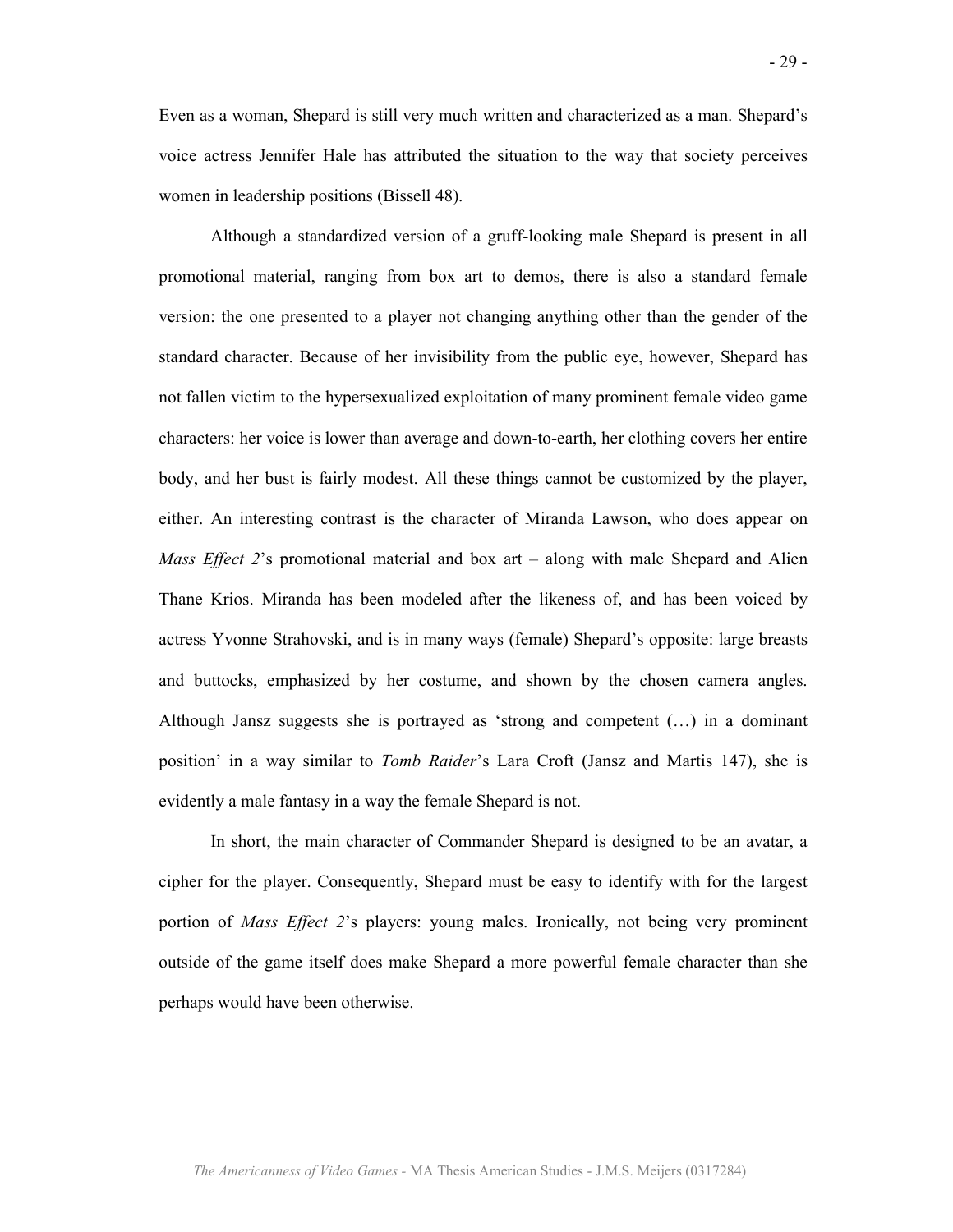So what makes *Mass Effect 2* so distinctly American? For one, it is not only a role playing game, but uses the mechanical structure of the American style of role playing games. Secondly, it focuses a lot of its narrative on gender and sexuality, and here we see again a predominantly American flavor. For all its focus on freedom, choice and diversity, *Mass Effect 2* brings numerous limitations.

That is not to say that the many themes regarding gender roles in American culture and media are not present in this case study. A major restriction on the characters is their sexuality, for example portraying (straight) relationships between different species as more 'normal' and more acceptable than homosexuality. Furthermore, the option choosing Commander Shepard's gender is actually more like an option to turn a male character into a woman who is still represented as very masculine.

However, these limitations are remarkably in line with American conventions regarding gender and sexuality. Because this video game is marketed towards young, white, heterosexual males –the most privileged among the privileged, the limitations become even more visible than one would perhaps expect. The game tries very hard to offer a diverse experience with a lot of choice; more so than many other successful mainstream video games.

Because of this, it becomes even more apparent that the limitations and restrictions that are present are ingrained as fixed points in the public's consciousness. *Mass Effect 2* is a clear example of American culture regarding gender and sexuality. This can be contrasted to the way the U.S. regards race. It is possible in *Mass Effect 2* to pursue a relationship with alien characters (like the aforementioned Garrus Vakarian), but not with characters of the same gender as your avatar. Likewise, for example, the United States currently have a Black president, but it seems less likely to see a female or homosexual one in the near future.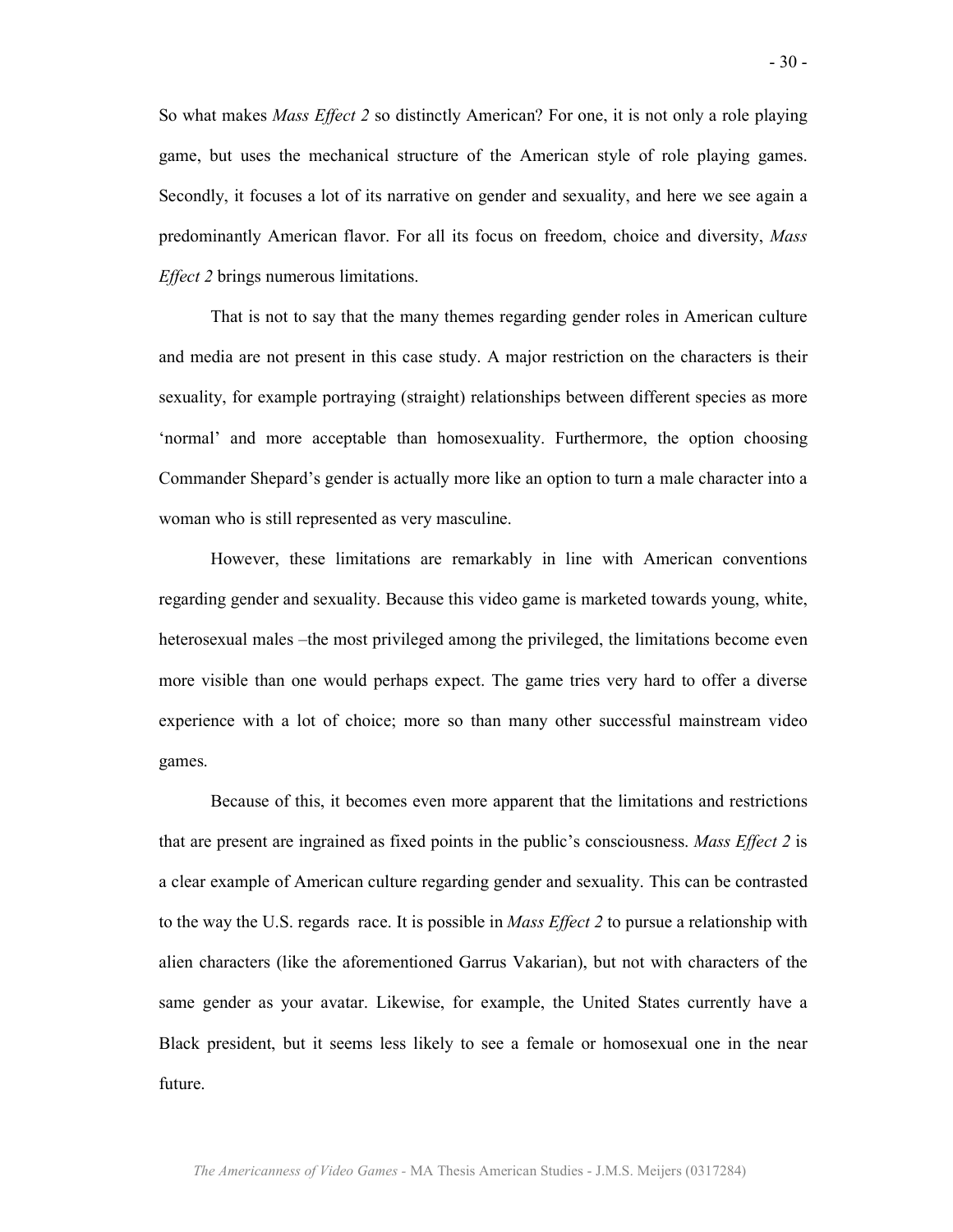#### **Chapter 2: Management Sims, individuality & economy**

The focus of this chapter will be on a genre of video games that is slightly different from the other genres discussed in this thesis. Most Management Simulation Games are not driven by plot, characters and narrative in the same way that Role Playing Games, Open World Games and First Person Shooters are. The reason they are included in this thesis is simple; as explained below, most Management Sims are made in an extremely American way, focusing on important aspects of individuality and economy, like the American Dream, capitalism, and nuclear family values.

 As a case study, *The Sims* is an ideal choice for two reasons. Firstly, *The Sims* is much more small-scale and narrative-driven than most other Management Sims, making it both easier to determine a dominant reading and more fitting with the rest of the in-depth examples presented in this thesis. Secondly, the aspects concerning individuality and family present in all Management Sims are more apparent in a game about managing a household than in one about managing a business.

#### **Management Sims**

There are no mysteries as to why Management Sims are very American. At their core, Management Simulation Games are about working well within the rules and boundaries of a capitalist system. The game developer gives the player a business to run and the player's success is measured in things like revenue, fame, influence and defeating competing businesses. Note that the definition of 'business' can be stretched to encompass a lot of different flavors within the genre: a theme park (*Theme Park*), a soccer team (*Championship Manager* (1992)), a city (*Sim City* (1989)), a country (*Civilization* (1991)) or people (*Age of Empires, 1997*)), a household (*The Sims*) or even a religion – playing as a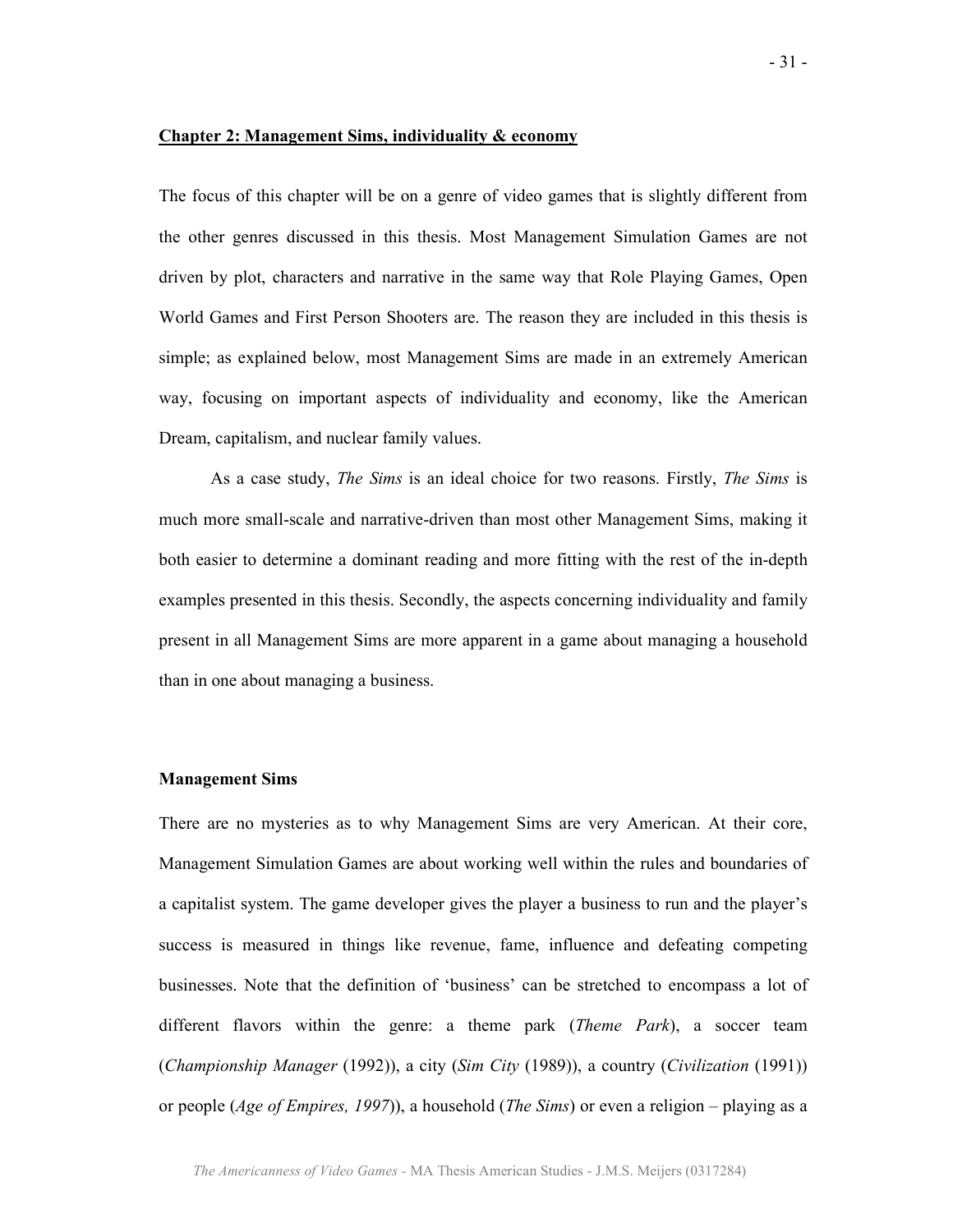literal God (*Black & White* (2001)). Variations in which the player manages an army are more focused on action and therefore have its own subgenre not covered in this chapter, called Turn-Based or Real-Time Strategy, depending on whether the player and the computer play at the same time or not.

 While the type of business can differ greatly, the 'management' aspects of the genre, and thus the core gameplay, stays mostly the same. In his overview of 'interactive genres for classifying video games', Mark Wolf describes Management Sims as 'games in which players must balance the use of limited resources to build or expand some kind of community, institution or empire, while dealing with […] external forces, and often competition from other players as well' (Wolf 116, 126). These external forces are mostly governed by chance, taking on a form that fits the game's setting, like natural disasters in *Sim City* or player injuries in *Championship Manager*. The competing players (whether controlled by the computer or in actual multiplayer modes) vie for the same limited resources, be it actual natural resources in *Civilization* or religious followers in *Black & White*. It is the player's task to guide Adam Smith's Invisible Hand in the way that favor them the most. In any case, playing a Management Sim often comes down to the same mechanics, ingrained in the very core of capitalism: the goal, after all, is to increase one's own wealth.

 Of course, there are different ways to get these resources. One player may invest a large percentage of their money in research and development to get spectacular rollercoasters in his *Theme Park*, but if his competition has a more simple park, but can keep their prices low, the latter may still attract more visitors. Furthermore, some buildings (or football tactics, or theme park attractions) are only available if the player follows all their prerequisites in the so-called *tech tree*. Investing in a university in *Civilization* makes researching other technology faster and cheaper, but a choice to use the same resources to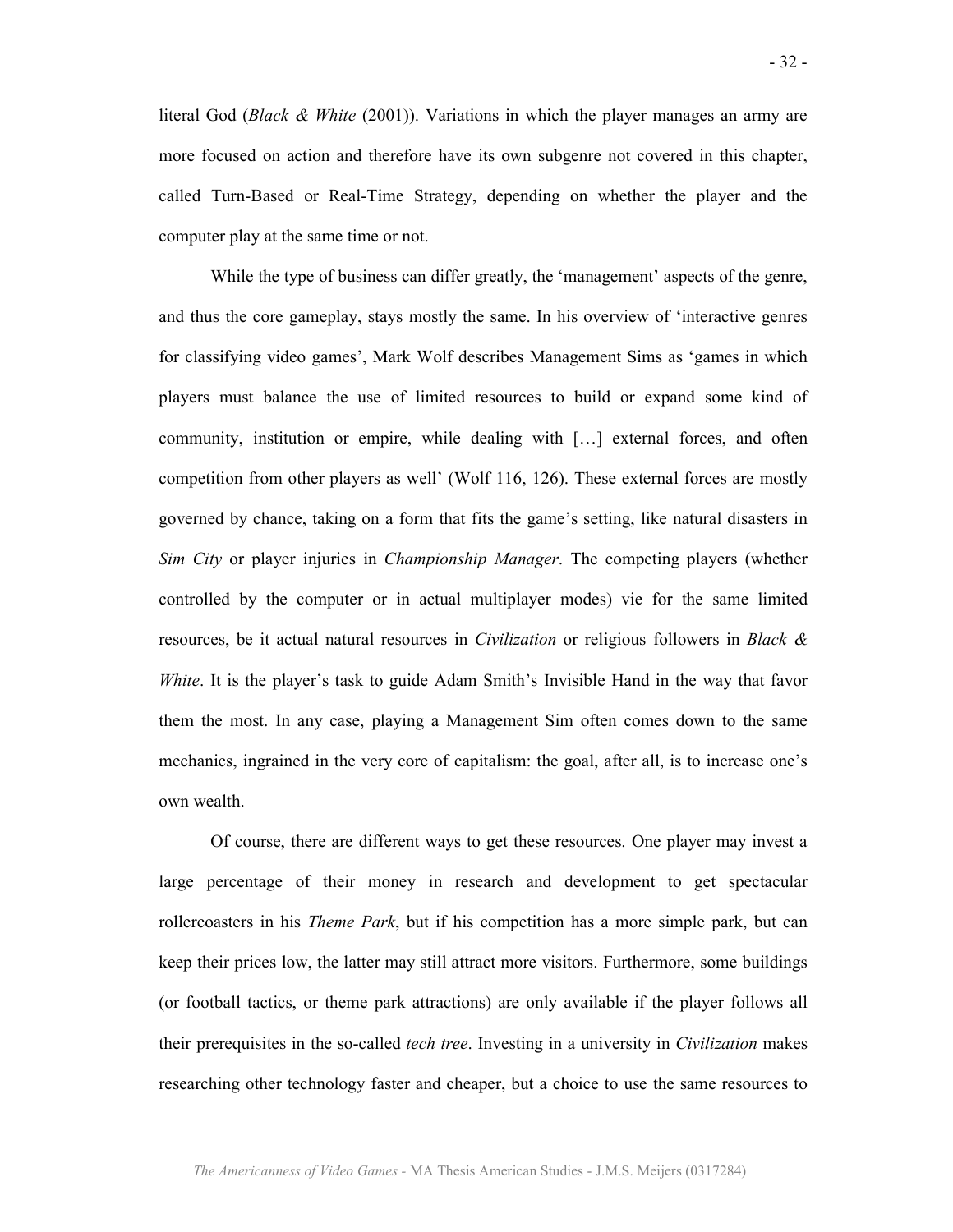strengthen your army may enable you to take technology from others by force, or stop your own country from being attacked. Because in *Civilization*, a player can pick a nation and its leader and take their fate into their own hands, frequently ahistorical scenarios happen. As one player aware of this notes: 'I was Mohandas Gandhi leading an army of tanks in my conquest of the peaceful Greeks. I was Genghis Khan building a massive railroad network to increase the yield of my farms. I was Queen Elizabeth mobilizing my entire economy in a desperate race to beat the Aztecs into space' (Butts).

 The way Management Sims are controlled says a lot about the ideology behind them. Most of the time, nothing happens if the player does not act. This means that one can take as much time as needed to make a decision, even running simulations to test probable results. Also, the player has hands-off control, not commanding a single entity, but everything (or nothing, depending how you look at it) at once. The player, sitting in their chair playing the game, is playing themselves in the role of a manager, not a manager character. This can make the player feel empowered and liberated: 'we are not the passive consumer of this product of mass popular culture, we are allowed the illusion of not only 'human' but 'godly' agency', video game researcher Barry Atkins writes (Atkins 115).

 The actual human characters in the game are most often one of the many variables to keep in mind. Their wellbeing is often one of the goals of the game, referred to as micromanagement. In *Black & White*, villagers pray to their god – the player – that they need food, wood or protection. It is nigh impossible for the player to cater to everyone's needs, while also converting new believers to their side by performing miracles. Atkins notes that 'the need to pay attention to competing voices can be as frustrating an experience as keeping a live pet' (Atkins 119). In *Sim City*, residents do not want to live next to a chemical plant. The conflict to overcome is 'built into the game's responses [to the player's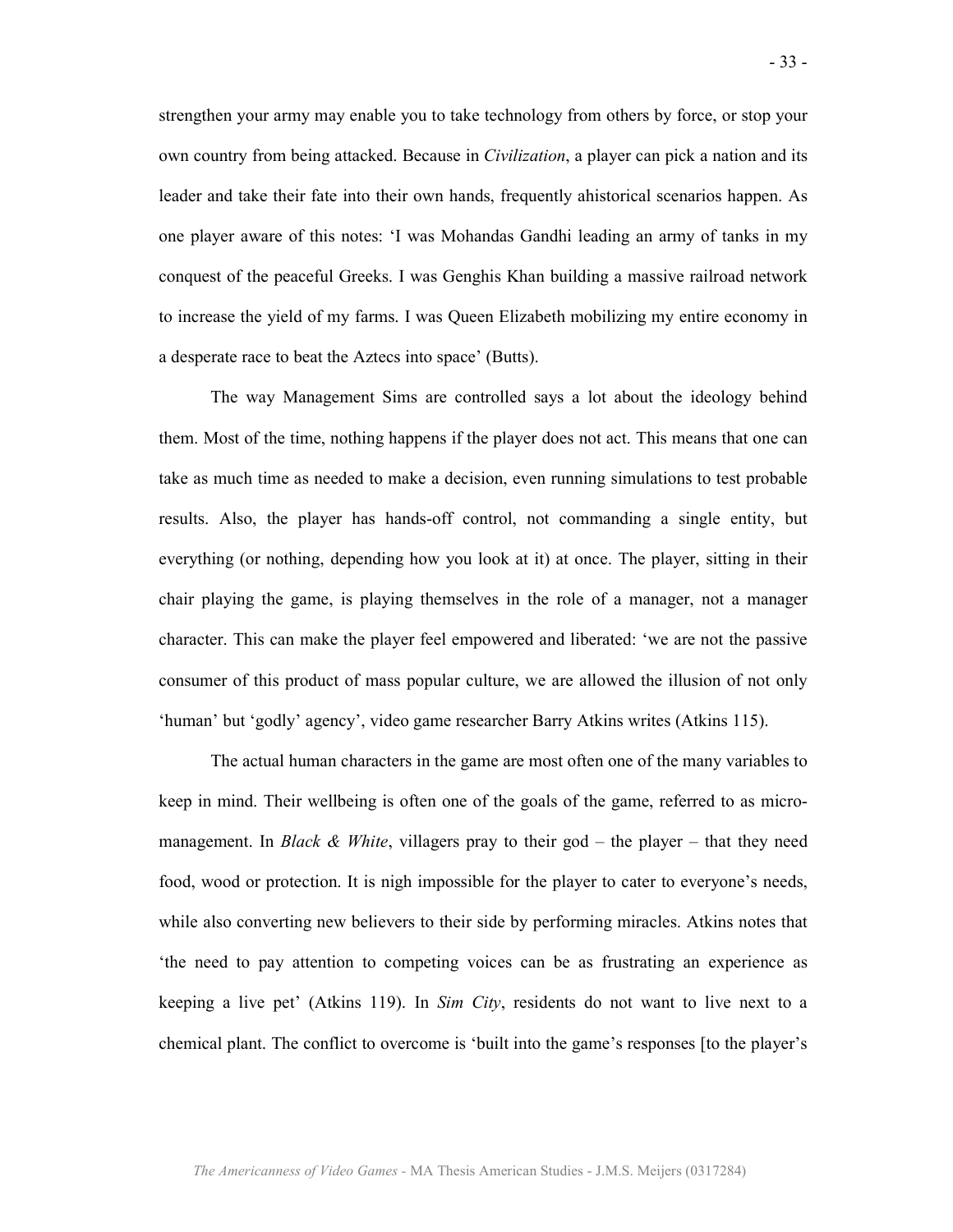decisions]: tax the citizens too much and they will move away, cut funding to the police station and crime will go up, and so on.' (Wolf 15-16).

 In conclusion, Management Sims present an American world. In this world, people are consumers first and foremost. They have a number of wants and needs that a clever businessperson can exploit. This person – the player – can take their time micro-managing the perfect result, but as any capitalist would predict, taking high risk produces high rewards. Ingrained into every Management Sim is the ideal of the American Dream: the player starts out with a small business, but though determination and motivation, they keep getting bigger and better. Also, there are no limitations on space and other resources. The sky is the limit.

#### **Individuality & economy**

One example of a video game using economy as a theme is *BioShock* (2007). *BioShock* takes place in the underwater city of Rapture, founded in the 1950s as an objectivist utopia by a man named Andrew Ryan (a near-anagram of Ayn Rand, the creator of the objectivist ideology). As the player enters the city for the first time, he explains his ideology:

I am Andrew Ryan, and I'm here to ask you a question. 'Is a man not entitled to the sweat of his brow?' No, says the man in Washington; it belongs to the poor. No, says the man in the Vatican; it belongs to God. No, says the man in Moscow; it belongs to everyone. I rejected those answers. Instead, I chose something different. I chose the impossible. I chose Rapture! A city where the artist would not fear the censor, where the scientist would not be bound by petty morality, where the great would not be constrained by the small… and with the sweat of your brow, Rapture can become your city as well.

Throughout the game, the player is presented with objectivist moral dilemmas as well. The most important of these is how they get their resources: it can either be obtained as a reward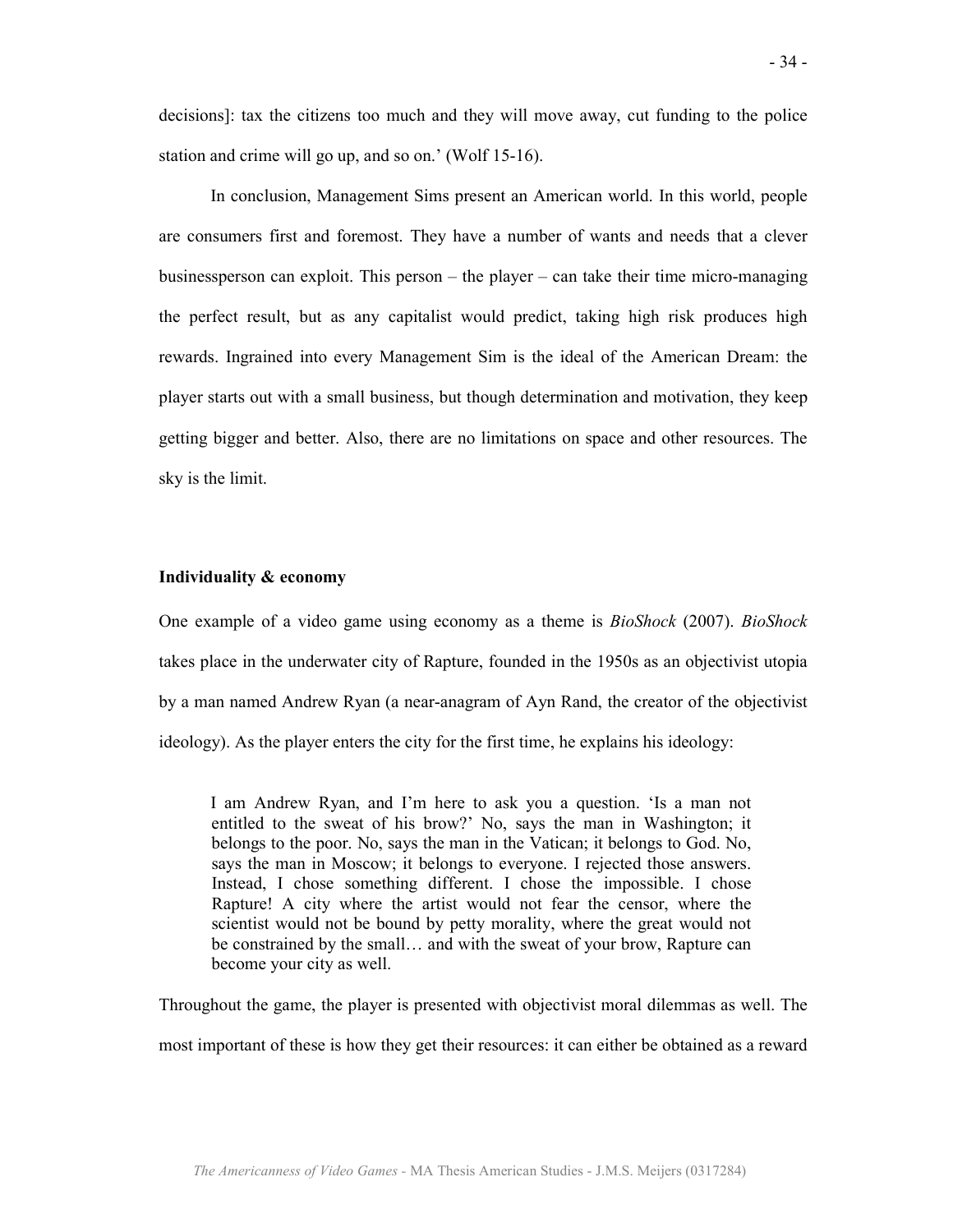for saving little girls, or by killing them. The ruthlessness of the second option is rewarded by a larger amount of energy, in addition to being easier to do.

Sadly, not many video games use economic ideology to such a degree as *BioShock*: most games' relationship with economy is the way money is handled. Because money is a limited resource in most American video games, some measures are taken as to not to upset the game's economy. For example, in *World of Warcraft*, any item a player can sell, they can sell for 25% of what they would have to spend if they would buy it. Furthermore, in every shop, from the biggest town to the most remote village, prices are always the same.

Many video games use a variation of this practice, but the players are generally supposed to suspend their disbelief for this, as the intended way to make money is not by 'cheating', but by actually playing the game the way the developers intended it to be played. The exceptions are when using the player's character's skills to make money is actually a programmed option, like alchemy (making potions and poisons) or weapon crafting in *Morrowind*.

Another prevalent theme in American society is individuality. The early days of the Americas were situated in the untamed, lawless frontier lands. Every Pilgrim needed to be wary of possible threats to their personal liberty. In this setting, the first cultural expressions specifically originating in America began to emerge. Among them was the typical lone hero, the 'cowboy': 'a morally good man, fighting for justice [...], a gunslinger struggling with nature, lead[ing] a poor and lonesome life' (Savage 20). Similarly, in early video games specifically made for American audiences, like *Doom* or *Wolfenstein 3D* (1992), either the player is the only human character, or all other humans are enemies. Never does the player see friendly faces or even captured prisoners. In the early days of video games, it would have been an insurmountable challenge to design multiple players or write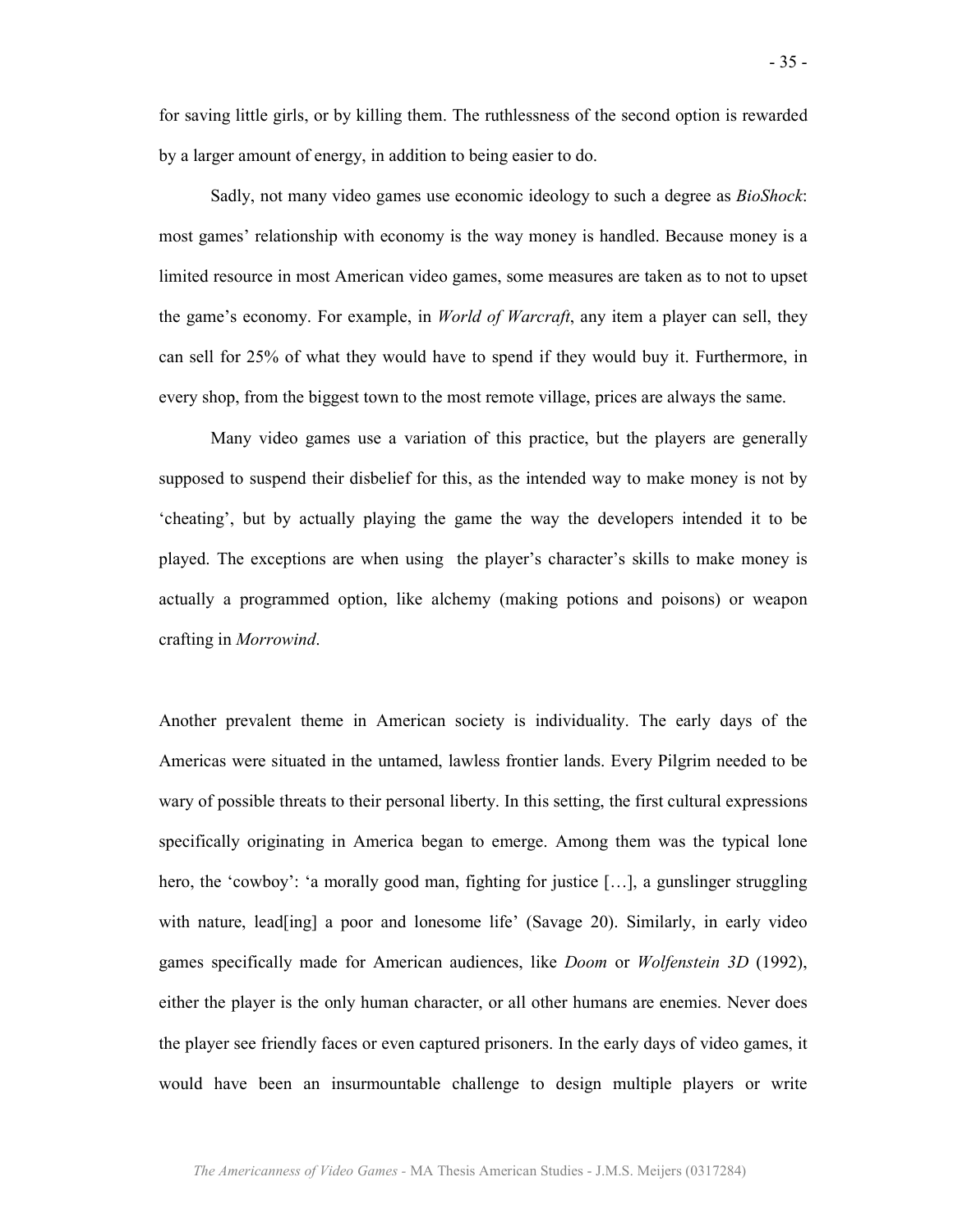reasonable artificial intelligence, so playing had to be a solitary experience by default. But even now, most multi-player games pit players against each other, instead of letting them cooperate. So even if part of this phenomenon can be traced back to technical limitations, there are other motives for emphasizing the individual in video games, even in modern ones. Part of the answer is that this enforces the frontier-era idea of the individual versus the world. It plays right into the cowboy archetype and is therefore very much American. In fact, since around the 1950s, 'people began to see [this archetype] as an allegory for America itself' (idem).

In fact, later games have tried to recreate a modern-day – or future – version of the frontier to evoke the same themes and esthetic: exploring and surviving the unknown, making your own rules in a lawless wilderness, and grasping opportunities. Examples are all across the board, ranging from the *Fallout* (1997) series – and especially its most recent installment, *Fallout New Vegas* (2011), an RPG set in a post-nuclear holocaust U.S., to *EVE Online* (2003), a Management Sim where the player must settle on newfound planets and protect its resources from other players thought treaties, trade and piracy.

 Over the years, as American society has settled down and has been regulated, the importance of the individual as a 'discourse that […] forms our concepts about our identity' (Campbell and Kean 13) has become broader: it has begun to include social and cultural institutions, like the family, education, the media and religion (idem). The important concept of individuality has started to encompass more than a sole person: a modern American is also part of a family, a neighborhood, a church, a business, etcetera. All these social circles have different values and customs, and, as will be shown in the examination of *The Sims* below, it can be difficult to combine them in a video game experience.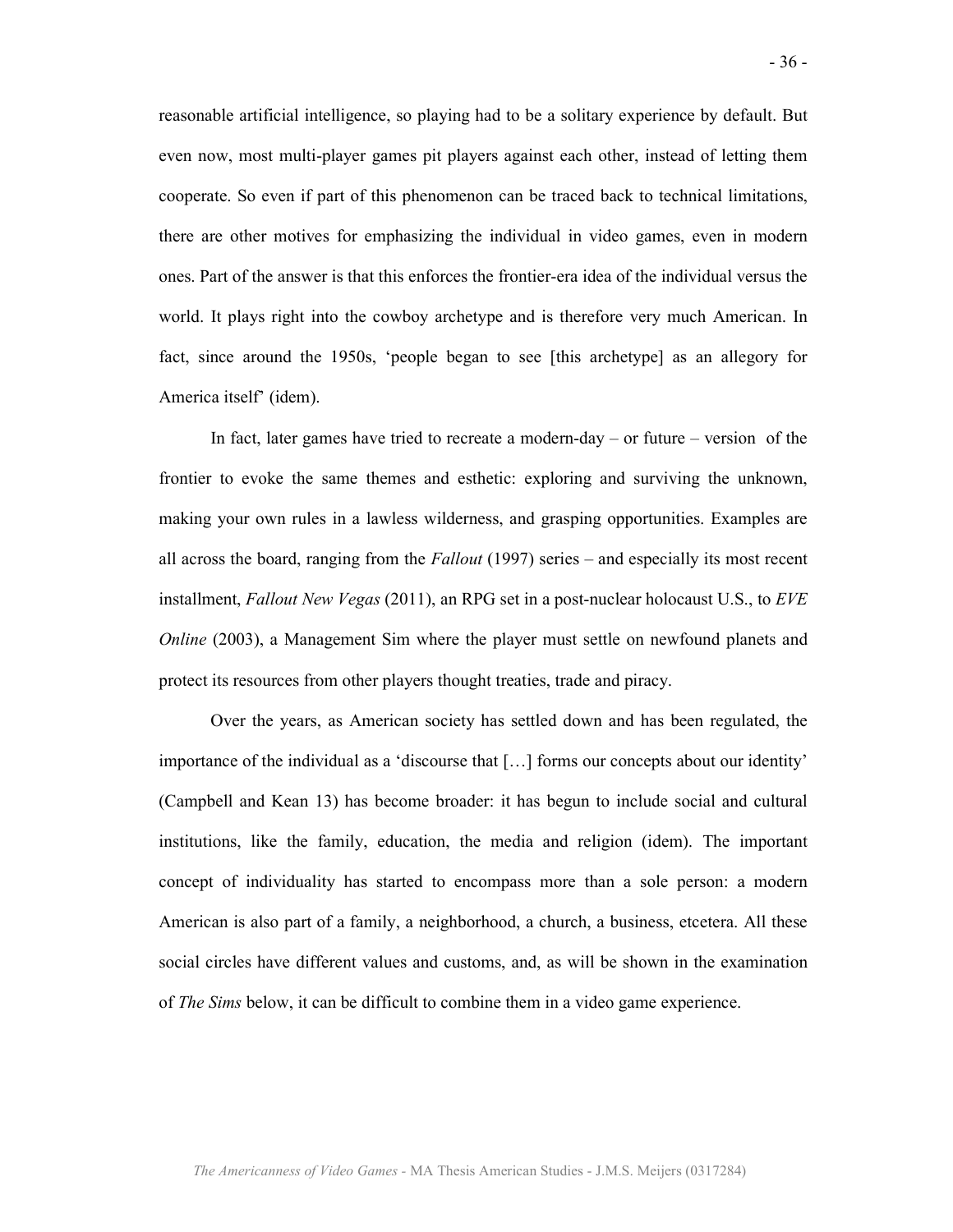Individuality and economy are areas in which America traditionally has tried to define its identity. From the lonesome frontier to nuclear family values, from the American Dream to political ideals like objectivism, much of what makes the United States 'American' can be found in these two themes. Likewise, American video games, especially Management Sims, place a substantial amount of value on the same issues.

# **Case study:** *The Sims* **(2000)**

As explained above, most Management Sims do not have a set storyline or narrative every player experiences, which makes it a little more difficult to determine a dominant reading for this title than for the other case studies used in this thesis. This does not mean, however, that a collective experience is absent: people like Katie Salen and Jesper Juul have been trying to form a protocol for framing non-linear storytelling in video games, using quest structures, implicit goals and actions concerning conflict, pleasure and meaning to create a narrative. In addition, context provided by the game's environment itself (from an introductory cinematic scene or simply the player's surroundings or non-player characters) shape a narrative (Juul, Games Telling Stories?). In short, 'we use narratives to make sense of our lives, and tell stories about a game we have played,' even when it is not explicitly presented (Salen and Zimmerman, Rules of Play 379-80).

 For the purpose of this study, a video game with some resemblance of a clear narrative works best to demonstrate the core values within the mechanics. Therefore, most of the following examples are taken from the scripted *tutorial* (a short, interactive introductory guide for new players, explaining how to play) of the case study on economy and individuality: 2000's hit video game *The Sims*.

 The Sims has been described by its creator Will Wright as a 'virtual doll's house' (McCafferty). This doll's house would be located in modern, suburban America.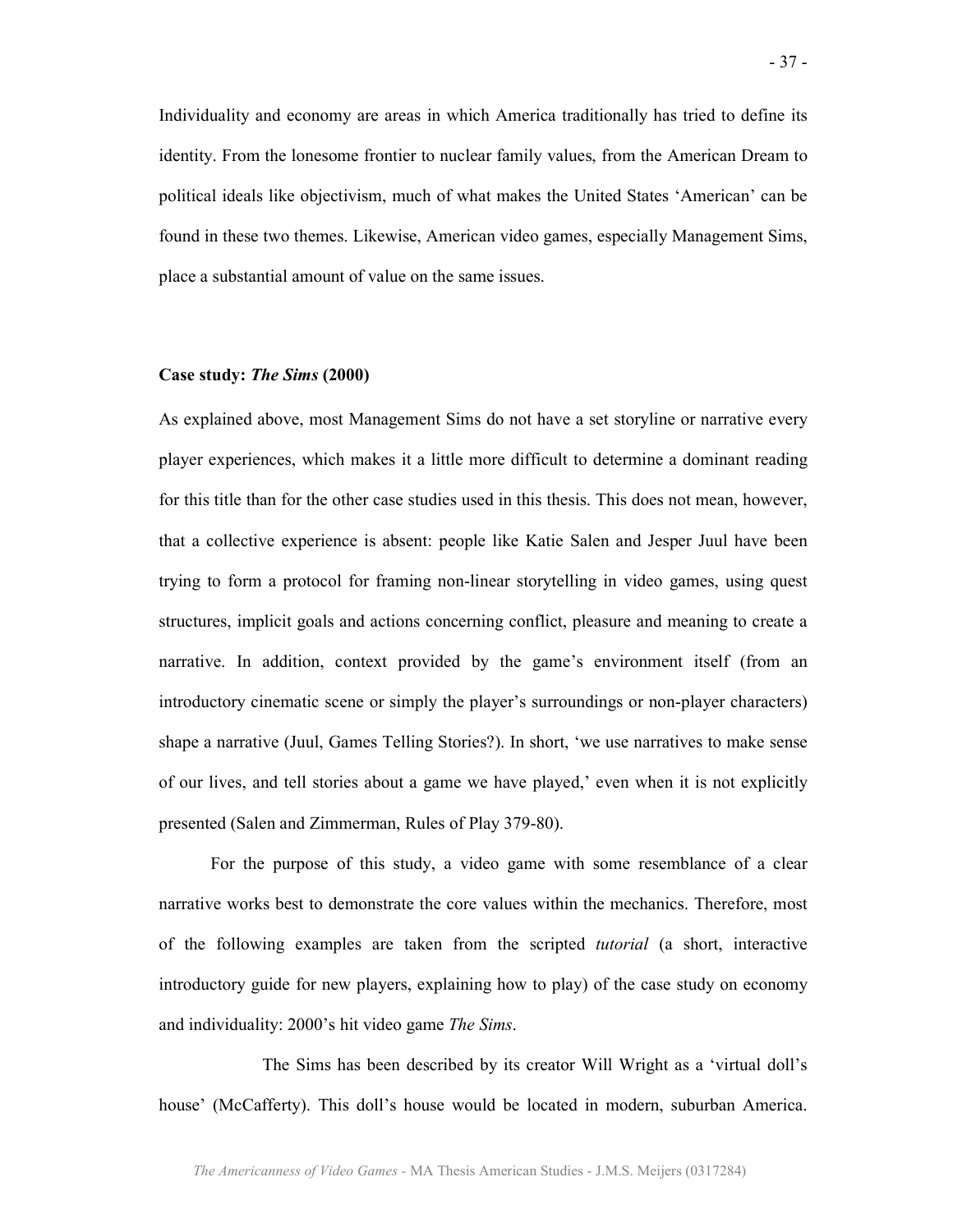This is reflected in many ways the game is presented: the menu from which you pick your personal progress and settings is a suburban 'neighborhood' called 'Sim Lane, Pleasantview, USA.' It contains several residential lots of varying size and price, but all of them conform to certain common suburban tongue-in-cheek stereotypes. One example is that a teenager brings a newspaper to every lot each morning regardless of subscription and all other public service-type non-player characters like maids, firemen and burglars are always dressed in their 'uniform' even when they are off-duty. Also, every Sim (the 'dolls' in the dollhouse, created by the player), even a pickpocket or musician, goes off to work at set times and is carpooled there by a coworker. Another example is the in-game descriptions of all items and furniture, which are in a mock-style of infomercials, like for example a simple couch's:

Softness and coziness. Expression and impression. This dynamically striped couch creates a statement both in form and function that says "my couch". Brings comfort that lasts as long as the endless harmony of the beautiful homestead. Nylon shell. Foam cushions. Durable plastic legs. Color: Nicotine.

All this is presented in a serious but slightly mocking style, as much an homage to stereotypical suburbia as it is a parody.

Furthermore, illustrating both the simplicity of a dollhouse and the morals of a 1950s family television comedy series, a number of things are entirely absent from *The Sims*: alcohol, religion and sex (one Sim will suggest 'having a baby' after extensive kissing, who then magically appears among a shower of sparks), and, strikingly, heteronormativity (every Sim is bisexual). Sequels and expansions to *The Sims* have added pets, vacations and visitable stores and bars, but alcohol, religion and sex have remained absent, suggesting a deliberate choice to exclude them.

As a final example, every career a Sim can have gives options to climb a corporate ladder. For some careers, this is logical, like serving in the military, business or politics, but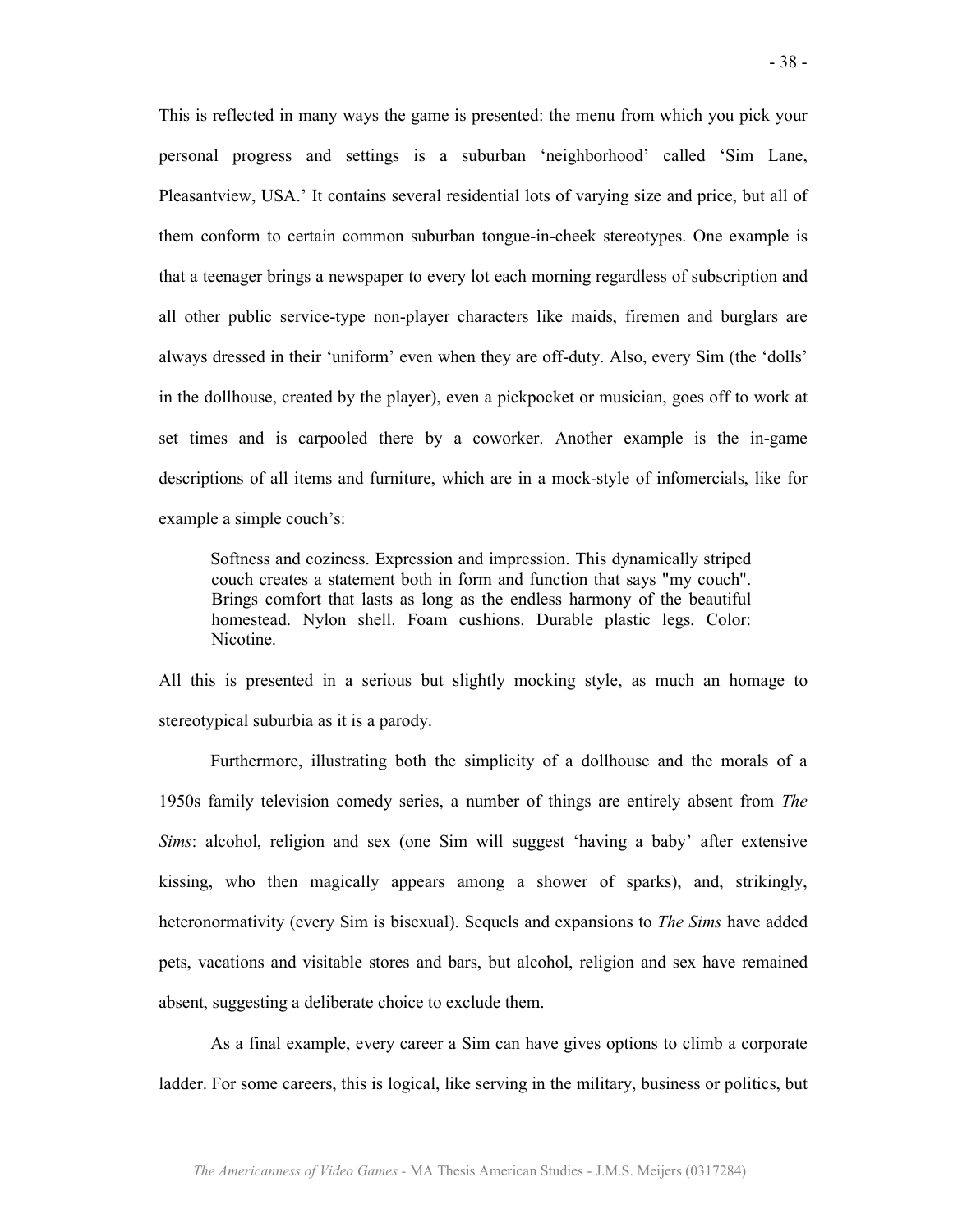even a Sim in the 'Slacker' career, specifically created for the unambitious, with comparatively low working hours and small pay, can work his way up from 'convenience store clerk' to 'professional party guest'. The American Dream is integrated so deeply in *The Sims*'s core mechanics, that its developers have made it impossible to waver from it.

 New players are encouraged to start playing at Sim Lane 7. This is the home of Bob and Betty Newbie, who serve as an introduction to the world of *The Sims*. Both are unemployed, and one of the first things the player is asked to do is to find Bob a job. Nothing is mentioned about Betty in this regard, implicitly casting her as a housewife. Even though the Newbies are poor, Sim Lane 7 is a single detached house with a garden – albeit fairly small compared to the rest of the available lots. Nevertheless, it is noteworthy that there simply are no single-room inner city apartments in *The Sims*. Furthermore, the Newbies live next door to the wealthy Goth family's two-story mansion. This serves both as a indication of a different playing style for players and an implicit goal for the Newbie household; it is possible to keep up with the Joneses – or in this case, the Goths – but this takes much effort and dedication. Apart from that effort and dedication, nothing about the social standing they start with will stand in the way of Bob or Betty becoming a senator, theoretical physicist or surgeon. In true American fashion, anything is possible for anyone.

 Before thinking of long-term goals, all Sims need to take care of their immediate needs first. Every Sim has a personality, composed by the player at their creation or a combination of their parents', consisting of varying degrees of five traits: neat, outgoing, active, playful and nice. This personality dictates the immediate wants and needs of a Sim, represented in eight bars: hunger, comfort, hygiene, bladder, energy, fun, social and 'room' (whether they find their current environment aesthetically pleasing). An outgoing Sim's 'social' bar drops more quickly than an introverted one's, and a nice Sim will have and easier time filling it than a grumpy one. Likewise, different actions will fill or empty bars at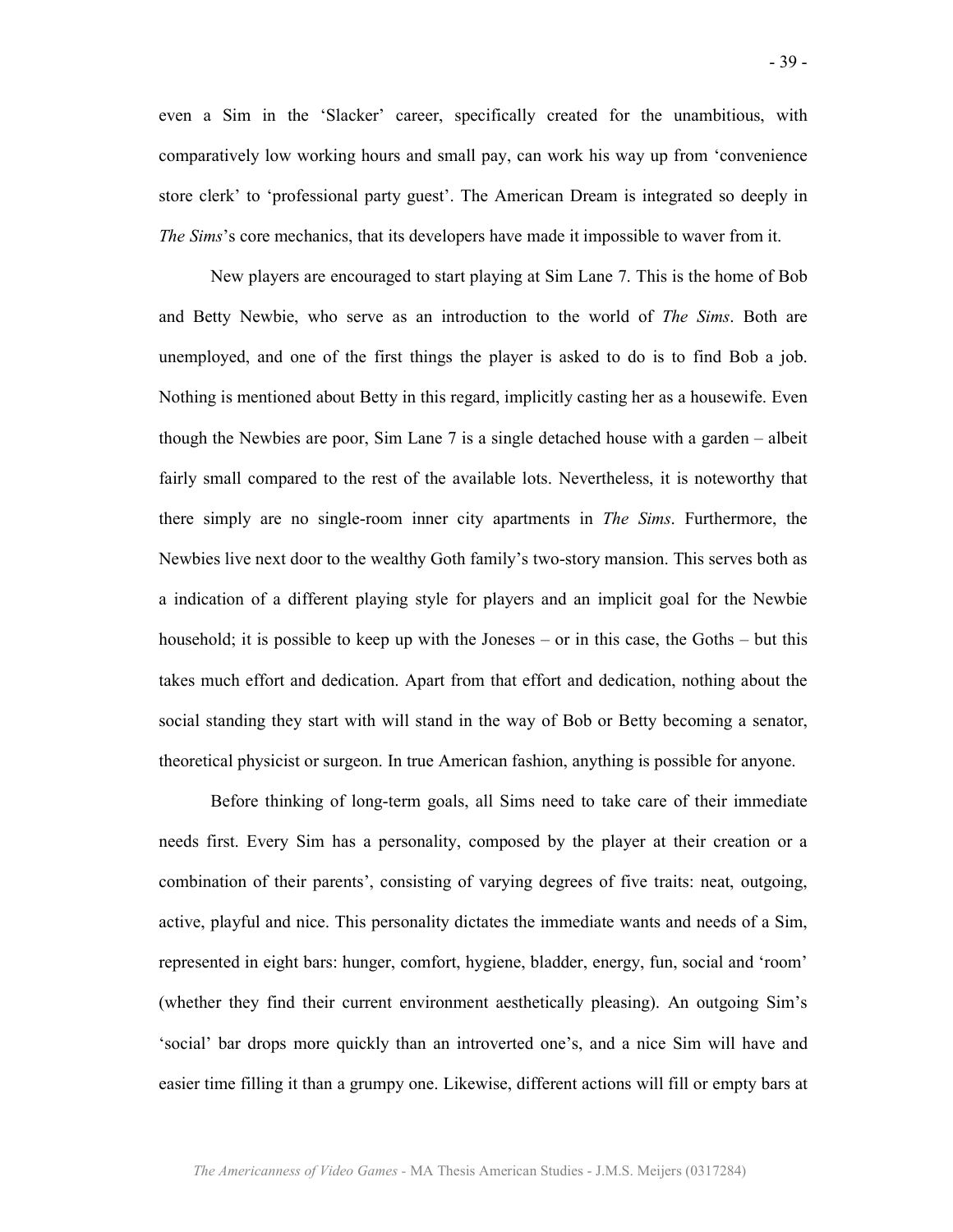a different rate: a night of sleep will almost fill up the 'energy' and 'comfort' bars, but a cup of coffee will also give energy, at the cost of a fuller bladder. In this way, the player is constantly micromanaging *The Sims*'s most coveted resource: time. Do Bob and Betty hire a gardener and a maid to save time on housekeeping, allowing them to learn how to cook better or throw a party, or do they clean and garden themselves, having to work fewer days to afford a more comfortable couch?

 This last example is especially striking, because a more comfortable couch will always, without exception, be more expensive than a less comfortable one. This makes aiming for more money and a higher social standing not a personal preference, but the only logical choice. In the world of *The Sims*, consumerist capitalism is at the core of everything a character does: working hard to fulfill your needs will always mean a promotion in your career; that promotion means you have more money; more money means the ability to buy more expensive stuff; and having more expensive stuff means you will become a happier person. Thus, while presented as a game where anything is possible and players can do whatever they want, succumbing to consumerist capitalism is a necessity for the player as well, making *The Sims* almost like a form of propaganda.

While the paragraph above already demonstrates *The Sims*'s Americanness, both as an example of the American genre of Management Sims and a video game in its own right, as a final argument it will be compared to its closest non-American example, Nintendo's *Animal Crossing* (2001).

 Superficially, *Animal Crossing* and *The Sims* offer the same experience: living an ordinary life in a community, building and furnishing a house, forming relationships with other characters and trying to become as happy as possible. In execution, however, the two games are very different. Where *The Sims* is built around making money through work and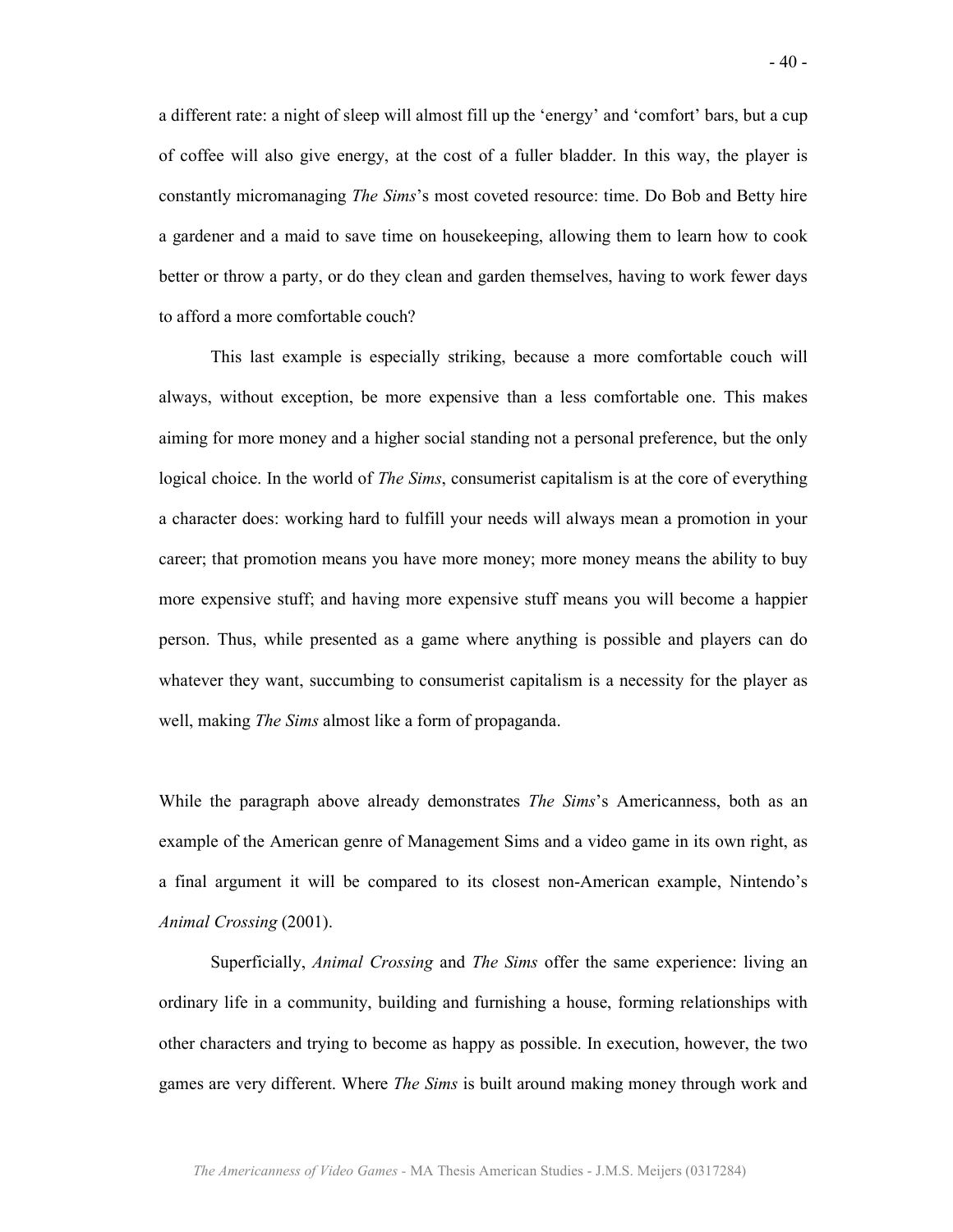dedication and using that money to buy better, more expensive possessions, *Animal Crossing* is set in a different kind of escapist utopia: a rustic forest filled with anthropomorphic animals. The player earns money by participating in leisure activities like fishing and painting, and become happier by arranging their possessions in a pleasing way, combining colors, patterns and sizes. Their 'score' is not represented by numbers or graphs, but by an abstraction, using feng shui as one of its main determinants. Furthermore, in *Animal Crossing* the player controls only one character directly, as opposed to the more detached Management Sim-styled *The Sims*, where the player has absolute control over every character and its motivations. *Animal Crossing* and *The Sims* are two very different takes on the same genre: one is Japanese and one is American. Both take similar ideas and make them into video games that play in very different ways, because they incorporate very different cultural ideals regarding economy and individuality.

In conclusion, economy and individuality can shape a video game in such a way, that a particular game in a certain genre will play completely differently from another, depending on its country of origin. As seen in *The Sims*, many of the core values this thesis uses to determine Americanness are not only prevalent, but actually shape the way the game feels and plays. The entire genre of Management Sims, originating in the United States, would – and does – be extremely different stripped of its American elements.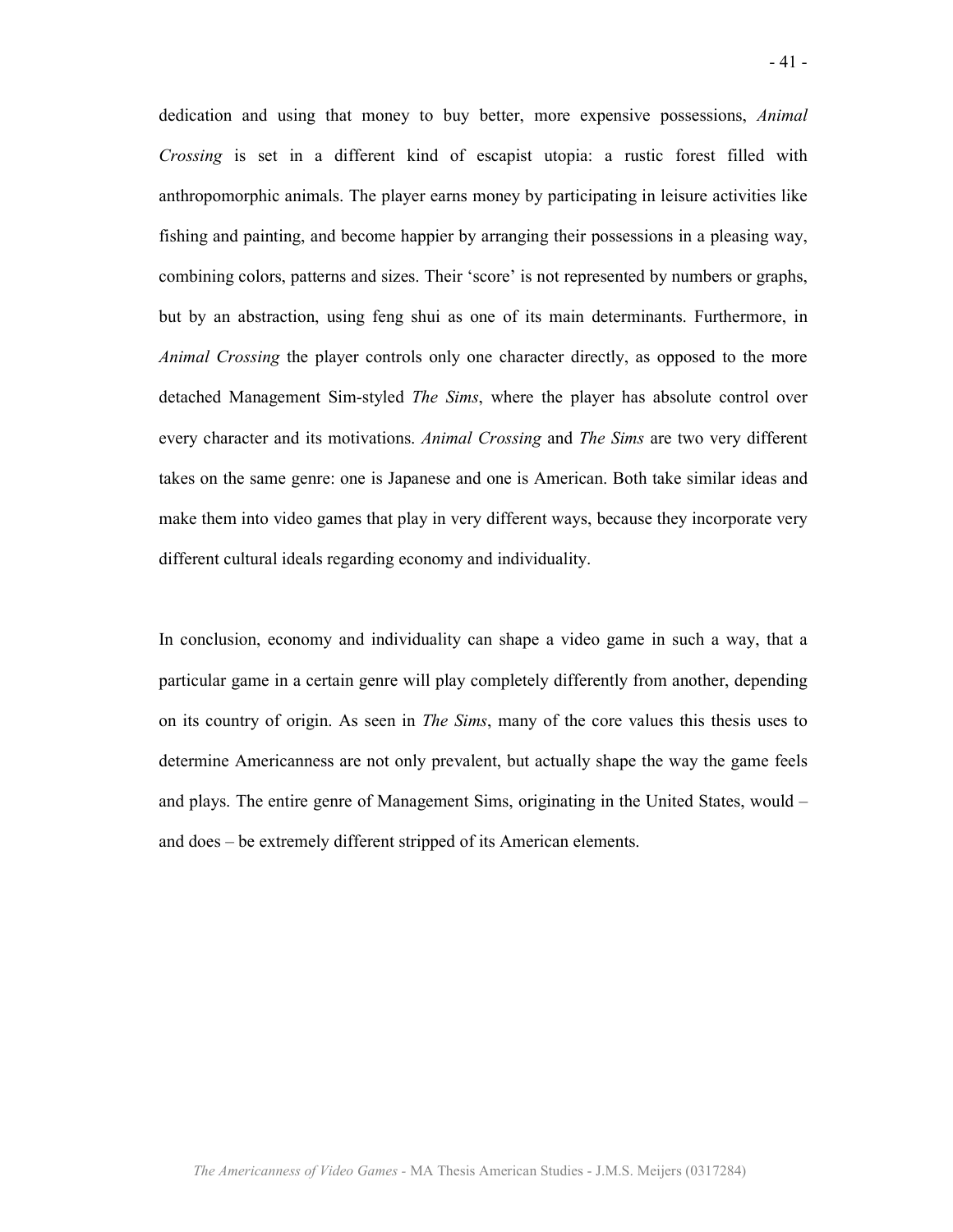# **Chapter 3: Open World Games, race & diversity**

This chapter will take one of the most recent arrivals on the stage of video games, the genre of Open World Games, and will combine it with one of the oldest themes in American history: race and diversity. This dynamic between old and new will bring to light some of the more prevalent examples of American culture in both. In the case study, *Grand Theft Auto: San Andreas*, will answer the question in what manner the Americanness of Open World Games and the American stance on diversity and race in popular culture can be found in American video games.

## **Open World Games**

Richard Garriott, the creator of the successful Role Playing Game *Ultima* (1982) and its sequels, had always dreamed of creating 'a fantasy game involving several thousand people who can all play in a shared fantasy world' (Gunther). On September 24, 1997, one of the most ambitious video games of its time saw the light: the online servers for Garriott's *Ultima Online* (1997) went live. *Ultima Online* was the first successful mainstream video game that was played solely over the internet by over a hundred thousand people at once. It proved so popular, and so ambitious, that less than two years later, *Ultima Online* accounts – all progress of a single player's character – were auctioned off for thousands of dollars (Branscum).

 Because *Ultima* is a series of Role Playing Games, the new genre *Ultima Online* pioneered was called Massive Multiplayer Online Role Playing Games, or MMORPGs. Since then however, other genres, like the recent shooter *Borderlands* (2009) have picked up the idea of an open, shared world, so most online variants have simply been called MMOs. The MMO playing style has also seeped into single-player and offline video games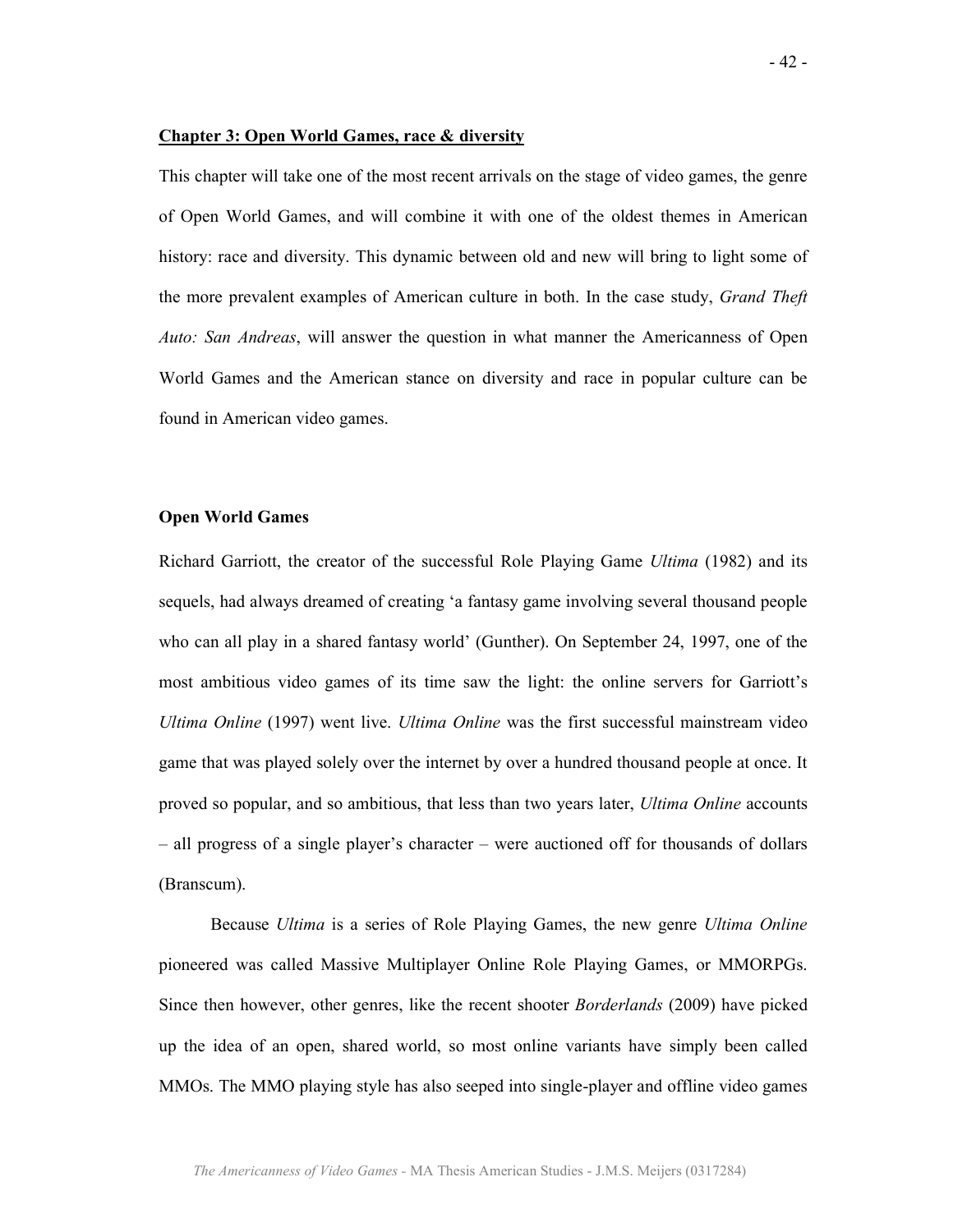– the focus of this thesis, but the genre does not (yet) have a specific, all-encompassing name. Some developers and journalists call them 'sandbox games', comparing the feeling of being able to go anywhere and do anything they want to playing in a sandbox, but as this term underplays the narrative drive and clearly-defined themes most of these games have, in this thesis the genre will be referred to as 'Open World Games'.

The reason that OWGs have only been around for little more than a decade is more of a technical than an artistic one. Not only did internet connections need to be fast, reliable and widely available enough to support the kind of traffic associated with playing video games with thousands of people at the same time, the games themselves also needed to accommodate players who had a lot more agency and expressive freedom than was traditional in a video game – after all, being able to 'do whatever you want' is one of the main attractions of playing an OWG.

Both main elements of Open World Games – expressive freedom and player agency – have been used before *Ultima Online* combined them. Interestingly, both games in which expressive freedom the main concern and games focusing on expressive freedom originated and became popular in the United States. In the case of expressive freedom, 'networked game software known as MUDs (Multi-User Domains) enabled people from all over the world to join online virtual communities,' Sherry Turkle writes. 'The key element of MUDing [is] the creation and projection of a persona into virtual space.' MUDs were mostly about meeting and talking to other people though extremely customizable avatars. Some players Turkle interviewed in 1995 created an online persona that represented (a certain aspect of) their own personality, or a character that embodied their fantasies (Turkle 207-273). Part chatroom, part roleplaying, MUDs allowed players to create an expressive, anonymous version of the self. As pointed out in the chapter on *Mass Effect 2*, this has traveled over to other games as well, OWGs in particular.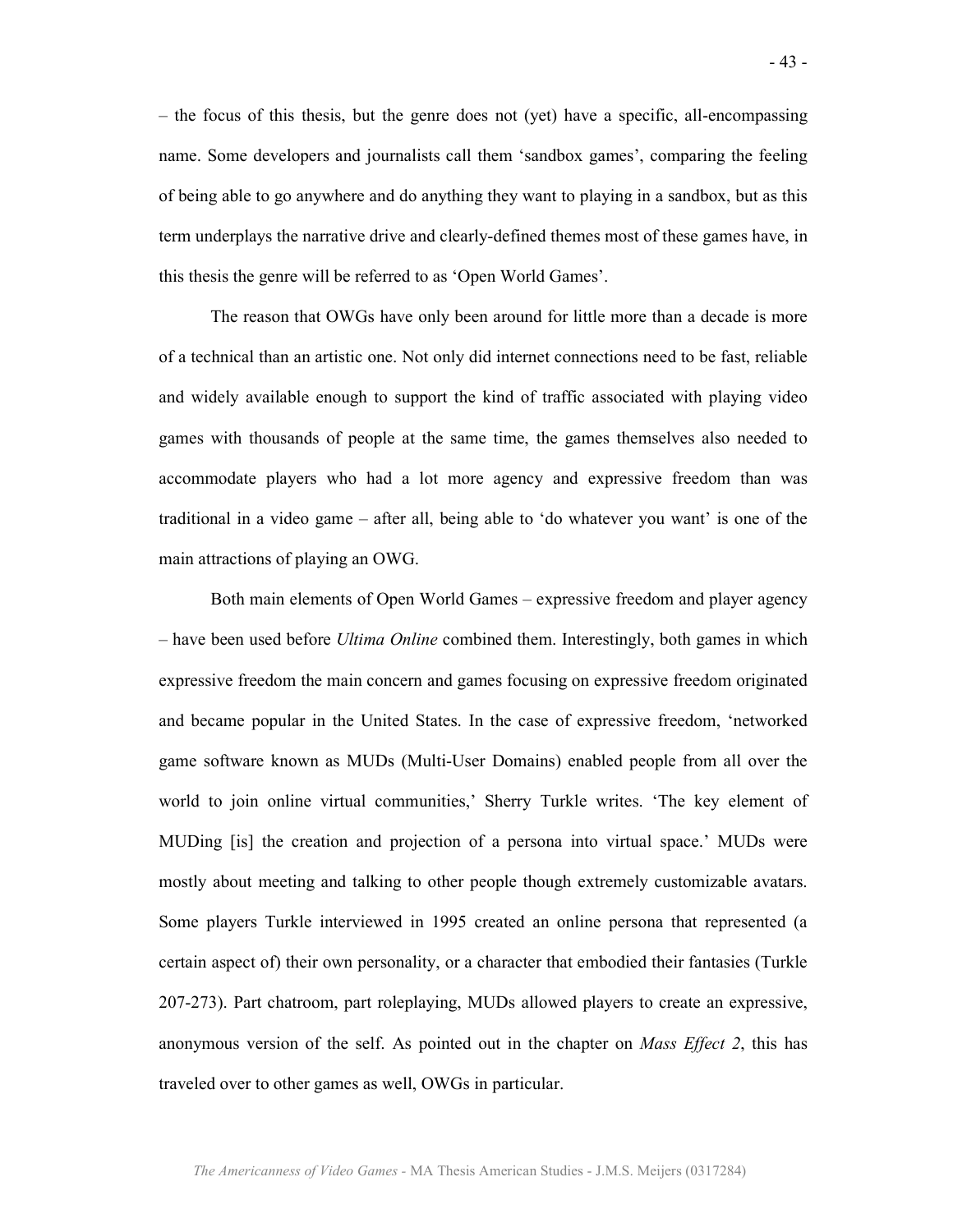The increased player agency in Open World Games brought along various problems of its own. These also needed a level of processing power and other resources that have only become available to video game developers in recent years. It is considerably easier to only give a player the ability to run, jump and maybe shoot – like in *Super Mario Bros.* – than to enable them to go anywhere in a three-dimensional world, interacting with nonplayer characters in ways they see fit (e.g. strike up a conversation, hit them in the face, or simply ignore them) and formulating their own priorities. As all these options need to be programmed in, most of this heightened agency and choice is an illusion. Tanya Krzywinska notes that while a player in *World of Warcraft* may be able to choose to create their character from a great number of appearances and abilities, all available actions are structured around 'quests' that may or may not be accomplished in any order. An OWG 'facilitates a balance between player agency and restriction,' but 'in many respects […] follow the model set by *Everquest*' ((1999), an early MMORPG, akin to *Ultima Online*), she concludes (Krzywinska 101).

## **Race & diversity**

2008's *Mirror's Edge* was a video game that tried many different things that were out of the mainstream at the time. It was based on acrobatics and reflexes, but was presented in a firstperson view – while this might not seem that unorthodox, many players experienced a form of motion sickness upon playing for the first time, only becoming comfortable after some time. It also had a distinctive red and white color scheme, while many of its competitors were using more realistic tones, i.e. brown, grey and orange. The feature that made *Mirror's Edge* stand out the most by far, however, was its choice in protagonist and player character: Faith Connors, an Asian-American woman.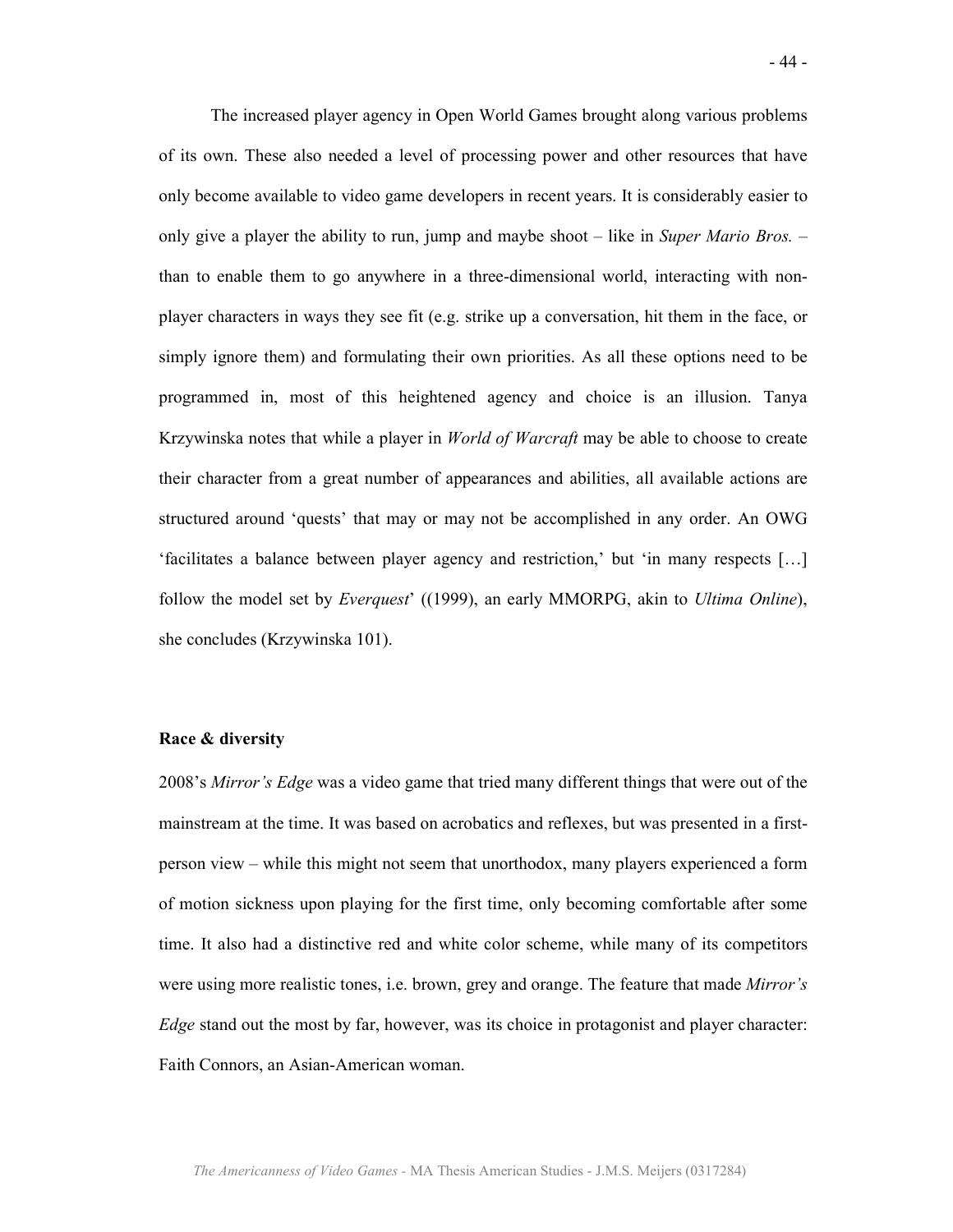When *Mirror's Edge* sold poorly, all of the above features were mentioned to be a factor in the game's failure. These features, even the last one, were considered major risks, and to a degree, failed experiments. The vast majority of modern American video games star dark-haired, stubbly-cheeked white males in their thirties. While a rise in video game heroines can be seen (as seen in chapter one), and occasionally an ethnic protagonist shows up, it is practically unheard of for an American game to be starring, for example, a nonwhite woman. Shamus Young asks himself why this is, as 'all gruff white guys may start to look and sound alike after a while. With the industry increasingly being driven by sequels, branding, and name recognition, why does everyone insist on making their signature characters look the same?' The answer: 'The reason we're usually given as to why characters are so shockingly homogeneous […] is this: Gamers need to have a character they can relate to' (Young). As with gender, racial diversity is a factor that does not gel well with the perceived dominant video game playing demographic, making American video game protagonists very homogeneous.

 The earlier-discussed *Mass Effect 2* puts another spin on race in video games. The player's character, Commander Shepard, is in many ways customizable, including skin color. As *Mass Effect 2* is a fully voiced game, the character is depicted by two different voice actors. Note that a Shepard with non-white skin is still voiced by an actor audibly identifiable as Caucasian. As is normally the case in American popular culture, whiteness is the norm. In every case, the voices stay 'white' and the player is always subconsciously reminded that their choice deviates from the standard. It is possible to create a non-white character cosmetically, but not ethnically. One could say that the game thereby contributes to the 'working fabric whereby America, explicitly or subliminally, has projected itself as overwhelmingly a white cultural edifice' (Lee 254).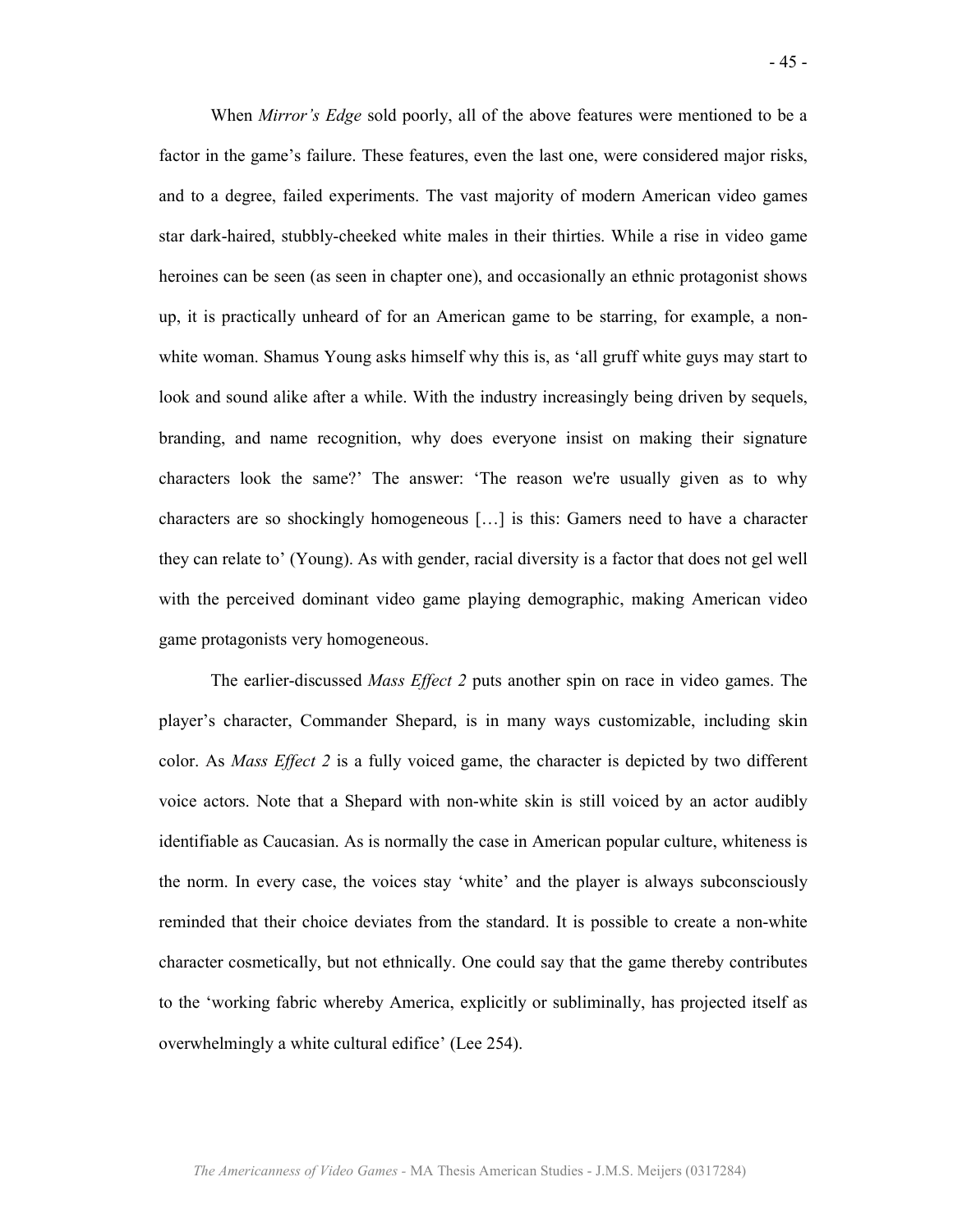This is why *Grand Theft Auto: San Andreas*, is such a great case study for examining race and diversity in American video games. In addition to being an Open World Game, it stars a black main character dealing with the social and racial issues surrounding him. Plus, unlike *Mirror's Edge*, the game has been a huge success, being the highestselling video game for the Playstation 2 (Video Game Sales Wiki).

In conclusion, Open World Games provide a sometimes uneasy alliance between fulfilling the player's desires to express themselves and having the freedom to do whatever they want on the one side – both on the list of core concepts of what makes something 'American' – and telling a coherent story with the additional problem that not every player wants the same things on the other.

One of these issues is the way race and diversity is represented. As mentioned before, many video games try to appeal to as broad an audience as possible. This, combined with young, white males being the most sought after demographic, means that video game player characters are extremely homogeneous: every intersection of the character is whatever the norm is. This makes it interesting to look at the times when that norm is broken, like in GTA: San Andreas.

#### **Case study:** *Grand Theft Auto: San Andreas* **(2004)**

For the past decade, video game developer Rockstar has been steadily releasing new entries into its Grand Theft Auto (GTA) series. In every iteration, the player controls a low-ranking criminal trying to survive in Rockstar's version of a major city in the United States. This character will climb the ranks of a criminal organization, work for different rivaling factions and eventually live out the American Dream and end up the unrivaled underworld crime boss of that city.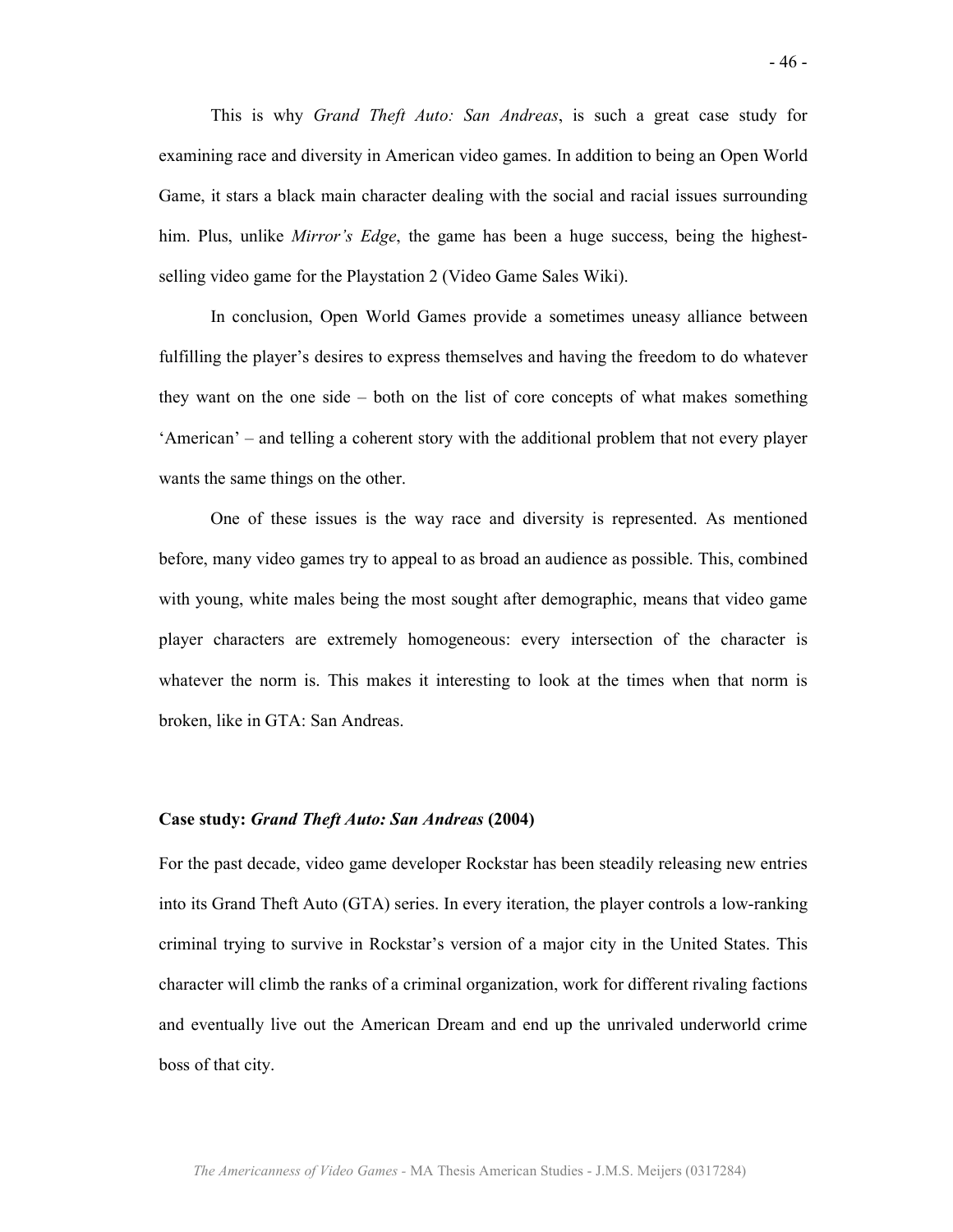This calls to mind Daniel Bell's assessment of organized crime for immigrant groups coming to the U.S.: because the American business system is difficult to break into, 'for the young criminal, hunting in the asphalt jungle of the crowded city, it was not the businessman with his wily manipulation of numbers but the "man with the gun" [the gangster] who was the American hero' (Bell 111). As time went by, 'American society became more "organized," as the American businessman became more "civilized" and less "buccaneering," [and] so did the American racketeer. And just as there were important changes in the structure of business enterprise, so the "institutionalized" criminal enterprise was transformed too' (ibidem 114). In other words, as the possibility of climbing the social ladder came closer, American organized crime started to resemble American businesses though becoming 'legitimate' and shedding their shady image – while still committing illegal acts.

Especially since Grand Theft Auto III (2001), which was released on the then-new Playstation 2 and Xbox, and took full advantage of their technological improvements, the series has incorporated increasingly elaborate storylines. Although *GTA III*'s nameless, mute protagonist 'usually just listens to other characters talking' where 'the only communicative action left to the player is sound the horn of a car,' (Lankosi, Heliö and Ekman 7) his world is filled with characters and places with a defined personality. Its sequel – and *San Andreas*'s predecessor – *Grand Theft Auto: Vice City* (2002) places Italian American ex-convict Tommy Vercetti in a version of Miami in the 1980s. Its storyline draws heavily from gangster films from that time period, *Scarface* being the most obvious, and borders on being an homage.

*San Andreas*, meanwhile, casts the player into the role of a black man called Carl Johnson and places them in 1990s California. Carl, or CJ, is not only defined by his (and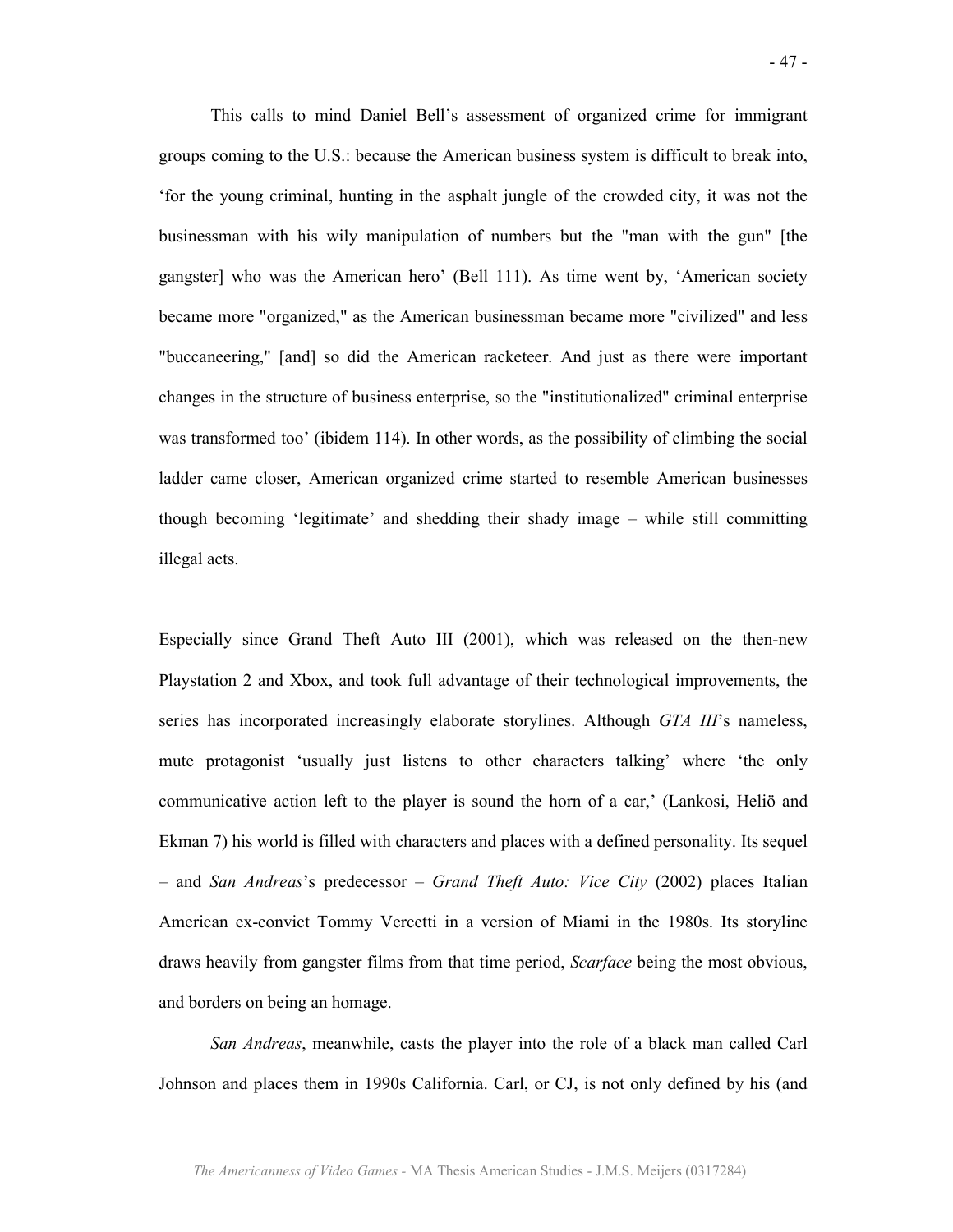therefore the player's) actions and choices, but maybe even more so by his social class, economical status and, most importantly, his race. Having grown up in Rockstar's version of the street gang-dominated Compton neighborhood of Los Angeles, CJ will agree to the many petty crimes and morally ambiguous propositions of his friends (presented as 'quests' in a free to explore city, like many OWGs) mainly because of a skewed sense of loyalty and desire to be accepted into a group. Although CJ is fundamentally a morally just person and frequently opposes the more outlandish quests, he needs to go along grudgingly because he initially has no way to escape the 'black macho criminal-capitalist ethic and often violently sexist and homophobic' ghetto filled with 'trigger-happy, foul-mouthed, sex-oriented violent gangsters quarreling amongst themselves' (Benshoff and Griffin 92). Likewise, the player needs to go along as well. Operating on the wrong side of the law is not a choice for CJ and anyone playing *San Andreas*: it is a necessity.

Being an Open World Game, this game encourages agency. Players can ignore the quests in *San Andreas* and focus on their own optional goals, be it exploration, customizing CJ's look, practicing skills or even going on a murderous rampage (Juul, Without A Goal 195-6). If they want to open up the rest of the game's environment, however, they simply need to go along with their friend's quests; only when a certain number of these are completed, do the other areas of *San Andreas* (its versions of San Francisco and Las Vegas) become accessible to the player. Not coincidentally, during the time CJ spends in these cities, away from the influence of his history and socio-economical background, he grows and flourishes as a person. Slowly but steadily he replaces drive-by shootings and armed robbery with setting up multiple businesses, taking on human traffickers, drug cartels and corrupt law enforcement before returning home a changed man and setting things right, culminating in a parallel to the 1992 South Central riots, but not before realizing he does not belong there anymore.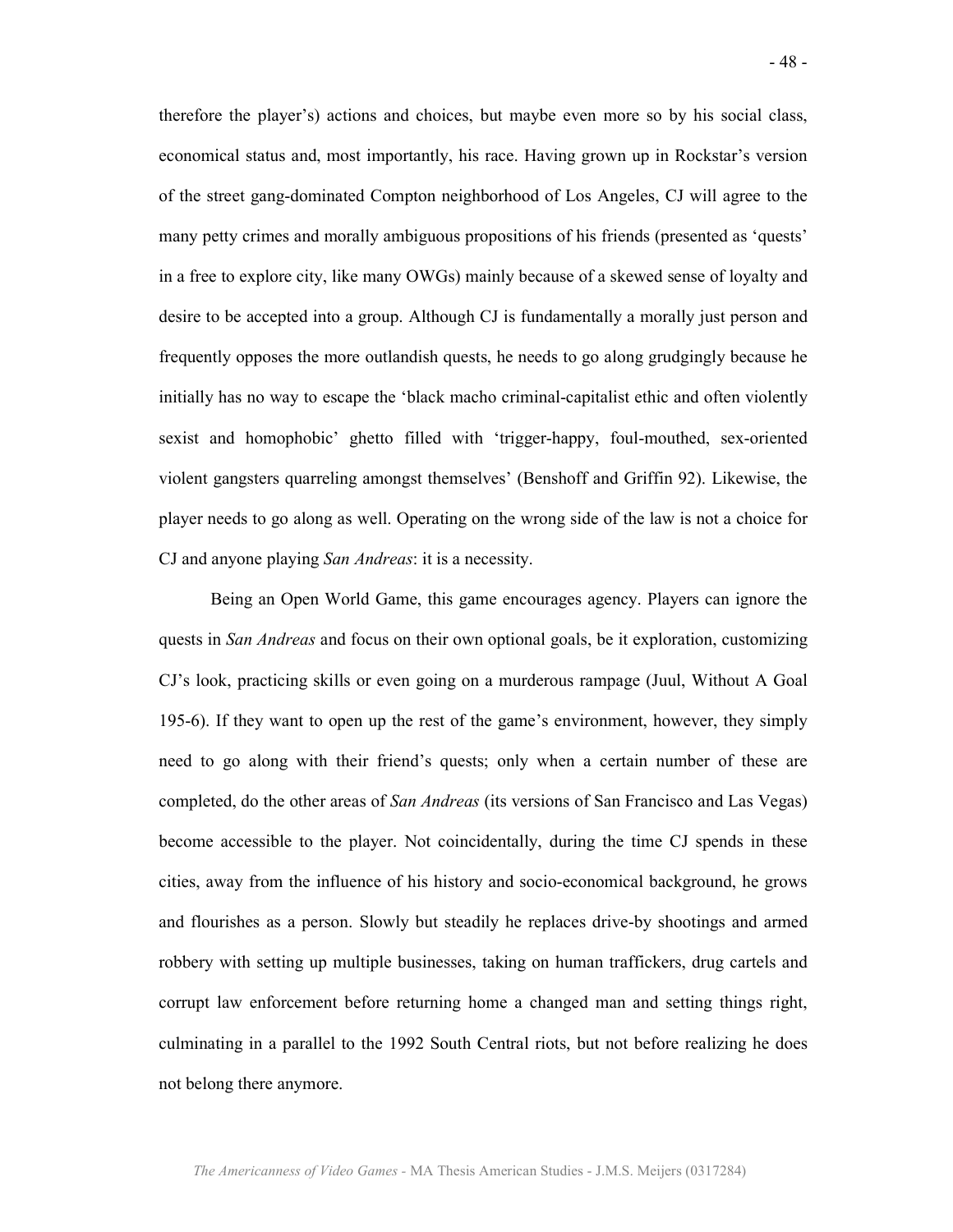Just because Carl and the player can escape the harsh reality of being a poor black youth in a dead-end neighborhood in a rags-to-riches story based on the American Dream, the city's many inhabitants cannot. They will always live in a place where you need to eat to stay alive (which goes for CJ as well), but the only available nourishment comes from fast food restaurants. Video game designer and critic Ian Bogost points out that 'the dietary features of *San Andreas* are rudimentary, but the fact that the player must feed his character to continue playing does draw attention to limited material conditions the game provides for satisfying that need, subtly exposing the fact that problems of obesity and malnutrition in poor communities can partly be attributed to the limited ease and affordability of fast food' (Bogost, Persuasive Games 114).

Ultimately, CJ does not get the acceptance and respect he seeks with his all-black community from the ghetto: he is repeatedly betrayed, belittled, taken for granted and put into positions he dislikes out of necessity. Only when he finds his own way in the world and surrounds himself with friends and allies from all ethnicities – among others, his Hispanic brother-in-law, a Chinese businessman, a Jewish lawyer – he truly finds his place in the world as a person and an American. Taken as a metaphor for the United States as a whole, *Grand Theft Auto: San Andreas*'s group of protagonists represents the ultimate success of the melting pot ideology: becoming a unified whole by combining what its different ethnicities have to offer.

*Grand Theft Auto: San Andreas* brings many themes and issues in American culture to the surface, both in its gameplay and its storyline. It is an Open World Game, placing much value on freedom, exploration and expression and at the same time it is thematically structured around race and diversity, complete with all its social and economic aspects. Scholars like Bogost and Juul both argue that *San Andreas* takes issues they see as typically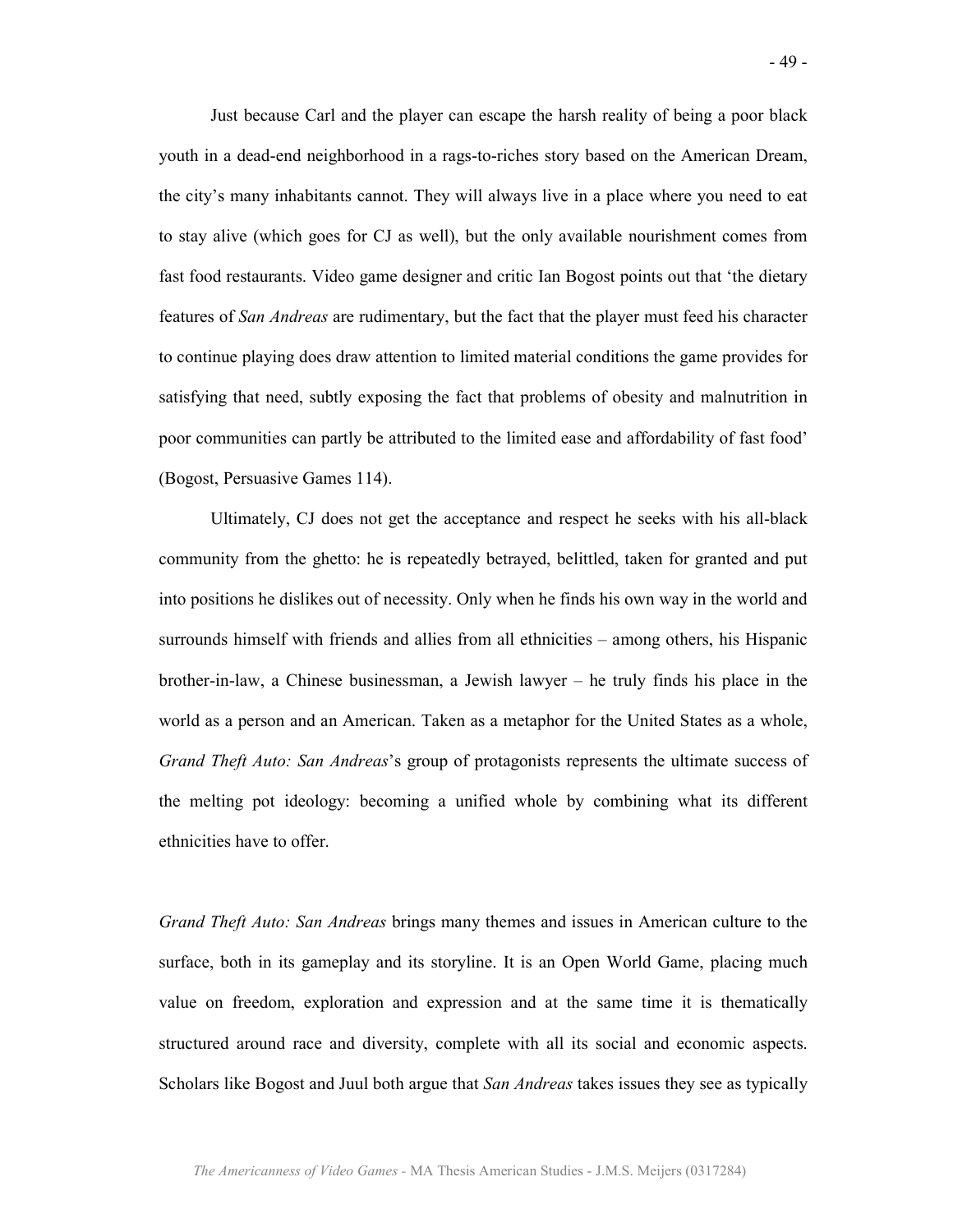American, like self-improvement, change, freedom and potential to grow, but also the struggle to break free of the restraints of one's background, socio-economic standing and prejudice regarding ethnicity, and projects them into the video game equivalent of a period piece.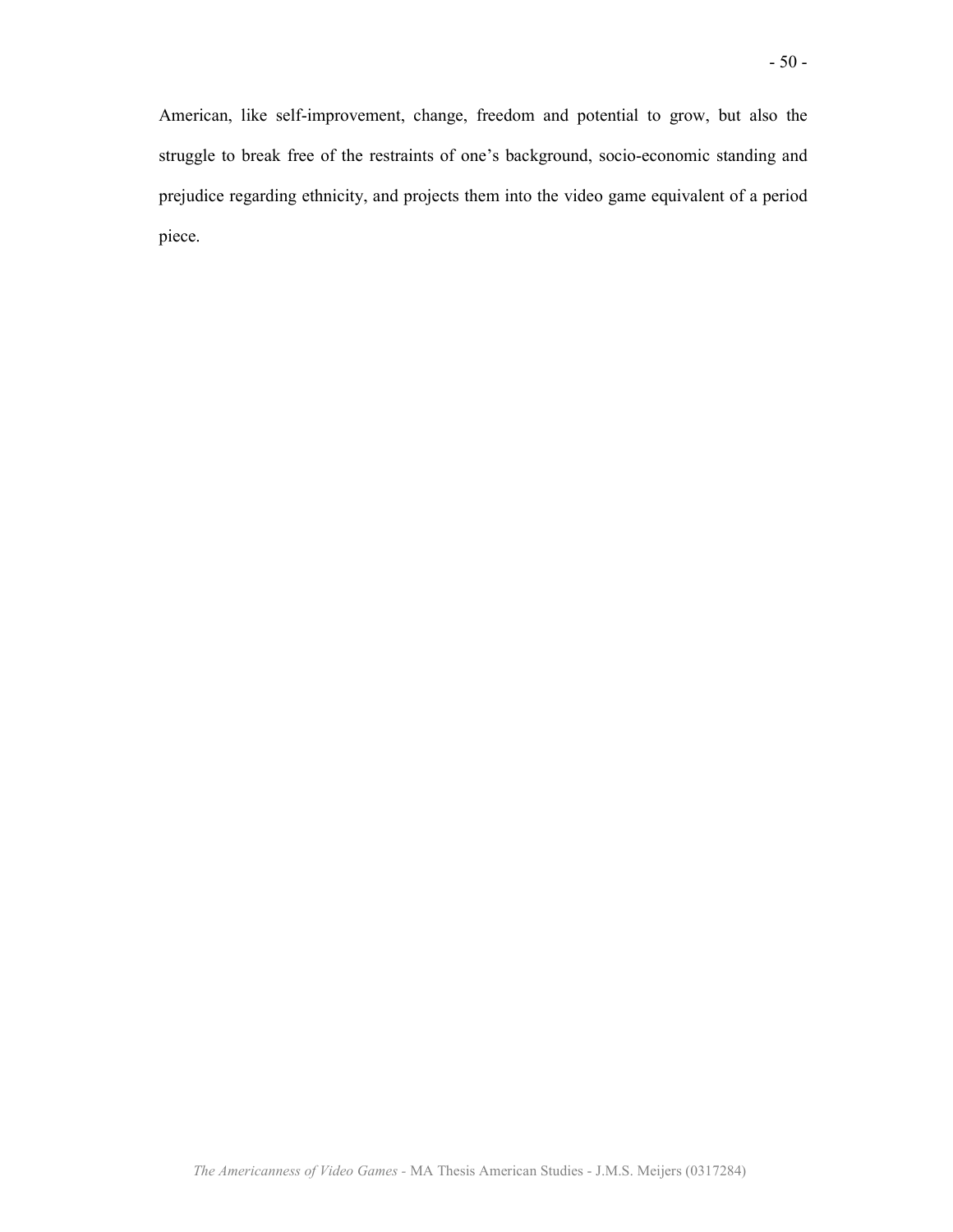# **Chapter 4: First Person Shooters, empire & expansionalism**

In this final chapter, the most modern trends of video gaming will be discussed. Although it has been around for a long time, the First Person Shooter genre determines a large part of the video game landscape nowadays, especially in the U.S. This appears to be no coincidence, as First Person Shooters have the potential to embody many American cultural values, like individual freedom, the right of empowerment and the feeling of 'us against them'.

Second, it will show how in the last few years, by situating their subject matter in modern-day international conflicts, video games in general have taken a stance in modern American expansionalism, particularly the 'war on terror'. This, and other facets of what can be categorized as 'empire', like Othering, cultural imperialism and international diplomacy, will be handled in the middle part of this chapter. Finally, in a deeper look at *Call of Duty: Modern Warfare 2*, this chapter will show what these themes can look like in practice.

#### **First Person Shooters**

If there is one genre in video games that is quintessentially American, it is the First Person Shooter, or FPS for short. Simply put, in an FPS the player is looking through the eyes of the protagonist, most of the time over the barrel of a gun. This way, the players feels immersed, because they become an even more active participant in the proceedings. A player might summarize a video game from a third person perspective as 'Super Mario is having an adventure'. If this game would have had a first person perspective, they might be more inclined to say 'I am having an adventure'. What is essentially a design choice, 'the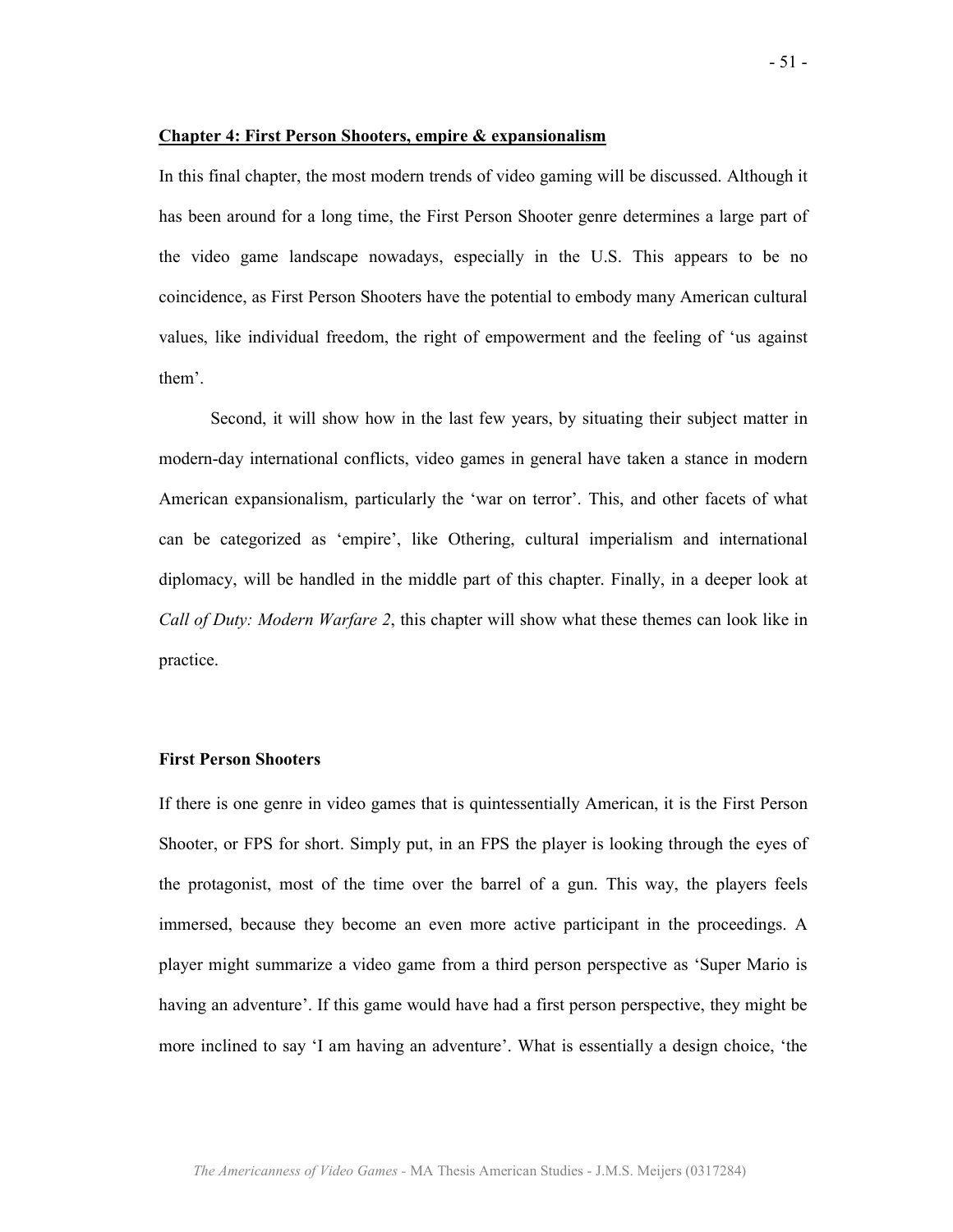movement of a virtual "camera" through a computer graphic scene' has a fundamental impact on how a game is played (Wardrip-Fruin and Harrigan xi).

 American culture places much value on individuality, personal freedom and the ability to shape one's own fate. As seen in the previous chapters, in video games, this translates into customizable avatars, influence in building a world and insight into the rules, among other things. Another element of these traits is making the player themselves the hero of the story, acting directly from the hero's perspective, instead of letting them simply play the role of the hero – by making the game in first person. By becoming what Michael Nitsche calls the 'focalizer' of the action, 'the point from which the elements are viewed' combining the roles of storyteller, actor and audience, by literally taking matters into their own hands (Nitsche 145-6). Note that many FPSs do have predetermined characters through whose eyes the player looks: true blank slate avatars are more commonly found in (first person) RPGs and Open World Games.

Nevertheless, video games presented in first person are far more popular in the United States than elsewhere in the world. Of the best-selling video games since 1989 in the U.S., two of the top ten were first person – First Person Shooters, even – (*Halo 2*, 2004 and *Call of Duty 4: Modern Warfare*, 2007), while none in the worldwide top twenty were (Video Game Sales Wiki). Incidentally, the other games on the U.S. best-seller list were sports games (the *Madden NFL* football series), music games (the *Guitar Hero* (2005) series) and the *Grand Theft Auto* OWGs already discussed.

 What makes the FPS such an American genre is not only the 'first person' part, but also the 'shooter' part. America's relationship with firearms is a complicated one, especially its connection to the aforementioned personal liberty. America's conceptualization of conflict stems from the enlightenment philosophies the nation was founded on and, according to game designer James Portnow, allows for the success of video games like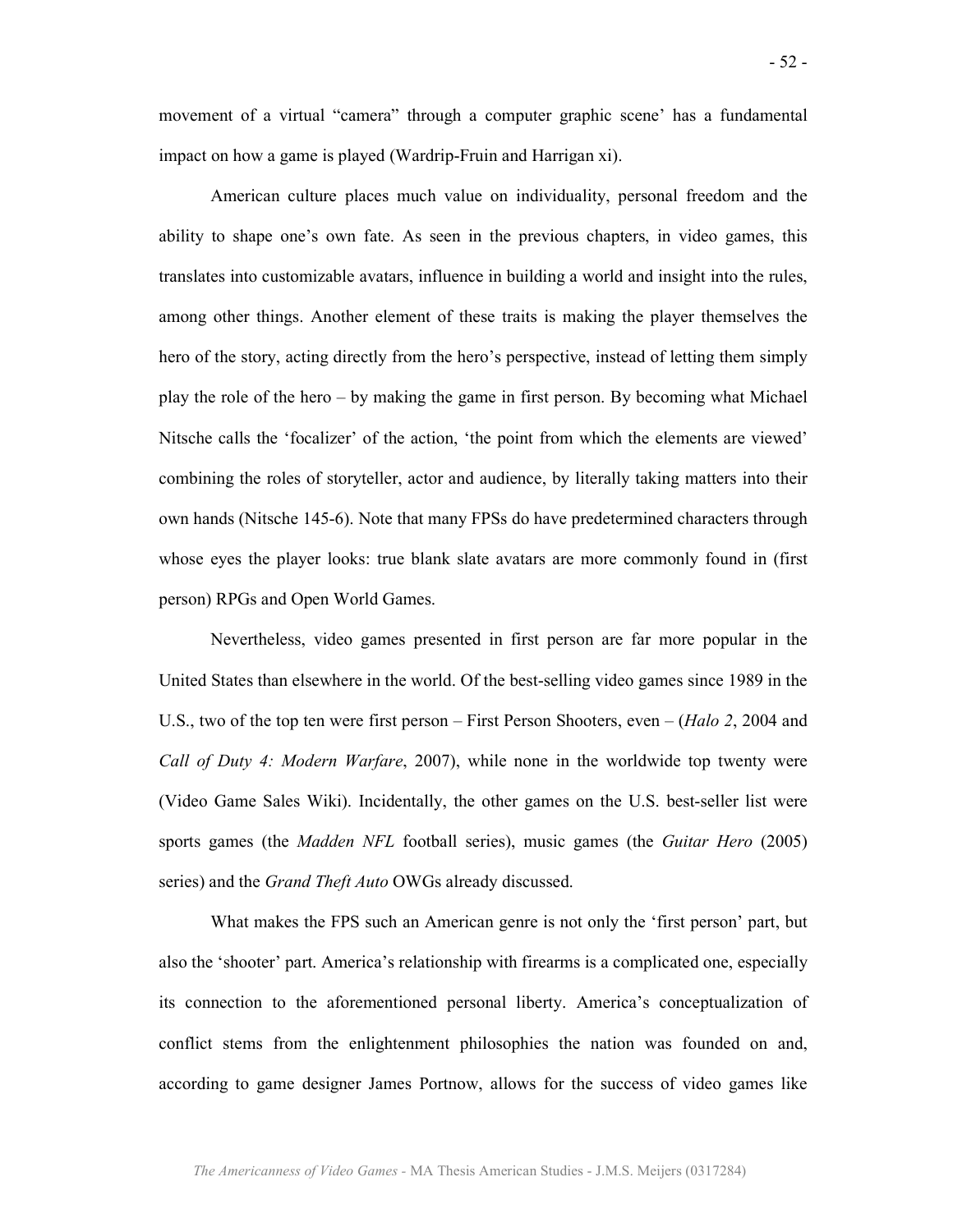FPSs in the U.S. Americans 'see the gun as symbol of independence and empowerment, [...] as a tool that enables its owner to make sure that the expression of their will is not unduly constrained' (Portnow and Floyd, The Myth of the Gun). In contrast, 'in Japanese games, the gun isn't so much a gun as it is an extension of the self, […] a representation of internal force, rather than external power' and is 'distinctly a Shinto and Buddhist conceptualization' (idem). Examples of this are the *Mega Man* (1987) series, in which the player must absorb the powers and abilities of defeated enemies to become a unified whole and thus a better person to beat the main villain. In contrast, *Half-Life* (1998)'s hero Gordon Freeman (whose last name is probably not a coincidence) is a scrawny theoretical physicist who can easily use any gun he picks up without much weapons training.

 This idea of the 'citizen soldier', that anyone can use a firearm to defend themselves, their property and their ideals if needed, to which Gordon Freeman also adheres, is deepseated in the American consciousness. It calls back to the idea of the individual versus the world already mentioned in the chapter about individuality. Not only is the cowboy – the quintessentially American hero of the frontier – a loner, he is also an expert marksman. His gun, and maybe his horse, are all he needs to live his life according to his ideals.

In conclusion, the First Person Shooter is not only perfectly suited for an American audience, but it can in fact be claimed that the entire genre could not thrive without relying on American ideology, history and culture, making it one of the most American genres currently available. This also explains why the FPS genre is so much more popular and successful in America than in other parts of the word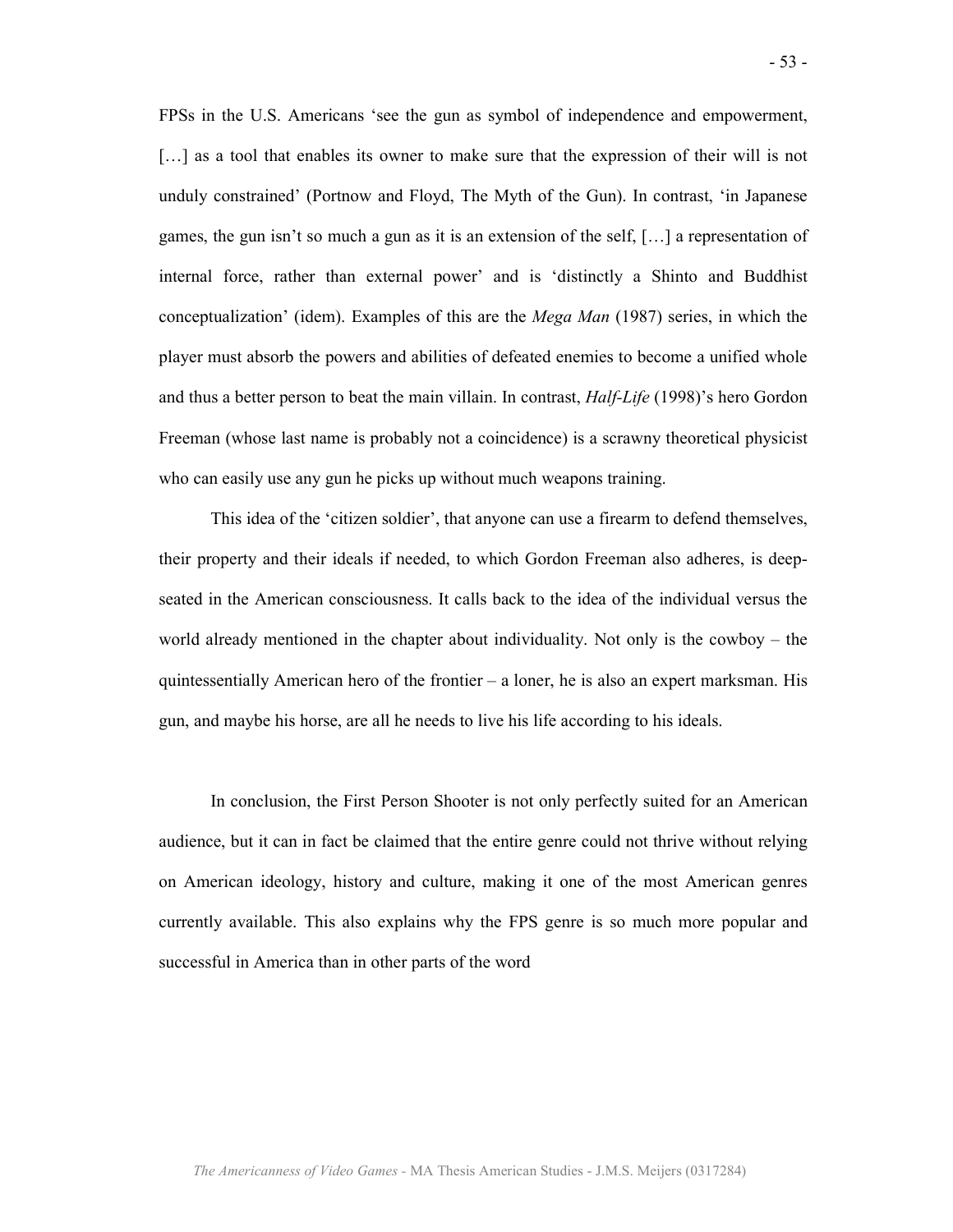#### **Empire & expansionalism**

Video games are no stranger to controversy. Many conservative voices shouting for stricter guidelines on the content of the medium point to the violence toward human beings in modern games as proof that modern video games are 'murder simulators'. In this section, it will be shown that while a case can certainly be made for this, much controversy also stems from the way this violence is portrayed. American video games frequently show elements of Othering, Orientalism, cultural imperialism and historical revisionism.

When U.S. Army Third Battalion First Marines returned home from the second battle of Fallujah in early 2005, they encountered a problem many other veterans before them had faced. They found that they had trouble getting people to understand what they had experienced in Iraq. Like their grandfathers who fought in Vietnam, these soldiers looked to the popular culture they loved to make their voices heard. While their grandfathers turned to music, these marines turned to video games. They approached developer studio Atomic Games, who had consulted the squad in the past for making training tools for the military, and asked them to create a game mirroring their experiences.

This game (working title: *Six Days in Fallujah*) would not primarily serve as lighthearted entertainment, but, in the words of Atomic Games president Peter Tamte, be 'insightful. […] Presenting players with the dilemmas the Marines saw in Fallujah and then giving them the choice of how to handle that dilemma' (Nelson). To use a film allegory: its aim was to be more like a documentary than a blockbuster. As everyone involved expected, *Six Days in Fallujah* stirred up quite a bit of controversy. In the end, publisher Konami withdrew their support for the game and Atomic Games went bankrupt.

 What is interesting is that most of the controversy surrounding *Six Days in Fallujah* was centered around the claim that it was 'too realistic', set during a real recent historical battle and using actual names of soldiers who died there. There are many sides to this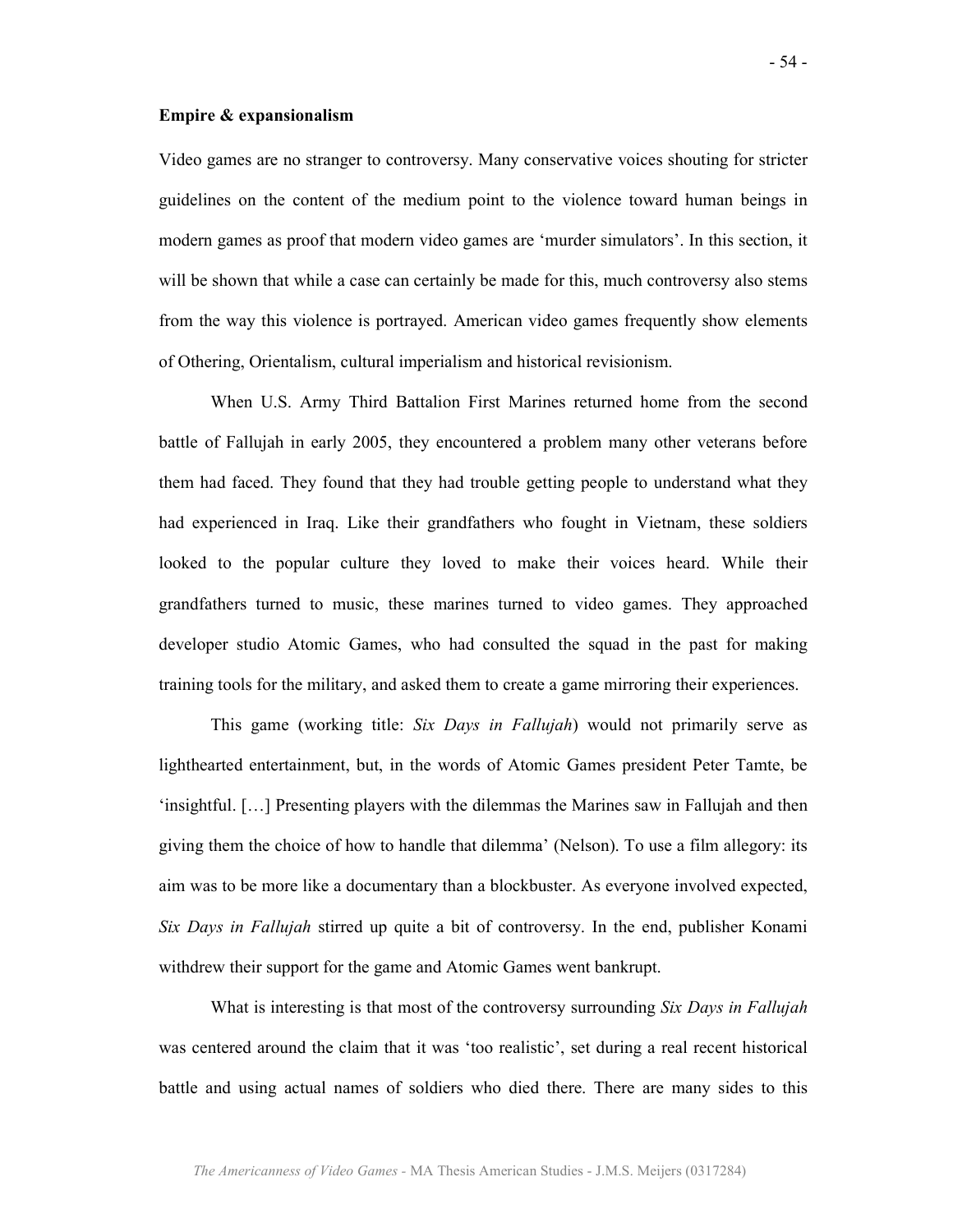Many video games revolve around conflict: in order to win, the player has to overcome opposition, be it puzzles, obstacles or enemies. In early games, the enemies consisted of monsters, wild animals, aliens, or other non-humans. Starting with games like *Wolfenstein 3D*, human antagonists were introduced, although it was made certain by the developers that they were 'safe' targets, like zombies or Nazi officers. Even so, as early as 1976 a national outcry against video game violence was reported. This outcry was caused specifically because of the option for the player to kill humanoid enemies (Wolf 40).

 The trend of using humans as opposition has grown in the last few decades. At the same time, the criticism to violence in games has only increased. Consequently, many games fall back on relying on the 'safe' 'bad guys'. Zombies and Nazis have been replaced by their apparent modern equivalents: mercenaries and terrorists. Many parts of military games set in modern times, like *Call of Duty 4: Modern Warfare* (and its sequel, used in the case study below) play out like revenge-filled power fantasies, a large part of the enemies being turban-wearing brown men shouting in Arabic.

Modern video games that do not deal with military themes do not escape this clear case of Othering – putting a specific group of people in a negative stereotypical light. *Uncharted: Drake's Fortune* (2007)'s star Nathan Drake is presented as a video game version of heroes like Indiana Jones: a wise-cracking, carefree adventurer hunting mythical treasure in exotic locales – El Dorado, for example, in *Drake's Fortune*. In his adventures, he not only unapologetically kills a large number of local people, but makes fun of their supposedly backward culture, clearly believing that his own American culture is better. At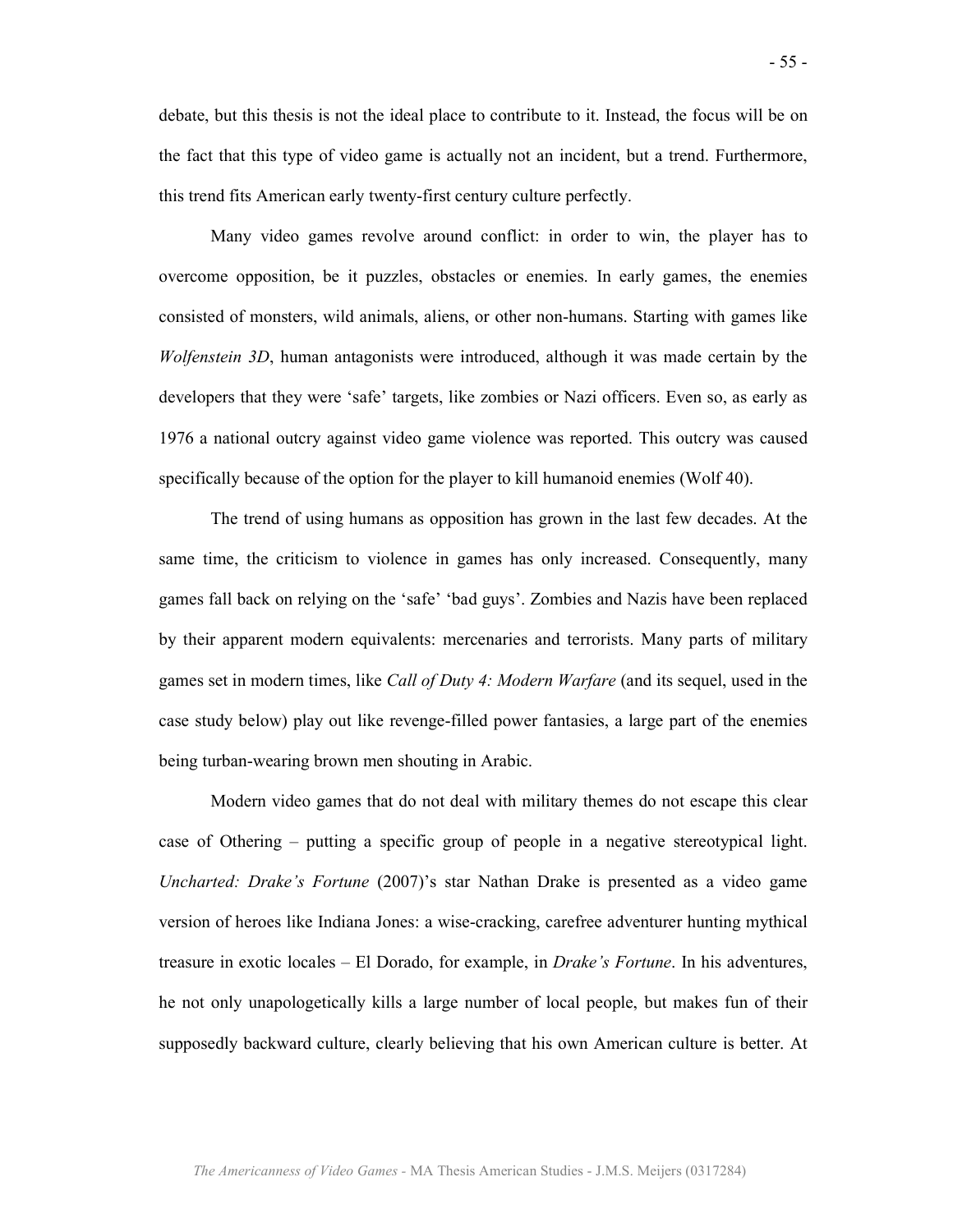best, this can be explained as ignorance and moral relativism; at worst, as cultural imperialism.

In games set in historical times, the opposition consists of enemy soldiers: seemingly a clear-cut 'kill or be killed' situation. Even so, experiencing the hardships of war as a player rather than an audience – like in books or films – can provide a different experience. In two separate works, video game expert Barry Atkins has written about video games set in historical conflict. In one work, he presents the idea of video games like *Medal of Honor: Allied Assault* (2002) having, 'positive didactic effects, just as narrative history has.' (Atkins 91) '[The] representation of the chaotic and confused storming the Normandy beaches, the frequency of in-game death must have made the simple point that allows the game to evade critique for suggesting that 'war is fun'. […] Only a madman would see this as an attractive advertisement for actually being there on the day.' (idem). In the other work, he juxtaposes this by noting that, however realistic, these kinds of games will always be a fantasy, and that 9/11 and the War on Terror have hit very close to home for some developer studios, even prompting some to change the setting of their projects from the Gulf War to Vietnam to create some emotional distance for both themselves and the player (Atkins and Krzywinska 79). Add to all this the undisputable fact that the player's side – more often then not the Americans – always wins eventually, as this is the goal of the game, and a certain historical revisionism can be noticed.

Modern video games display a definite tendency to show America as better than the rest of the world. Games set in the past either glorify America's successes, like the Second World War, or show a version of past events that casts America(ns) in a positive light, like *Call Of Juarez: Bound In Blood* (2009). Meanwhile, games set in the present have increasingly used Othering, Orientalism and cultural imperialism to promote America.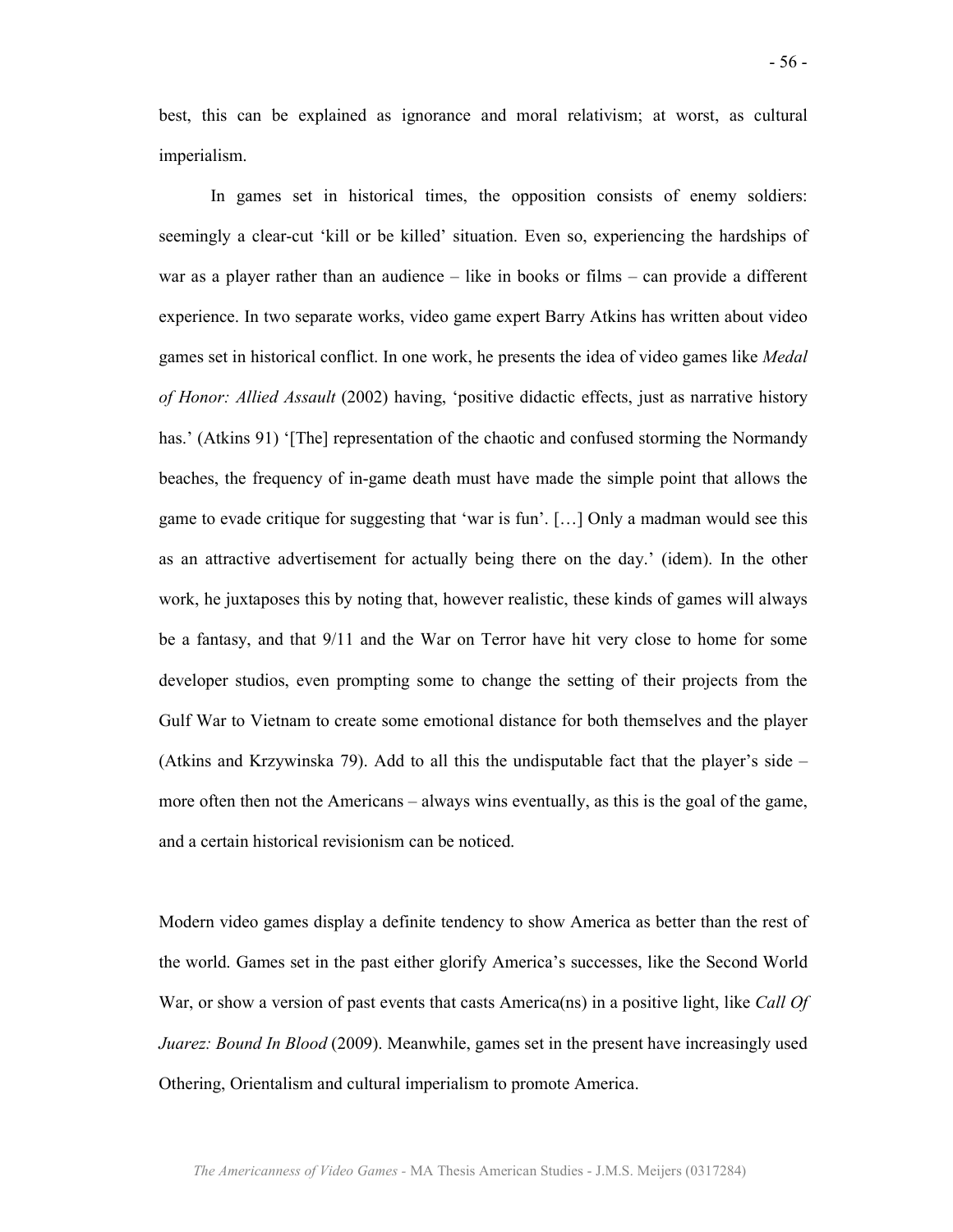## **Case study:** *Call of Duty: Modern Warfare 2* **(2009)**

As both a First Person Shooter and a video game portraying – no surprise – modern warfare, *Call of Duty: Modern Warfare 2* embodies most of the elements outlined above. In this section, a deeper look at the game, and one specific mission in particular, will show exactly how.

One part of *Modern Warfare 2* was extremely controversial, and made to be so: the mission called 'No Russian'. Before the mission is started, the player is presented with a 'disturbing content notice', telling them that the mission 'may be disturbing or offensive to some players' and that they 'may skip the mission at anytime' and 'will not be penalized in terms of game completion.'

As soon as the mission starts, it becomes apparent why. As U.S. Army Ranger Joseph Allen, last seen – and played as – in Afghanistan training troops, the player is undercover in Russian ultranationalist Vladimir Makarov's terrorist cell. The only objective (which are usually quite comprehensive) the player gets is 'follow Makarov's lead.' Before the player can really grasp what's happening the group gets out of an elevator, revealing their location as a Russian airport. They are told to speak 'no Russian' as they start massacring unarmed innocent civilians. The player is not punished for not participating, but is expected to maintain Allen's cover. Just before making their getaway, Makarov shoots Allen dead, revealing his true plan: the only evidence the Russian people will find will be a dead American soldier, and because nobody spoke Russian, everyone will assume this was not domestic terrorism, but an unprovoked attack by the U.S. 'The American thought he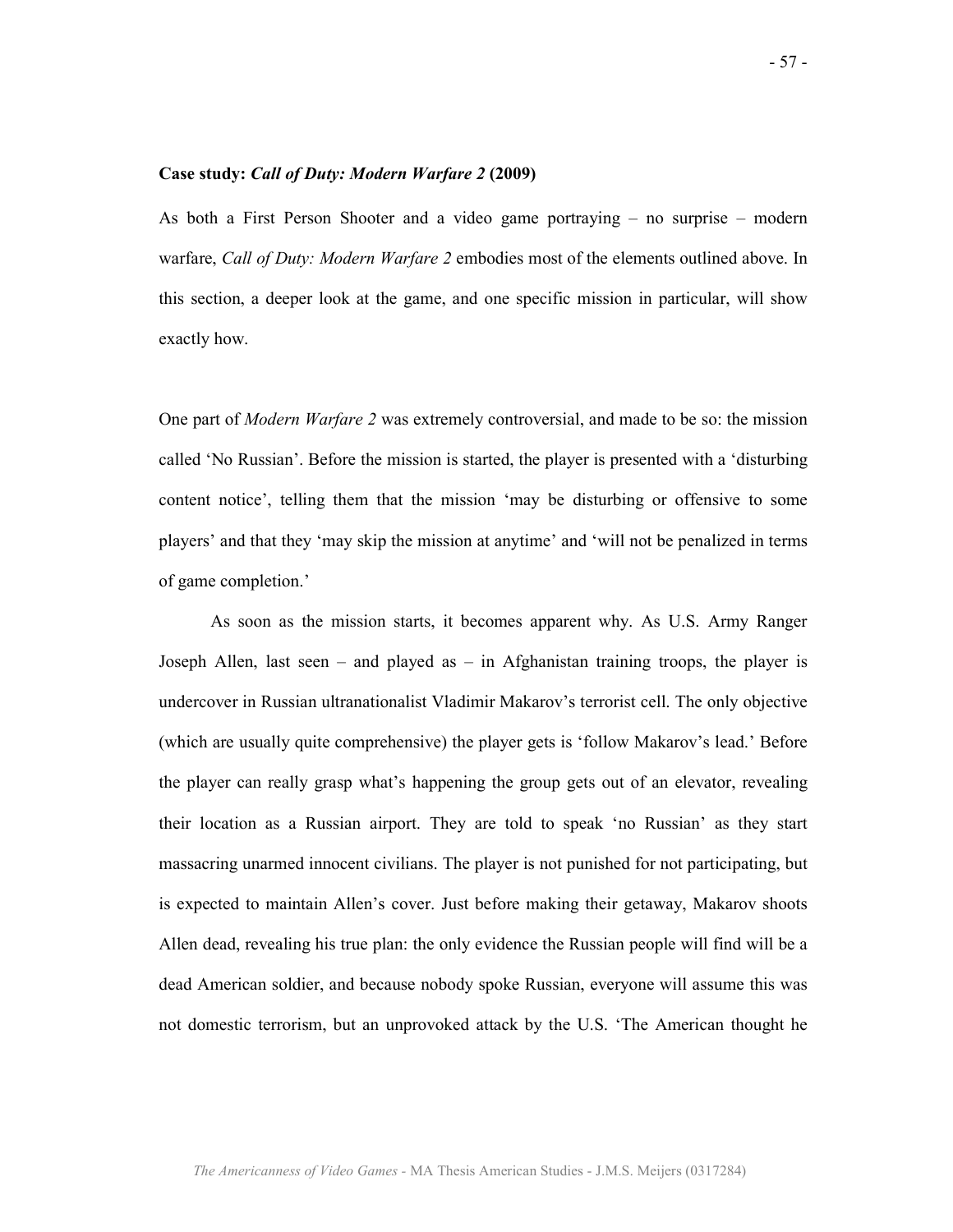could deceive us,' he explains to the rest of his group. 'When they find that body… all of Russia will cry for war.'<sup>4</sup>

 'No Russian' stirred up a lot of controversy. The option to skip the mission and accompanying text already were a reaction to the media outcry following the leaking of the script while the game was still in development. The mission itself was removed from the Russian version of the game and many people spoke shame of it, from political groups to the media and the video game community itself (Chalk).

What does the 'No Russian' scene mean for the rest of *Modern Warfare 2*? What motivated its developer Infinity Ward to put this in the game? To put the scene in context, a closer look at the game and the ideologies behind it is needed.

In earlier incarnations, the *Call of Duty* series have been set in various historic settings, mostly the Second World War. For its fourth installment, subtitled *Modern Warfare*, a fictional story set in the (then) very near future, the year 2011, about a Russian ultranationalist starting the Third World War by staging a coup in the Middle East and detonating a nuclear bomb in Washington D.C. *Call of Duty: Modern Warfare 2*, set five years later, in 2016, starts with the world at war. Not only is the actual War on Terror still happening, with U.S. forces present in Iraq and Afghanistan, but Makarov focuses many attacks on continental Europe. Eventually, as a retaliation for the airport massacre of 'No Russian', the Russian army even successfully invades the United States.

 Throughout the game, the player controls various characters of the U.S. and British military fighting against Russian soldiers and Middle-Eastern terrorists. Most of the time, these terrorists vastly outnumber the player and his allies, but do not have the superior weaponry of the U.S. Army the player has available to them. In some missions, the player

 $\ddot{\phantom{a}}$ 

<sup>&</sup>lt;sup>4</sup> For a video of 'No Russian', see http://www.youtube.com/watch?v=8NMnnMRWJ-0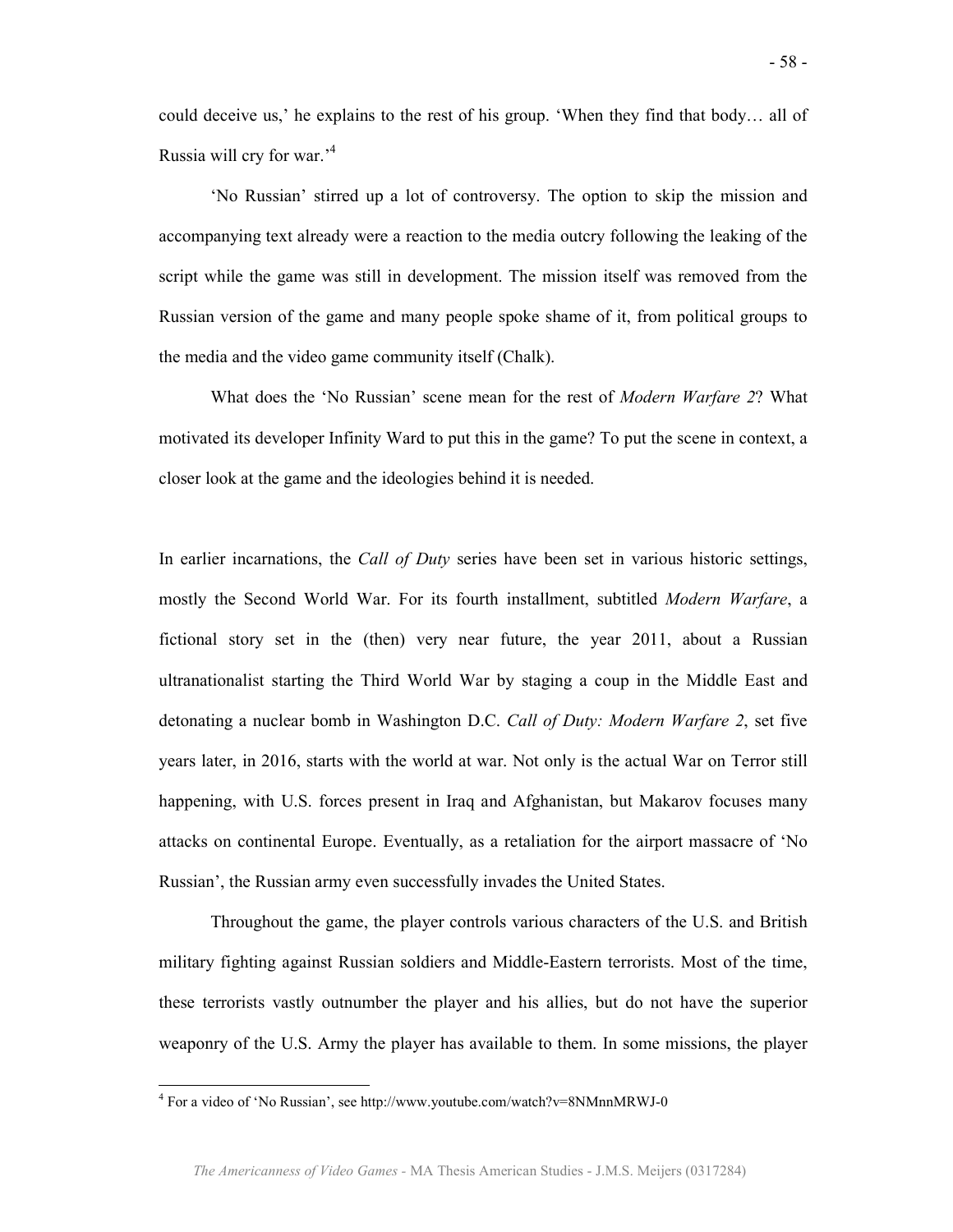can even call in air strikes to kill various ant-sized enemies without much effort. The sentiment of 'us against them' is still present, but the heroes are not the underdogs the cowboy archetype usually is.

The fact that the brains behind the operations of the antagonists are Russian can be seen as a remnant from the Cold War, but also as another 'safe' group of human enemies, from an American perspective: communists. The Middle Eastern antagonists serve as the Russians' scapegoats and are used to keep the American forces distracted. Here, another example of Othering and cultural imperialism can be noticed: the Middle Easterners are so wrapped up in their short-sighted Jihadist ideology that they neither are credible as the main threat to the West, nor have the insight to notice that they are essentially being doublecrossed.

 The ideology behind *Modern Warfare 2* is clearly summarized in a speech by an American general to Afghan troops in training, minutes after starting the game. Because this speech speaks volumes, it is quoted here in full:

We are the most powerful force in the history of man. Every fight is our fight. Because what happens over here, matters over there. We don't get to sit this one out. Learning to use the tools of modern warfare is the difference between the prosperity of your people and utter destruction. We can't give you freedom, but we can give you the know-how to acquire it. And that, my friends, is worth more than a whole army base of steel. Sure it matters who's got the biggest stick, but it matters a helluva lot more who's swinging it. This is a time for heroes. A time for legends. History is written by the victors. Let's get to work.

Here, almost all themes present in the game can be found. The United States are the most powerful force in the world, and has both a moral obligation and a self-preserving need to bring their morals and values – 'freedom' – to the rest of the world. Not only does America carry an even bigger stick now than in Theodore Roosevelt's time, speaking softly doesn't cut it anymore. Americans are (or make) heroes, legends, and victors. As long as you win, it does not matter how you won.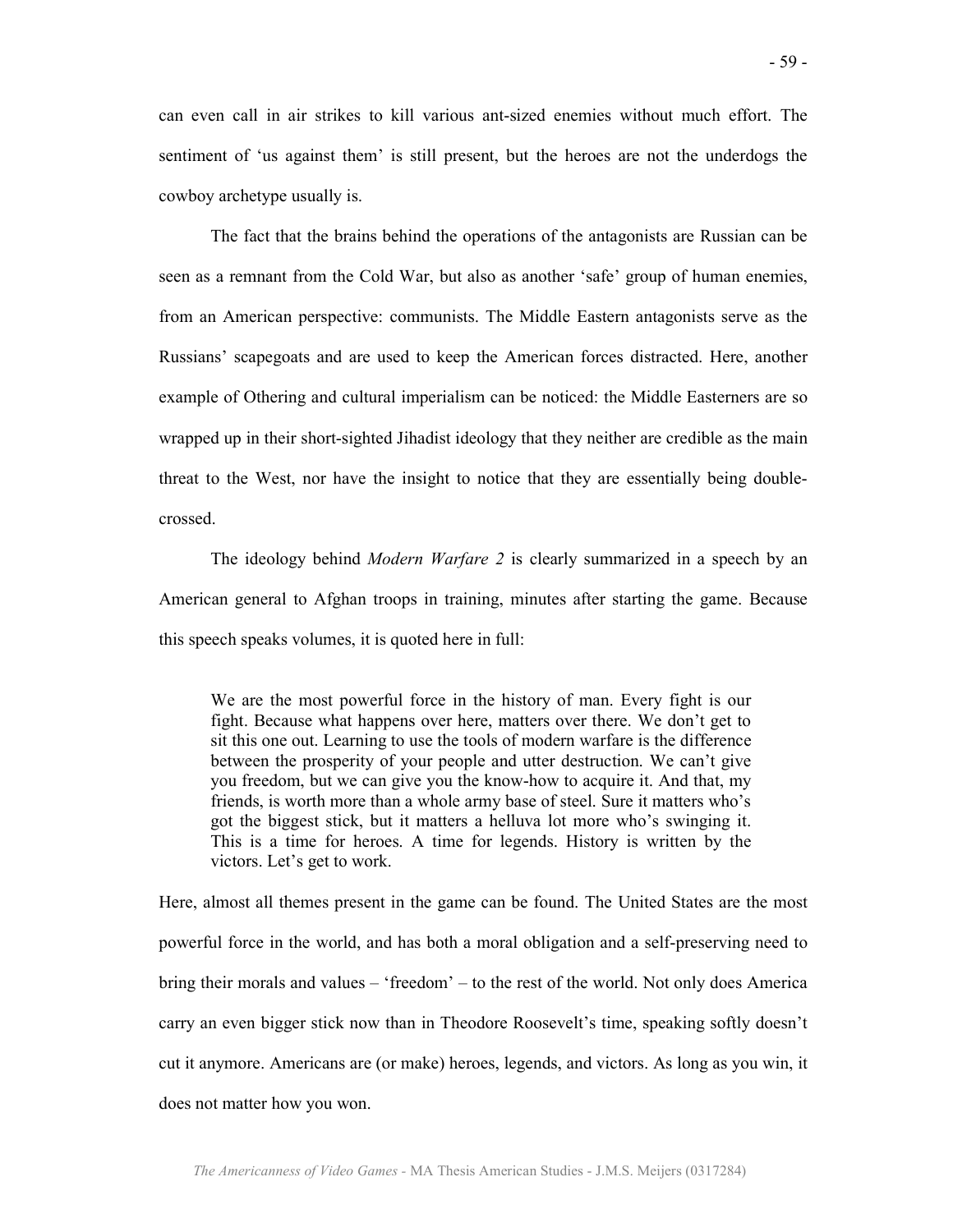Backing up these words are various quotes and citations on patriotism, war and vengeance by a very diverse group of famous people ranging from Confucius and Voltaire to Zora Neale Hurston and Dick Cheney.<sup>5</sup> Some of these are positive, others negative, so all they do is hammer these themes home. An interesting aspect is that the developers use these texts to appeal to the player outside the narrative. Specifically, they are shown on loading screens that appear when the player dies, sometimes giving a morale boost, while at other times pointing out the futility and bleakness of the setting. This method of conveying a theme is unique to the medium of video games.

 The 'tools of modern warfare' the general talks about in his speech refer to the superior firepower of the players' side – the 'good guys' – faithfully reproduced from real life. Although the game is a fictional story taking place in a simulated environment, *Modern Warfare*'s developer Infinity Ward has invested a lot of care in the representation of modern weapons. According to Atkins, this is because the audience demands realism from the game, but the need for realism stops there. In the narrative, 'semi realism' – fast paced action, big set pieces, etc – are preferred (Atkins and Krzywinska 74). In this game, the weapons look, sound and behave so realistically that Norwegian terrorist Anders Breivik calls playing *Modern Warfare 2* a 'training-simulation' in his manifesto (Good and McWhertor).

So how does the 'No Russian' mission relate to the themes and ideology of *Modern Warfare 2* as a whole? The mission shows how a good and patriotic American soldier can still be pulled down into the dirty and bleak world of modern warfare. At the same time, it shows how unquestionably evil the Russian terrorists are, paving the way for when the

 $\overline{a}$ 

<sup>5</sup> Full list: Hamilton Fish, Albert Einstein, Edward R. Murrow, Zora Neale Hurston, John F. Kennedy, Gandhi, Stuart Chase, Norman Thomas, Mark Twain, George Bernard Shaw, John Milton, Bill Vaughan, James Baldwin, Barbara Ehrenreich, Dick Cheney, Machiavelli, Confucius, Voltaire, Edward Gibbon, Goethe, Donald Rumsfeld, Nathan Hale, The Talmud, Daniel Webster, W.R. Inge, George Santayana, Jon Jefferson, Dick Armey, Thomas More and George Jean Nathan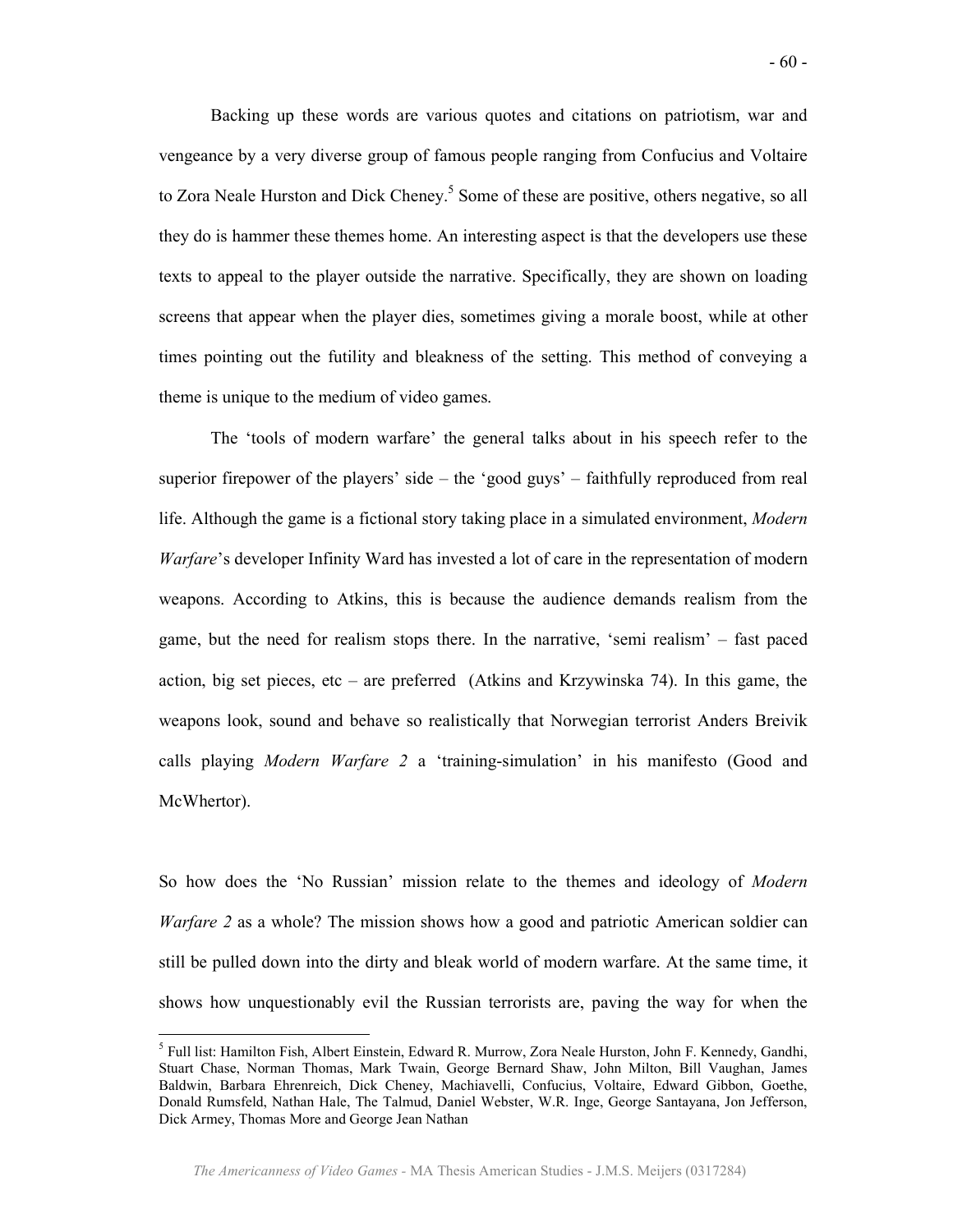players kills large numbers of Russians later in the game: 'No Russian' attempts to make the human enemies the safe and acceptable targets video games need to actually generate less controversy. In other words, Infinity Ward included a shocking section in their game in an attempt to make the rest of the game less shocking overall.

Combined with the typical gameplay of First Person Shooters and the themes of patriotism, war and revenge, which are presented both in and outside of the narrative, this makes *Call of Duty: Modern Warfare 2* an excellent example of Americanness in video games.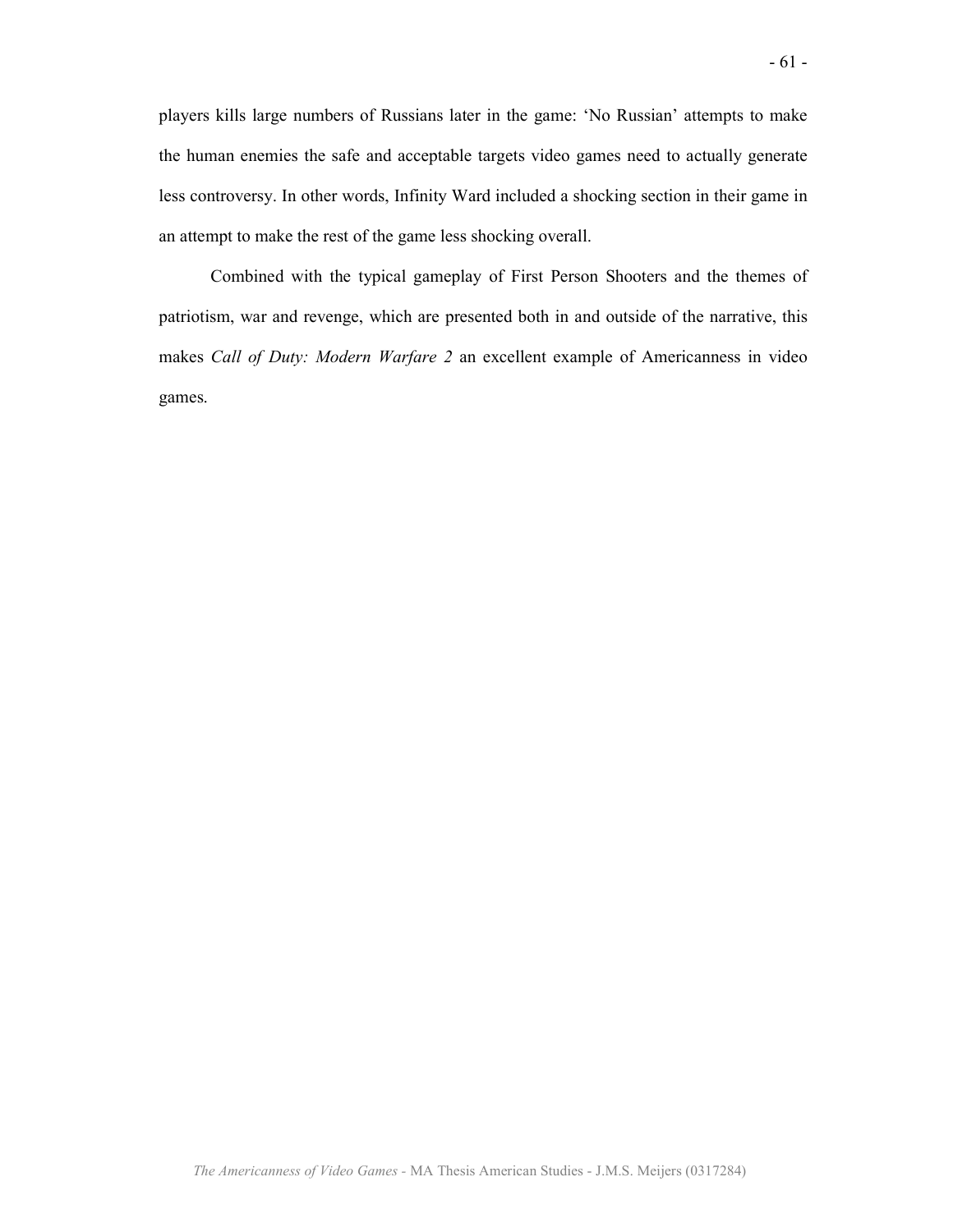# **Conclusion**

As shown in the introduction, academic research on culture in video games could be perceived as being in its infancy, carefully testing the water, but not quite sure how to comfortably swim yet. The active debate on the subject reflects this. While people like James Portnow are openly enthusiastic about the potential they see in video games, others, like Joost Raessens, take a bit more caution and feel that video games could very well turn out to be just another blip on the radar in the grand scheme of things. Others still, like Stephen Kent, try to maintain a neutral stance and just lay the framework for further analysis.

 Part of the problem of researching video games is that they are, to use the same metaphor, also just coming out of their own infancy. Many, if not most, academic work on the matter becomes outdated very quickly: an analysis of *Pac-Man*, while valuable on its own, is simply not fit anymore to say anything about the medium as a whole. *Pac-Man* is a product of the early stages of cultural development within video games, while video games themselves have started to show signs of puberty: experimenting (using motion controls and the increased role of the internet in for example Open World Games), feeling misunderstood (the media controversy over both *Mass Effect 2*'s sex scenes and *Modern Warfare*'s violence) and, most importantly, trying to find a sense of identity. Ironically, this thesis, taking most of its examples from the (mid-)2000s, can also be expected to become less relevant once video games reach metaphorical maturity.

 Video games' search for identity at this point in time, however, is exactly where they cross paths American Studies as a discipline, which has always been investigating America's identity. This provides a unique opportunity to see how both treat and use certain cultural themes in finding that identity. Using America's treatment of these themes as a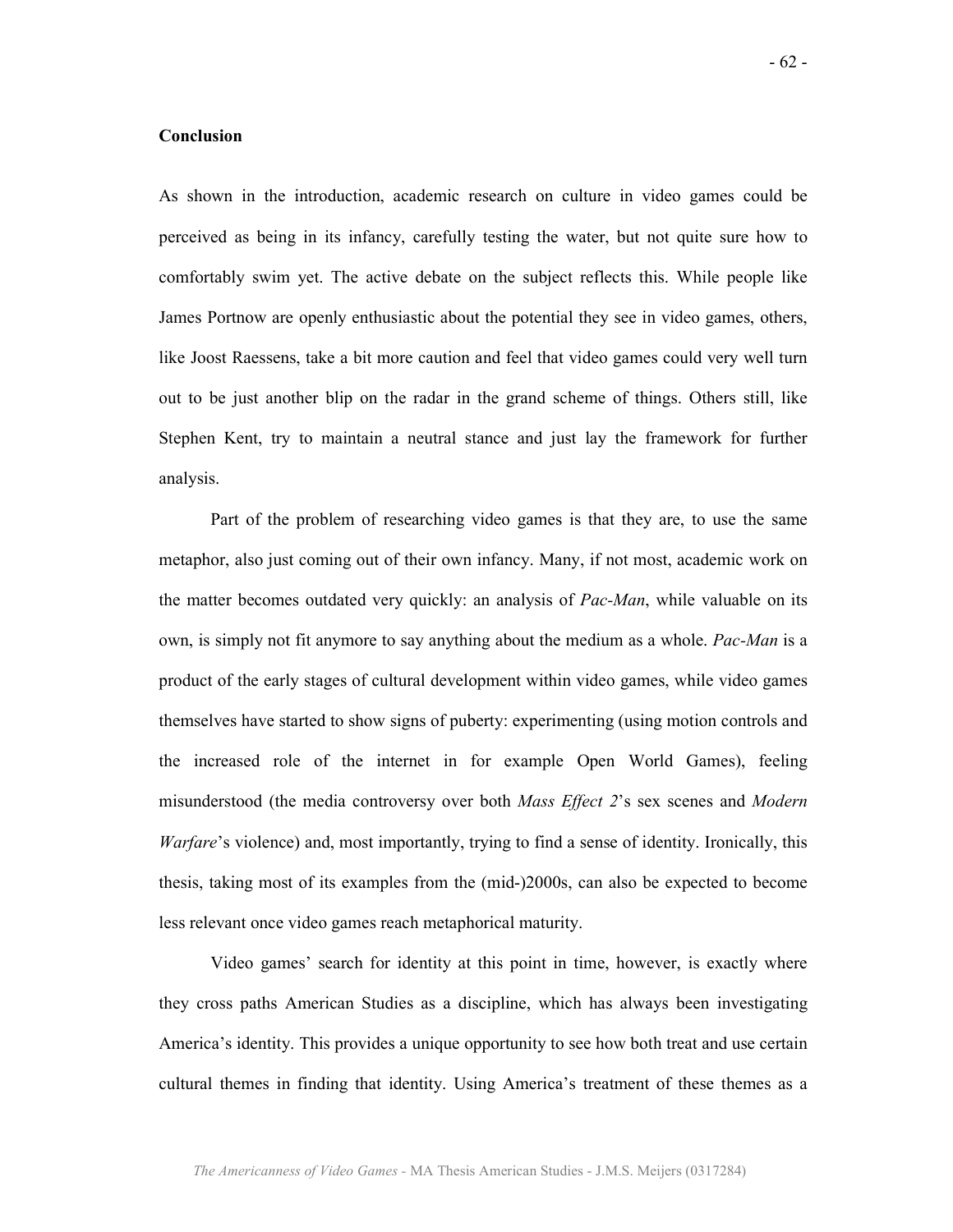In terms of genre, Americanness can manifest in many different ways, four of which are discussed here. First, most of the times, an existing video game genre is utilized in a typically American way. Secondly, in some instances, this is taken so far that a new, Americanized, subgenre is created. Thirdly however, some genres are so American that all games in this genre simply must be instilled with American culture for them to work. Lastly, in an inversion of the second example, when wholly American genres are de-Americanized, those games will become a new subgenre. In this thesis, all four options have been shown.

Role-playing games are a good example of the first option. On a superficial level, an American RPG plays the same way as a non-American one, but when looking deeper, the cultural differences at their core become apparent. As evidenced by the comparison between *Morrowind* and *Final Fantasy VII* in chapter one, the American spin on Role Playing Games places a lot of emphasis on freedom of choice and personal expression, sacrificing a more focused storyline and characters. The player's character is a blank slate for them to create a role in, their development directly invoking the American Dream, while RPGs from Europe and Asia give the player a predetermined role to play. American RPGs are very American and non-American ones are not, but – even if some split them into the W(estern)RPG and J(apanese)RPG subgenres – both are still recognizable as the same genre.

With the First Person Shooter, however, there is no doubt that American culture has taken a video game genre and transformed it into its own, massively popular, subgenre.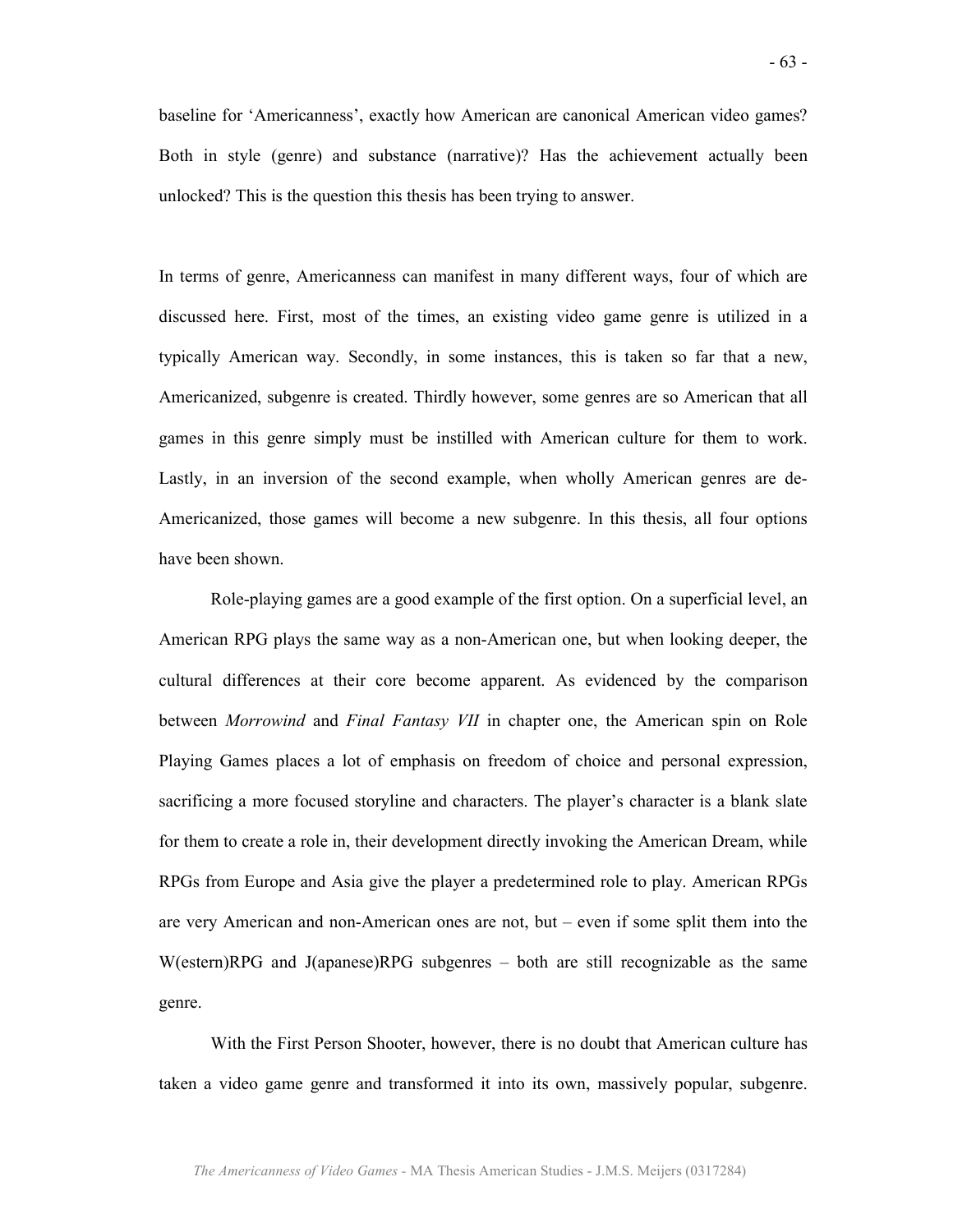Instead of an extension of the self, the reward for hard work and self-discipline, firearms are a way for any average person – soldier, scientist, or store clerk – to make their voice heard in the world. This is why the player sees directly through their eyes. Instead of a last resort, sparingly used for self defense, in an FPS a gun is used as a tool for empowerment, safety and freedom. This originates from the American cowboy archetype and frontier tradition.

Open World Games take the Americanness of video games even further. Any OWG is built on the principle of exploration, experimentation and nonlinearity bringing their own inherent challenges and rewards, determined by the player instead of the game itself. In addition, many Open World Games place a lot of emphasis on personal expression and interaction with others. To take these elements away would mean to not be an OWG anymore.

When an American genre is changed enough, like *Animal Crossing* replacing the American cultural values of Management Sims – consumerist capitalism, competitors going after the same limited resources, using the American Dream to make a business expand – with their own – with a desire to escape the hectic everyday life and arrange things in an aesthetically pleasing way, it becomes so un-American it is almost unrecognizable.

In terms of narrative, American cultural values are instilled in American video games in similar ways. Video games' treatment of gender and race has catered for a long time to what was perceived as the largest target audience – young, heterosexual white males. In the last decade, strong, empowered female characters have appeared more and more, Lara Croft at their vanguard. The reason for this development is twofold: technological progress in video game hardware made using more character archetypes possible for both player characters and non-player characters, including more diverse females; and a more diverse demographic becoming interested in video games.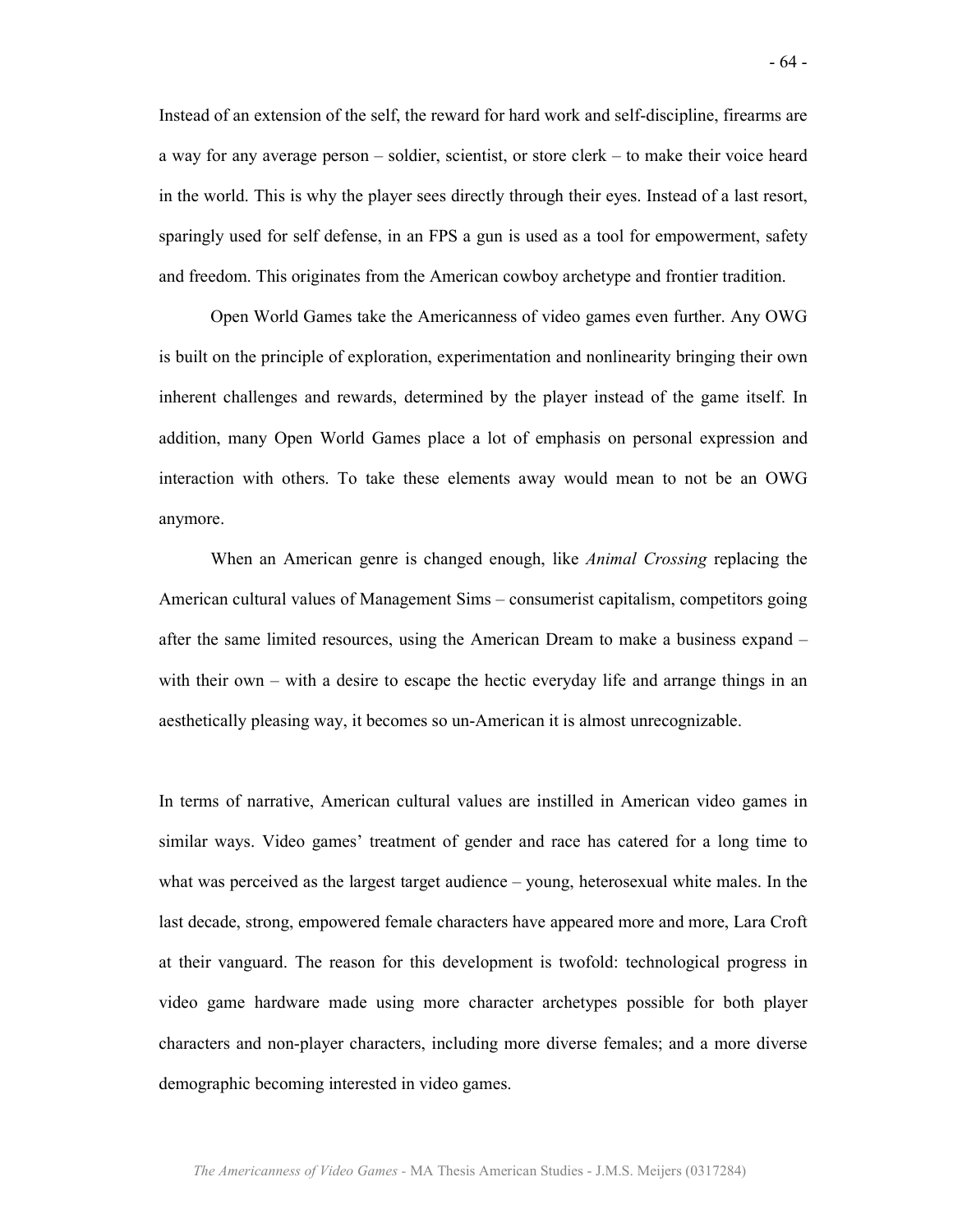However, race, diversity and sexuality, which have always been hotly debated in the field of American Studies, are still underrepresented in video games with a set narrative. When the story and characters are less important and more freedom is given to the player, however, the option to include more diverse characteristics does generally become available. This illustrates American culture in two ways. On the one hand, it shows the desire to express oneself, and freedom to do so. On the other hand, it shows the conservative, puritanical side of America, protecting Christian morality and family values where it is most visible.

Economical and social cultural themes are either very visible or barely visible in American video games. As explained above, some genres, like Management Sims, are virtually impossible to make or play without understanding and appreciating standards and values regarding American economy. The treatment of money and other resources in most video games, however, American or otherwise, conforms more to internal balance of gameplay (i.e. making it impossible to cheat) than to ideological or cultural values.

Most American video games deliberately contribute to the debate regarding empire and expansionalism. American characters typically show extreme disregard towards other cultures bordering on cultural imperialism. Furthermore, American video games built around war show an extremely black-and-white view of conflict, further Othering non-American culture.

The question this thesis set out to answer is 'exactly how American are American video games?' Looking at the breakdown and summary above, it is clear to see that American video games generally show their country of origin very clearly. The introduction of this thesis mentioned a working definition of Americanness based on typically American themes, traits and core values encompassing 'Americanness': freedom, individualism,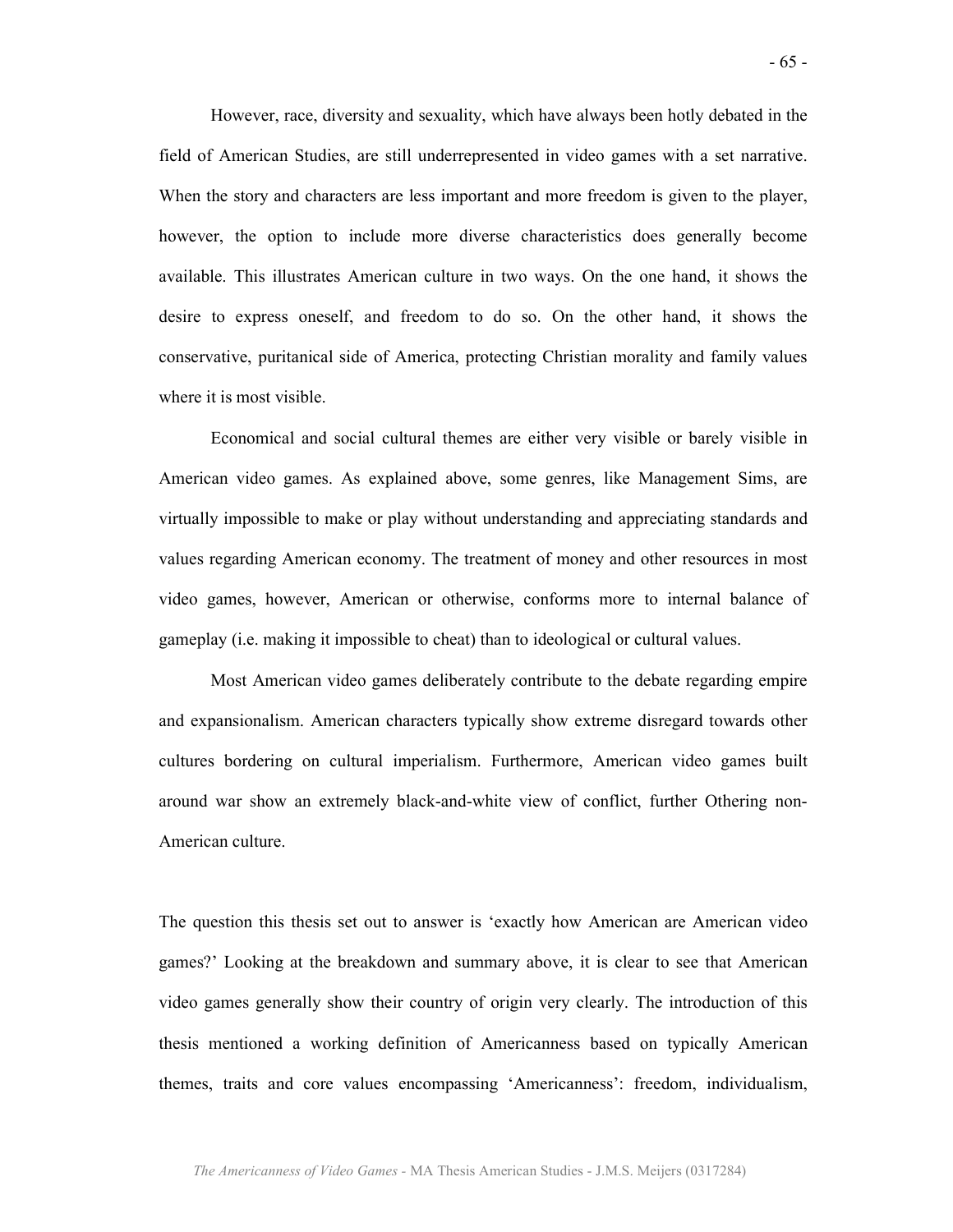treatment of minorities, capitalism, exceptionalism, change and mobility, expression, empowerment, self-improvement and the way these are treated in society. This thesis has shown that all these are present in American canonical video games, from *Age of Empires* to *World of Warcraft*.

As stated in the beginning of this conclusion, there is a good chance that the video game landscape will change as much in the coming decades as it has in the past. It would be interesting to see if the Americanness of video games will again change in the future. This thesis can hopefully be used as a stepping stone for future research.

But for now: achievement unlocked!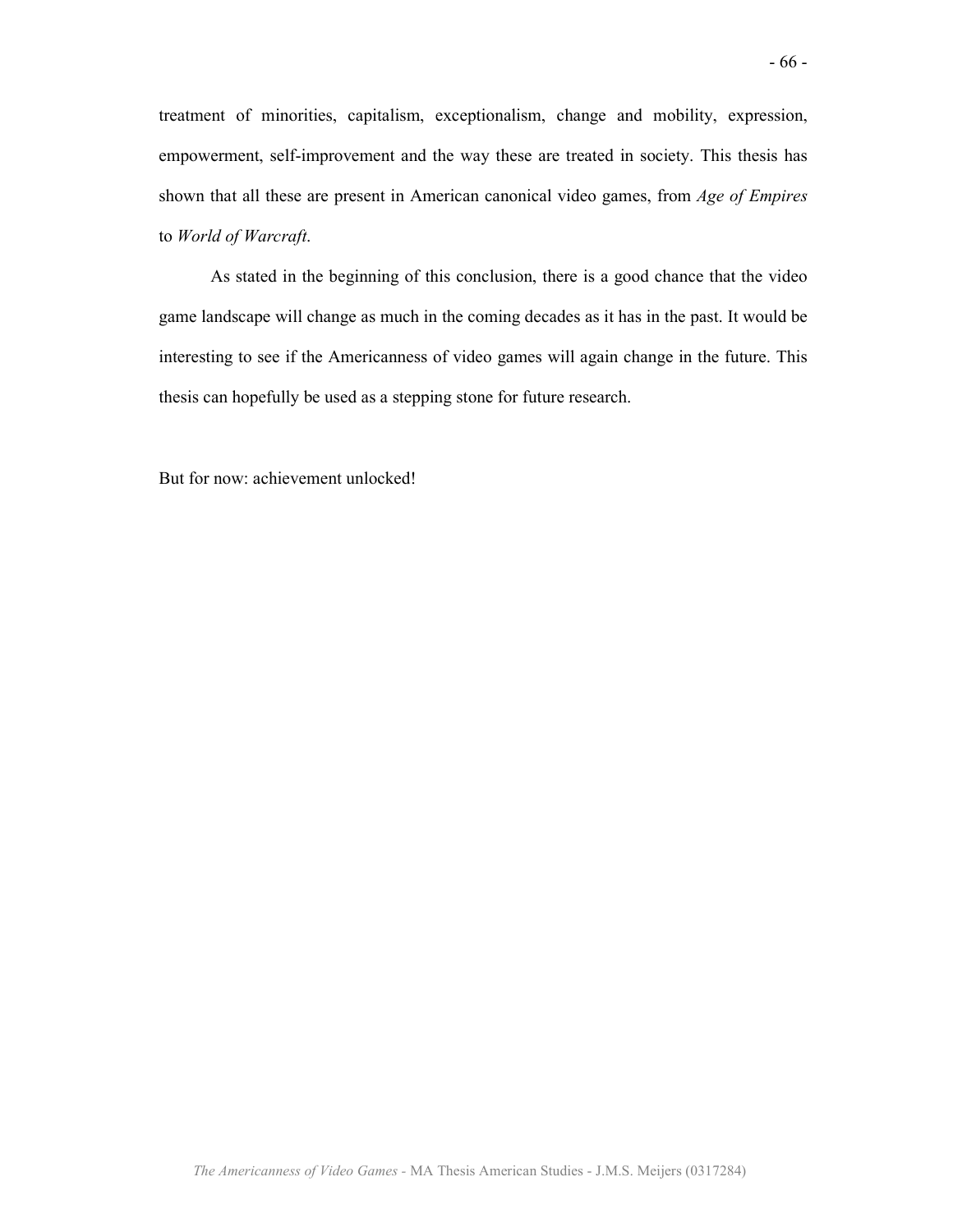# **Bibliography**

Atkins, Barry. *More Than a Game: The Computer Game as Fictional Form.* Manchester: Manchester University Press, 2003.

Atkins, Barry and Tanya Krzywinska (eds.). *Videogame, Player, Text*. Manchester: Manchester University Press, 2007.

Bell, Daniel. "Crime as an American Way of Life." *Antioch Review, Volume 50, Issue 1/2* (Winter/Spring 1992), 109-131.

Benshoff, Harry M. and Sean Griffin. *America on Film: Representing Race, Class, Gender, and Sexuality at the Movies.* Malden: Blackwell Publishing, 2004.

Bissell, Tom. "Profiles: Voicebox 360." *The New Yorker* (August 15, 2011), 48-49.

Bogost, Ian. *Unit Operations: An Approach to Videogame Criticism.* Cambridge, Massachusetts: MIT Press, 2006.

---. *Persuasive Games: The Expressive Power of Videogames*. Cambridge, Massachusetts: MIT Press, 2007.

Branscum, Deborah. "The `Ultima' Gold Rush." *Newsweek*, Volume 133, Issue 18, 5/3/1999, 4-5.

Bryce, Jo and Jason Rutter. "Gendered Gaming in Gendered Space." *Handbook of Computer Game Studies.* Eds. Joost Raessens and Jeffrey Goldstein. Cambridge, Massachusetts: MIT Press, 2005. 301-310.

Burgess, Melinda C.R., Steven Paul Stermer and Stephen R. Burgess. "Sex, Lies, and Video Games: The Portrayal of Male and Female Characters on Video Game Covers." *Sex Roles* 57, Issue 5-6 (September 1, 2007): 419-433.

Butler, Judith. *Bodies that Matter: On the Discursive Limits of "Sex."* New York and London: Routledge, 1993.

Butts, Steve. "The Missing Pieces of Civilization." *Escapist Magazine* (01/03/2011), http://www.escapistmagazine.com/articles/view/issues/issue\_295/8677-The-Missing-Pieces-of-Civilization

Campbell, Neil and Alasdair Kean. *American Cultural Studies: An Introduction to American Culture (second edition).* Routledge: London, 2006.

Chalk, Andy. "Modern Warfare 2 Recalled in Russia." *Escapist Magazine* (11/16/2009), http://www.escapistmagazine.com/news/view/96136-Modern-Warfare-2-Recalled-in-Russia.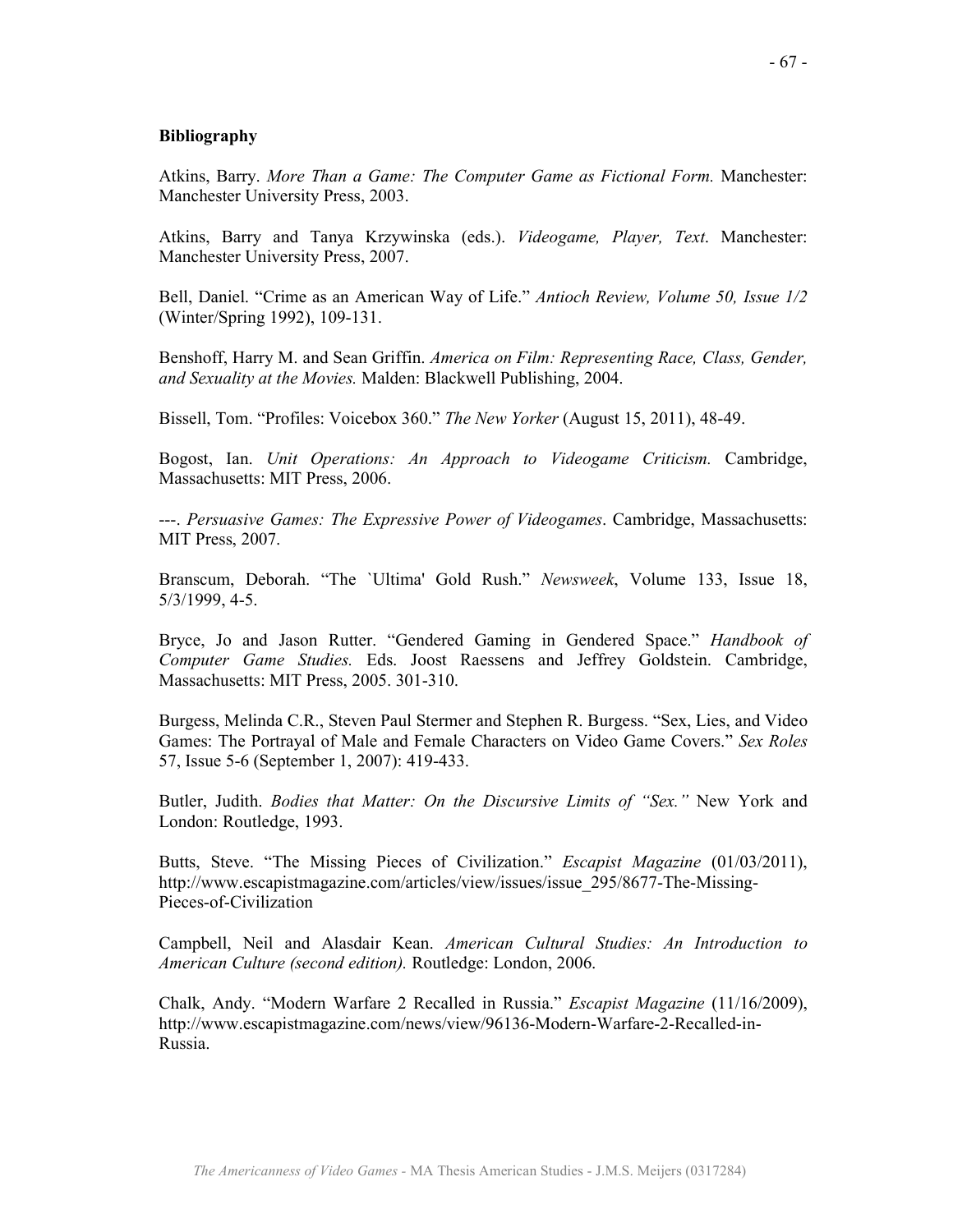Durrence, Kenn. "Baldur's Gate: You Down With RPGs?" *Maximum PC* (June 1999), 90.

Entertainment Software Association. *2010 Sales, Demographic and Usage Data: Essential Facts About the Computer and Video Game Industry*, 2010.

Ferguson, C.J. 'The Good, The Bad and the Ugly: A Meta-analytic Review of Positive and Negative Effects of Violent Video Games.' *Psychiatric Quarterly* 78, Issue 4 (December 1, 2007): 309-316.

Golub, Alex. "Being in the World (of Warcraft): Raiding, Realism, and Knowledge Production in a Massively Multiplayer Online Game." *Philosophical Quarterly* 83, Number 1 (Winter 2010), 18-45.

Good, Owen and Michael McWhertor, "Oslo Terrorist Used Modern Warfare 2 as "Training-Simulation", World of Warcraft as Cover", *Kotaku* (07/23/2011), http://kotaku.com/5824147/oslo-terrorist-anders-behring-breivik-used-modern-warfare-2 as-training+simulation-world-of-warcraft-as-cover.

Greene, Jay. "Microsoft Results Turn Heads." *BusinessWeek Online* (10/29/2007), 26.

Gunther, Marc. "The Newest Addiction Sony, Sega, Microsoft, and Electronic Arts are betting that games played over the Internet will be the biggest thing since Monopoly." *Fortune*, Volume 140 Issue 3 (August 2, 1999), 122-125.

Heinsoo, Rob, Andy Collins and James Wyatt. *Dungeons & Dragons: Player's Handbook (4th Edition)*. Wizards of the Coast: Renton WA, 2008.

Jansz, Jeroen and Raynel G. Martis, "The Lara Phenomenon: Powerful Female Characters in Video Games," *Sex Roles* 56 (2007), 141-148.

John, Tracey. "BioWare Explains Why There's No Homosexuality in Mass Effect 2," *Kotaku*, http://kotaku.com/5509870.

Juul, Jesper. "Games Telling Stories? A Brief Note on Games and Narratives", *The International Journal of Computer Game Research*, volume 1, issue 1 (July 2001).

---. "Without a Goal: on Open and Expressive Games" *Videogame, Player, Text.* Eds Barry Atkins and Tanya Krzywinska. Manchester: Manchester University Press, 2007, 191-203.

Kent, Steven L. *The Ultimate History of Video Game: From Pong to Pokémon and Beyond – The Story Behind the Craze That Touched Our Lives and Changed the World.* Roseville, California: Prima Publishing, 2001.

---. 'Super Mario Nation.' *The Medium of the Video Game.* Ed. Mark J.P. Wolf. Austin: University of Texas Press, 2001. 35-48.

Krzywinska, Tanya. "Being a Determined Agent in (the) World of Warcraft: text/play/identity." *Videogame, Player, Text.* Eds Barry Atkins and Tanya Krzywinska. Manchester: Manchester University Press, 2007, 101-119.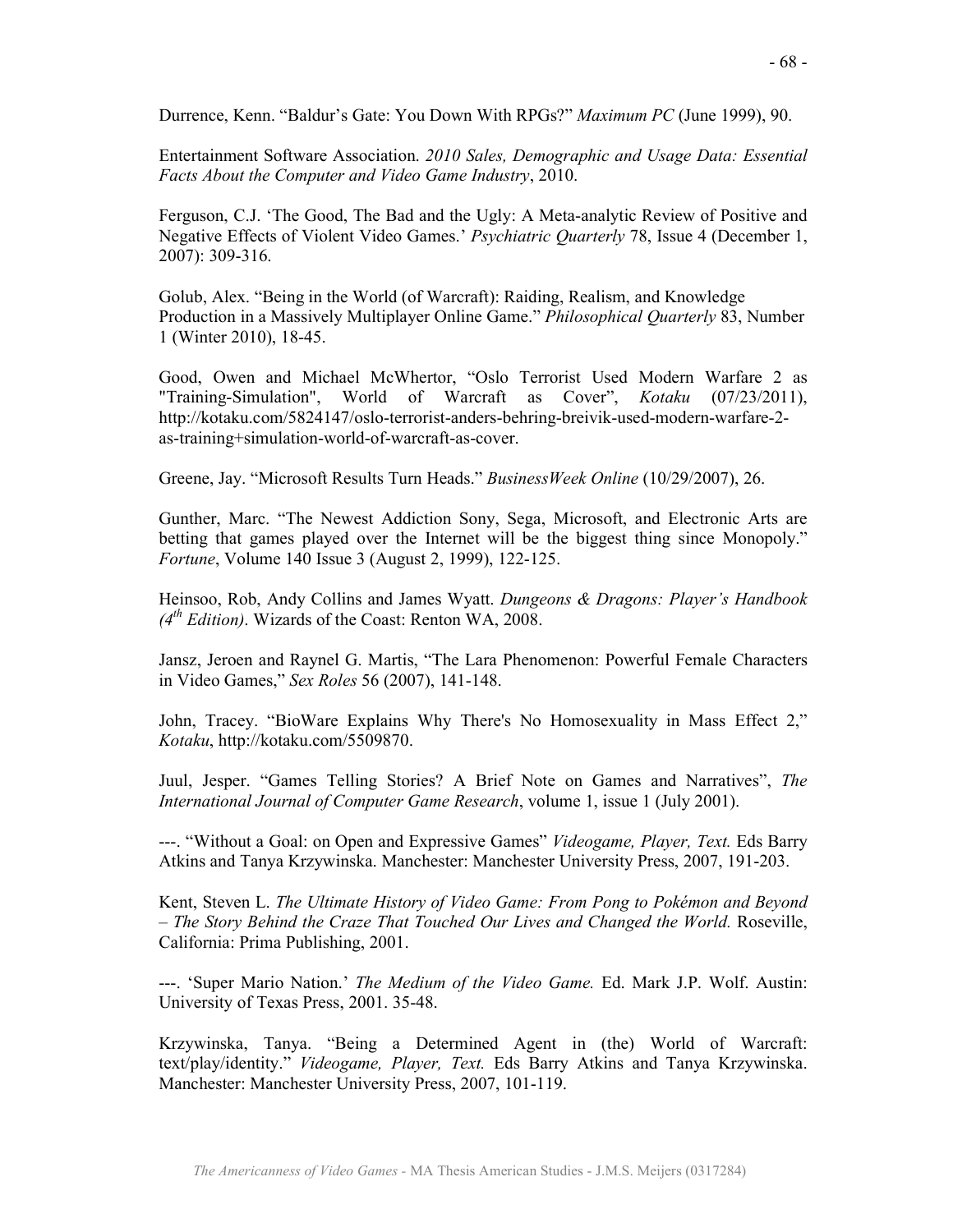Lankosi, Petri, Satu Heliö and Inger Ekman, "Characters in Computer Games: Toward Understanding Interpretation and Design," *Level Up: Digital Games Research Conference.* Eds Marinka Copier and Joost Raessens. Utrecht, 2003.

Lee, A. Robert. *Multicultural Literature: Comparative Black, Native, Latino/a and Asian American Fictions.* Edinburgh: Edinburgh University Press 2003.

Ludvig, Alice. "Differences Between Women? Intersecting Voices in a Female Narrative," *European Journal of Women's Studies* 13:3 (2006), 245-258.

Maddox, Lucy (ed.). *Locating American Studies: The Evolution of a Discipline.* Baltimore: The Johns Hopkins University Press, 1999.

McCafferty, Iain. "The Sims 3 Review," *Videogamer* (06/19/2009), http://www.videogamer.com/pc/the\_sims\_3/review.html.

McCullagh, Declan. "Supreme Court to review violent-video-game laws," *CNet News* (04/26/2010), http://news.cnet.com/8301-13578\_3-20003448-38.html.

Metacritic, *http://www.metacritic.com/games*.

Nelson, Randy. "Joystiq interview: Six Days in Fallujah", Joystiq.com (04/13/2009), http://www.joystiq.com/2009/04/13/joystiq-interview-six-days-in-fallujah.

Nitsche, Michael. *Video Game Spaces: Image, Play, and Structure in 3D Worlds.*  Cambridge, Massachusetts: MIT Press, 2008.

Pitts, Russ. "Duke Nukem Forever Review", *Escapist Magazine* (06/13/2011), http://www.escapistmagazine.com/articles/view/editorials/reviews/8949-Duke-Nukem-Forever-Review.

Portnow, James and Daniel Floyd. "Extra Credits: Free Speech," *Escapist Magazine* (09/02/2010), http://penny-arcade.com/patv/episode/free-speech.

---. "Extra Credits: The Myth of the Gun," *Escapist Magazine* (05/19/2011), http://pennyarcade.com/patv/episode/the-myth-of-the-gun.

Raessens, Joost and Jeffrey Goldstein (eds.). *Handbook of Computer Game Studies.* Cambridge, Massachusetts: MIT Press, 2005.

---. "Computer Games as Participatory Media Culture." *Handbook of Computer Game Studies.* Eds. Joost Raessens and Jeffrey Goldstein. Cambridge, Massachusetts: MIT Press, 2005. 373-388.

Richard, Birgit and Jutta Zaremba. "Gaming with Grrls: Looking for Sheroes in Computer Games." *Handbook of Computer Game Studies.* Eds. Joost Raessens and Jeffrey Goldstein. Cambridge, Massachusetts: MIT Press, 2005. 283-300.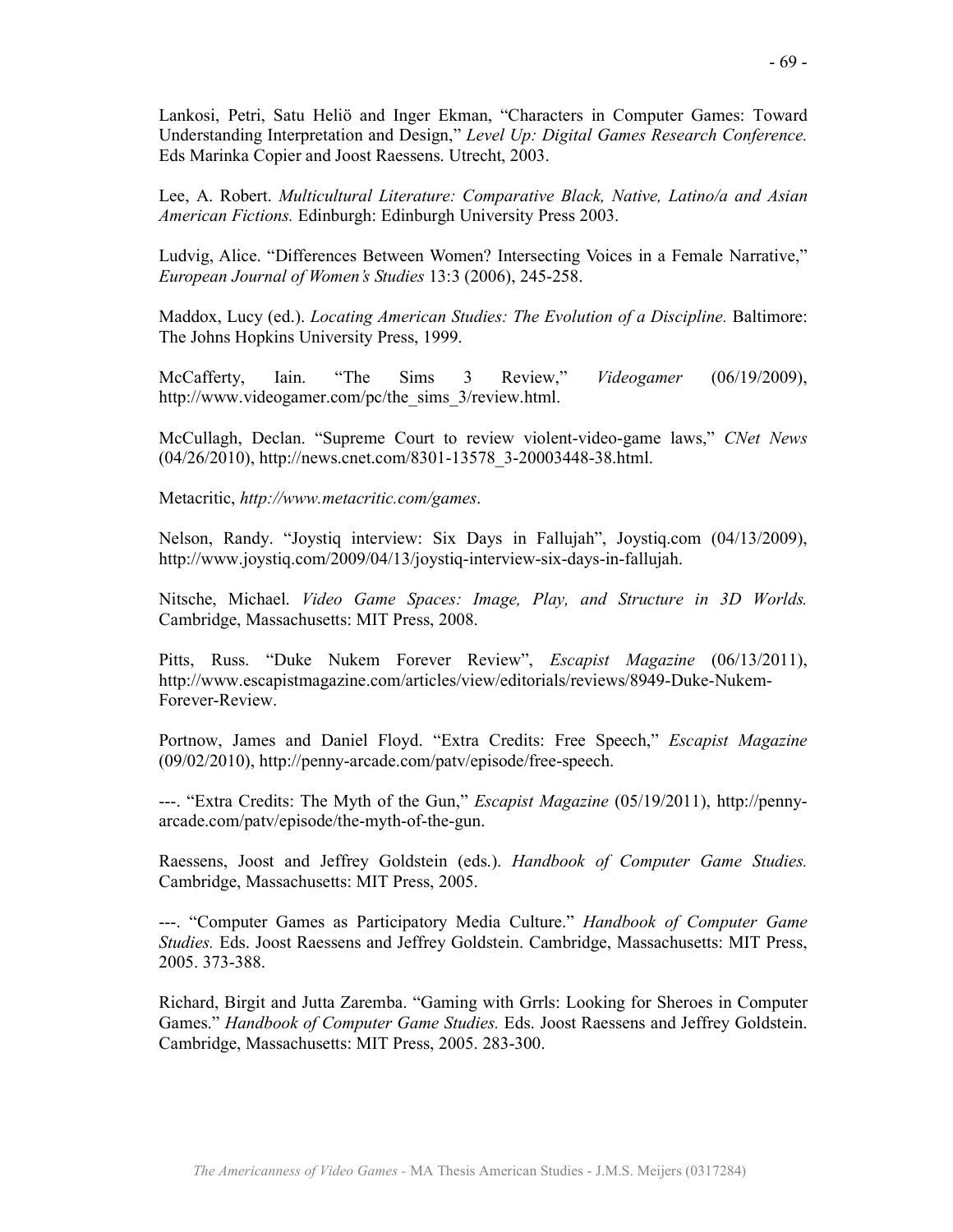Ryan, Marie-Laure. "Beyond *Ludus*: Narrative, Videogames and the Split Condition of Digital Textuality." *Videogame, Player, Text.* Eds Barry Atkins and Tanya Krzywinska. Manchester: Manchester University Press, 2007, 8-29.

Salen, Katie and Eric Zimmerman. *Rules of Play: Game Design Fundamentals*. Cambridge, Massachusetts: MIT Press, 2004.

---. "Game Design and Meaningful Play." *Handbook of Computer Game Studies.* Eds. Joost Raessens and Jeffrey Goldstein. Cambridge, Massachusetts: MIT Press. 2005, 59-80.

Savage, William W., jr., *The cowboy hero: his image in American history and culture*, University of Oklahoma Press, 1979.

Schiesel, Seth. "Author Faults a Game, and Gamers Flame Back." *New York Times*. (2008- 01-26), http://www.nytimes.com/2008/01/26/arts/television/26mass.html.

Taylor, Shelley E., Laura Cousino Klein, Brian P. Lewis, et al. "Biobehavioral Responses to Stress in Females: Tend-and-Befriend, Not Fight-or-Flight." *Psychological Review*, Vol. 107, No. 3 (2000), 411-429.

Tews, Rebecca R. 'Archetypes on Acid: Videogames and Culture.' *The Medium of the Video Game*. Ed. Mark J.P. Wolf. Austin: University of Texas Press, 2001. 169-182.

Thompson, Clive. "Learn to Let Go: How Success Killed Duke Nukem", *Wired Magazine*, January 2010, *http://www.wired.com/magazine/2009/12/fail\_duke\_nukem*.

Turkle, Sherry. "Computer Games as Evocative Objects: From Projective Screens to Relational Artifacts." *Handbook of Computer Game Studies.* Eds. Joost Raessens and Jeffrey Goldstein. Cambridge, Massachusetts: MIT Press. 2005, 265-279.

Video Games Sales Wiki, *http://vgsales.wikia.com*.

Wardrip-Fruin, Noah and Pat Harrigan (eds.). *First person: New Media as Story, Performance, and Game*. Cambridge, Massachusetts: MIT Press, 2004.

Wolf, Mark J.P. (ed.). *The Medium of the Video Game*. Austin: University of Texas Press, 2001.

Young, Shamus. "Experienced Points: The Racism Blame Game," *Escapist Magazine*, 03/16/2012, http://www.escapistmagazine.com/articles/view/columns/experiencedpoints/9489-the-racism-blame-game.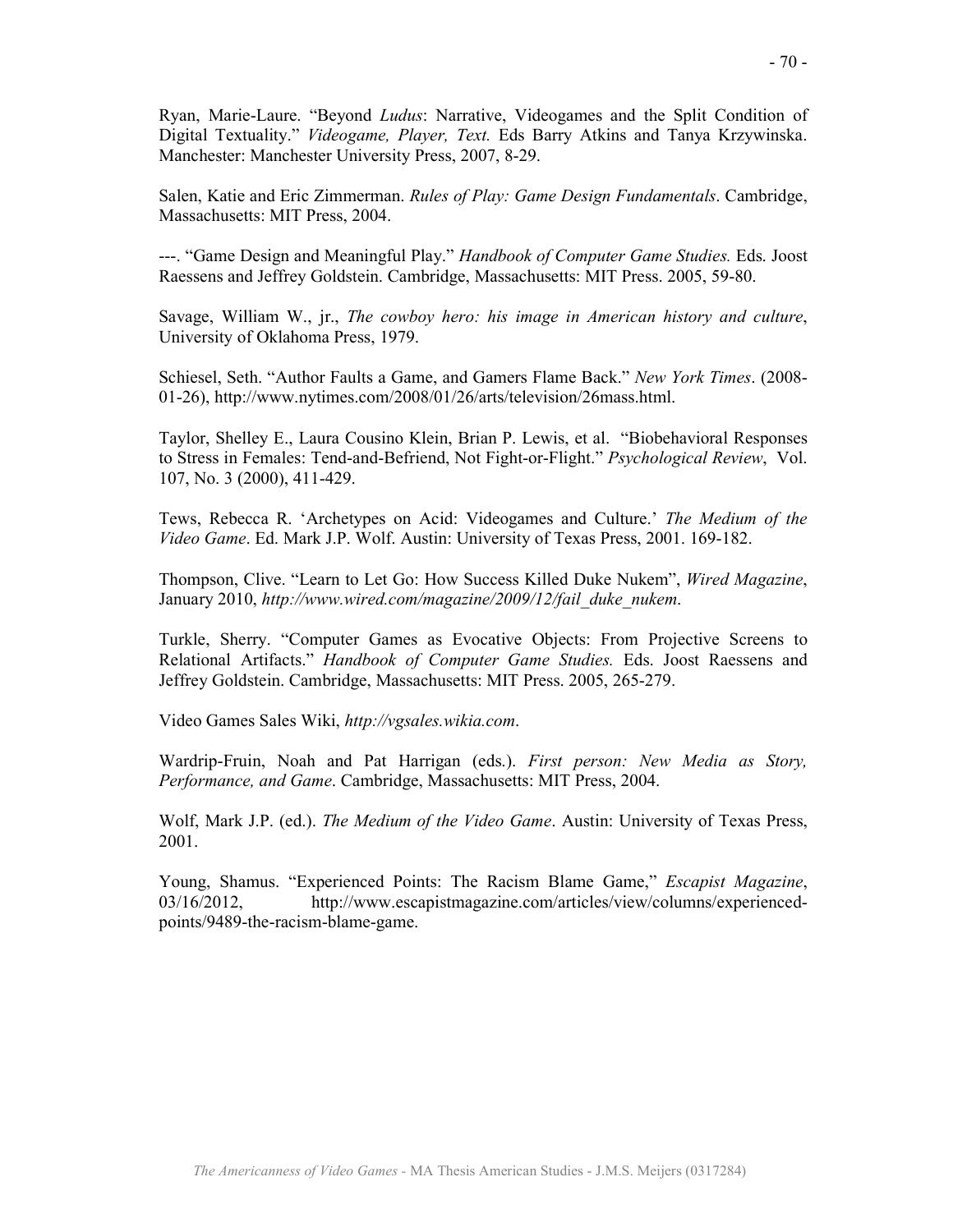# **List of videogames referenced**

Games are cited in the following fashion: *Game Title.* Developer, US publisher, year of US release. In some instances developer and publisher are the same.

*Age of Empires*. Ensemble Studios, Microsoft Game Studios, 1997. *Angry Birds*. Rovio Mobile, Chillingo, 2009 *Animal Crossing*. Nintendo EAD, Nintendo, 2001. *Baldur's Gate*. Bioware, Interplay Entertainment, 1998. *Bejeweled.* PopCap Games, 2001. *BioShock*. 2K Boston, 2K Games, 2007. *Black & White*. Lionhead Studios, EA Games, 2001. *Borderlands.* Gearbox Software, 2K Games, 2009. *Call of Duty 4: Modern Warfare*. Infinity Ward, Activision, 2007. *Call of Duty: Modern Warfare 2*. Infinity Ward, Activision, 2009. *Call of Juarez: Bound In Blood*. Techland, Ubisoft, 2009. *Championship Manager*. Intelek, Domark, 1992. *Civilization*. MicroProse, 1991. *Diablo*. Blizzard North, Blizzard Entertainment, 1996. *Doom.* id Software, GT Interactive, 1993. *Duke Nukem Forever*. 3D Realms/Gearbox Software, Aspyr Media, 2011. *Duke Nukem 3D*. 3D Realms, GT Interactive, 1996. *E.T. the Extra-Terrestrial.* Atari, 1982. *EVE Online*. CCP Entertainment, 2003. *Everquest*. Sony Online Entertainment, 1999. *Fallout*. Interplay Entertainment, 1997. *Fallout: New Vegas*. Obsidian Entertainment, Bethesda Softworks, 2010. *Final Fantasy VII*. Squaresoft, Sony Computer Entertainment, 1997. *Grand Theft Auto III*. DMA Design, Rockstar Games, 2001. *Grand Theft Auto: Vice City*. Rockstar North, Rockstar Games, 2002. *Grand Theft Auto: San Andreas.* Rockstar North, Rockstar Games, 2004. *Guitar Hero*. Harmonix Music Games, RedOctane, 2005. *Half-Life.* Valve Corporation, Sierra Entertainment, 1998. *Half-Life 2*. Valve Corporation, 2004. *Halo 2.* Bungie, Microsoft, 2004. *Halo 3.* Bungie, Microsoft, 2007. *Heavy Rain*. Quantic Dream, Sony Computer Entertainment, 2010. *John Madden Football.* Electronic Arts, 1988. *King's Quest*. Sierra On-Line, IBM, 1984. *Madden NFL 12*. EA Tiburion, EA Sports, 2011. *Mass Effect*. Bioware, Electronic Arts, 2007. *Mass Effect 2*. Bioware, Electronic Arts, 2010. *Medal of Honor: Allied Assault*. 2015, inc, Electronic Arts, 2002. *Mega Man*. Capcom, 1987. *Metal Gear Solid.* Konami, 1998. *Mirror's Edge.* EA Digital Illusions CE, Electronic Arts, 2008. *Pac-Man.* Namco, Midway, 1980.

*Pac-Man* (VCS version). Atari, 1983.